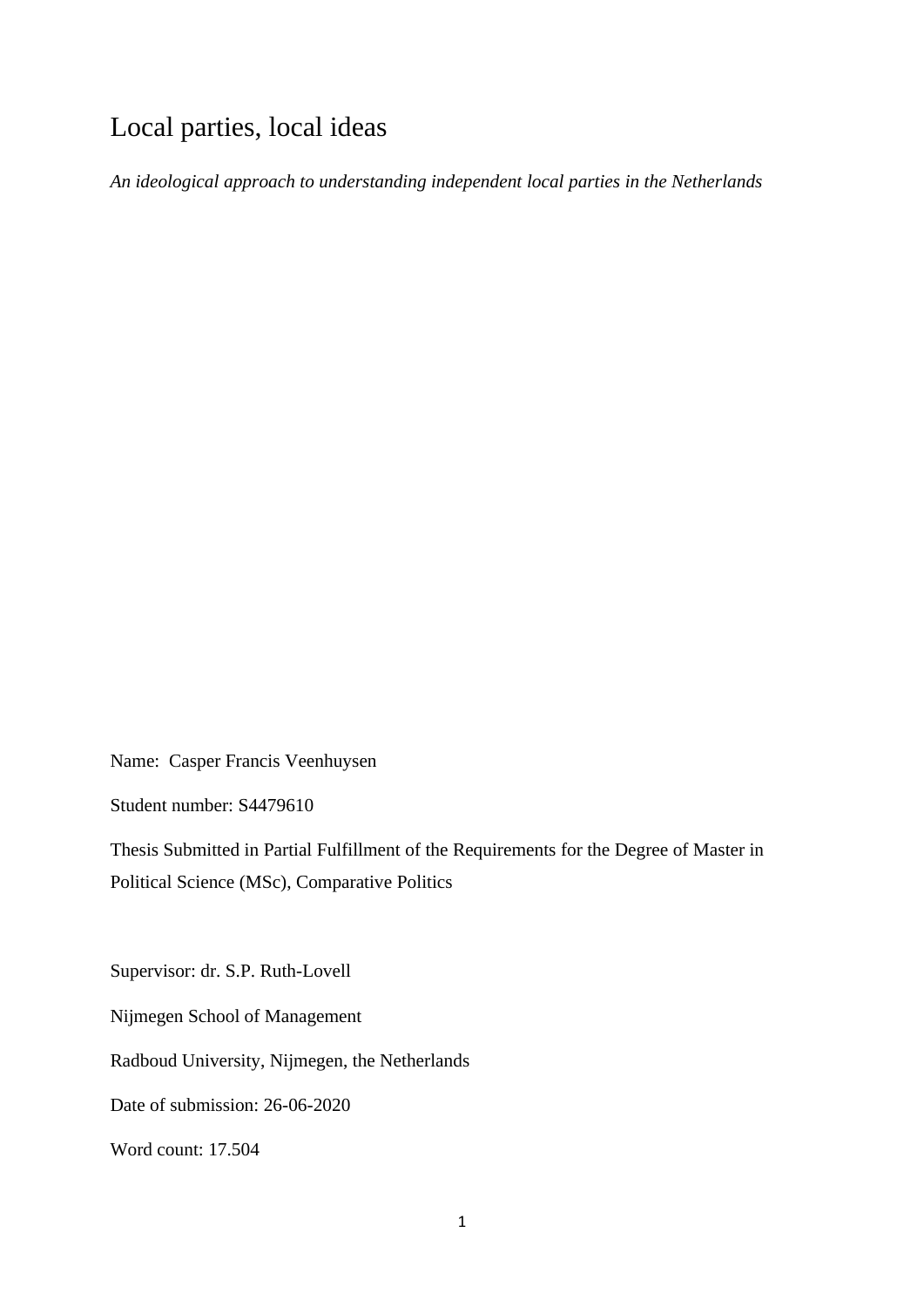#### Abstract

Independent local parties have been on the rise in recent elections in the Netherlands, Germany and Scandinavian countries. Despite previous predictions that they would disappear, these small political parties, only competing on the local level of government, have persisted. New ones have even appeared. Knowledge on their ideology is limited, but they are sometimes referred to as populist or at least more populist then national parties. Theorizing that dictionary methods do not differentiate between close but distinct ideologies, 'localism' is proposed as an alternative ideological characterization. Looking at Dutch local parties in the 2018 election, a content-analysis is performed on party programs to test whether these parties are ideologically better identified as populist or localist. Taking 29 cases, we find that no local parties are truly populist, while a few are localist. Additionally, we find that some local parties mix morality-references with community-centrism. Localism centers around a strong connection to the local community combined with a perceived difference between local and national politics. We also conclude that populism might be better conceived as centering around the relationship between the people and the elite, rather than the people or the elite themselves.

Independent local parties; populism; localism; ideology; content-analysis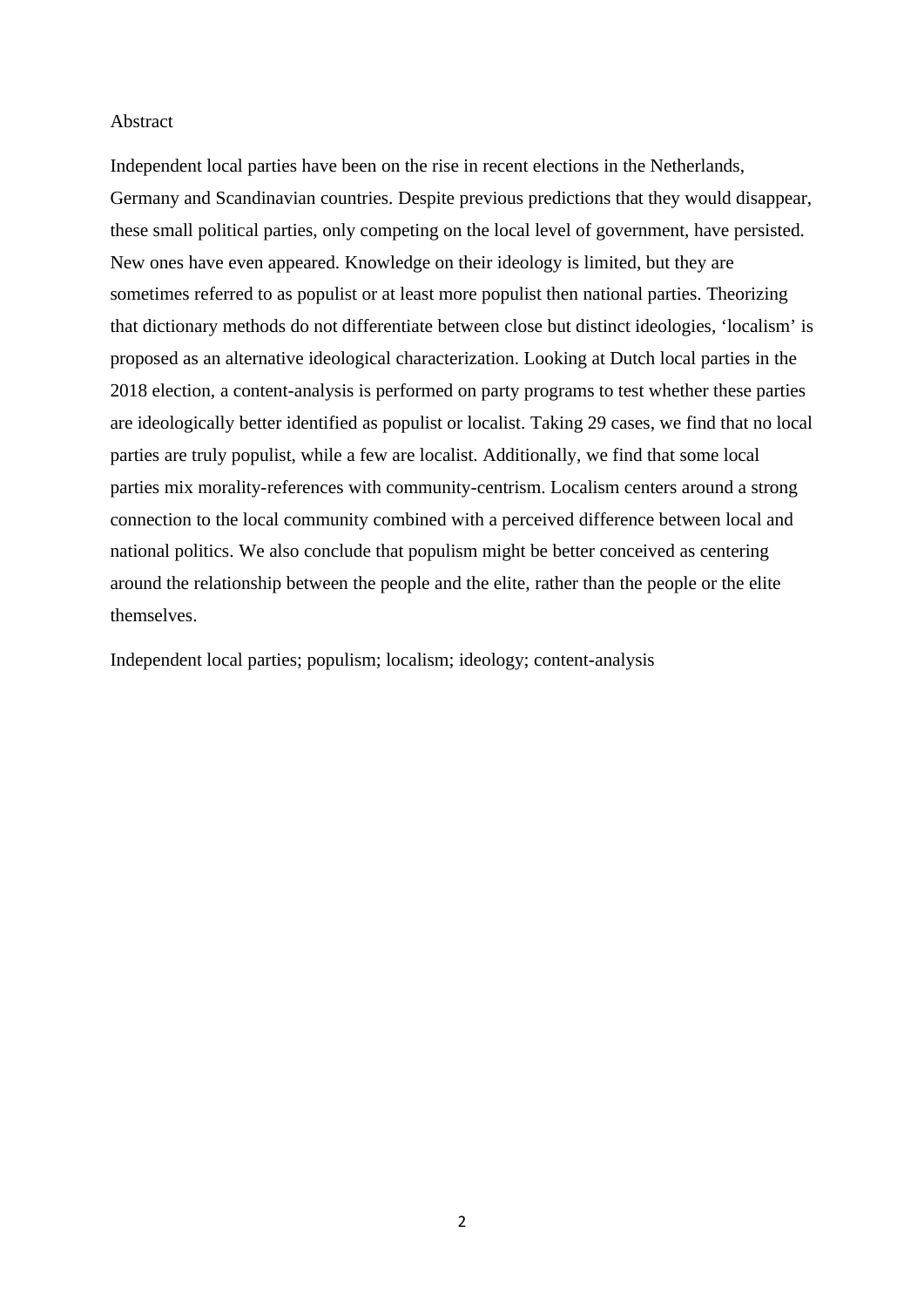# **Index**

| 30 |
|----|
|    |
|    |
|    |
|    |
|    |
|    |
|    |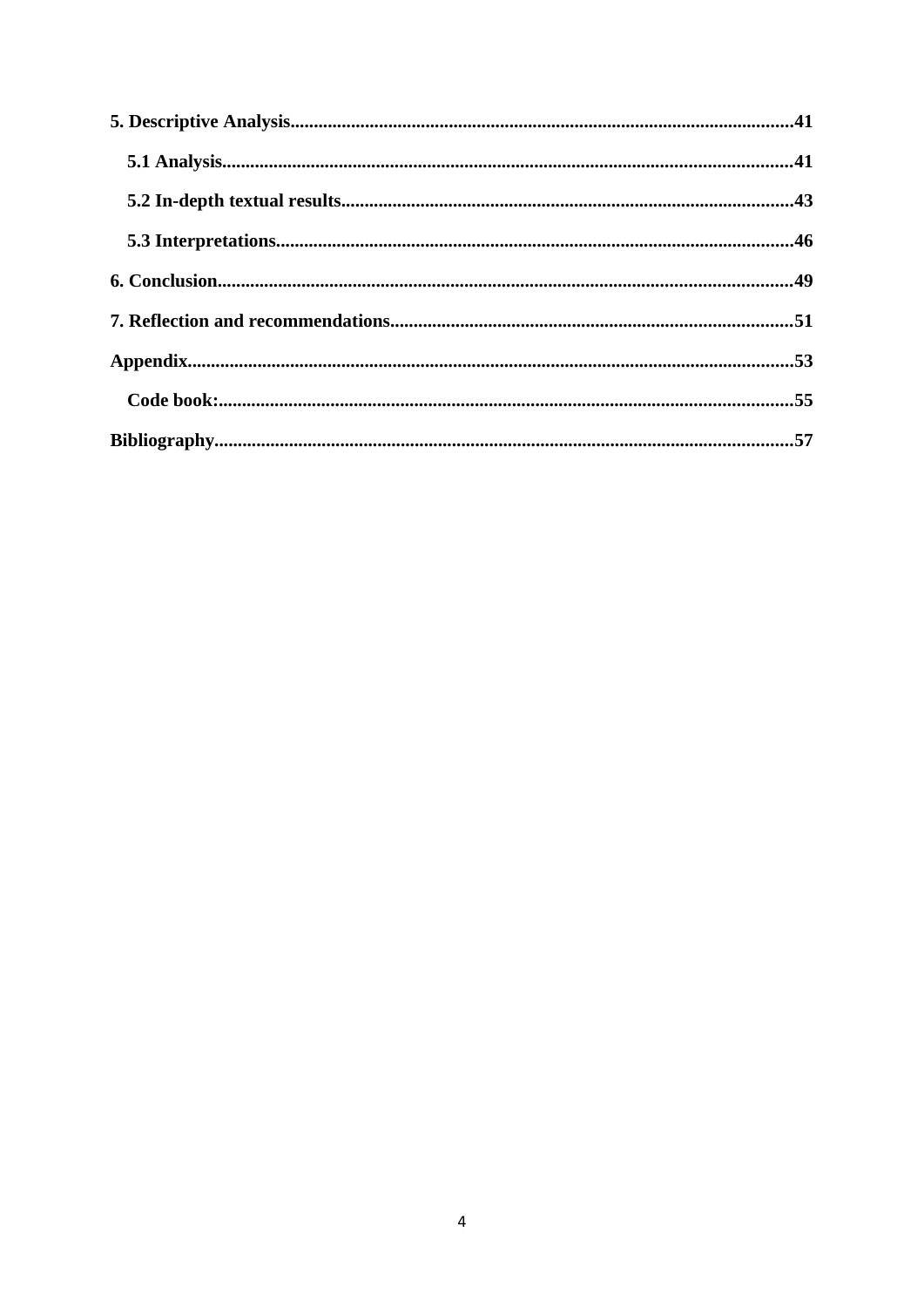## <span id="page-4-0"></span>**1. Introduction**

## <span id="page-4-1"></span>**1.1 Introduction**

If one were to look at a pie-chart showing the results of the 2018 Dutch local elections, it could easily be concluded that a single party has attracted nearly a third of the vote. Yet again it has increased its share of the vote, and leaving other parties far behind. However, this is not the case: this third does not represent a single party, but a collection of over at least 830 unaffiliated and independent parties known as 'Local Parties' (Kiesraad, as citated in Van Ostaaijen, 2019, p.8). The rise of the local party is not just happening in the Netherlands, but in Germany, Norway and Sweden as well (Otjes, 2020, p.92).

These 'independent local parties', unaffiliated with any national party and competing solely in a single municipality, were once considered relics of a pre-politicized world, competing in regions national parties did not bother to join, out of strategic reasons or simply because the region in question was too small, too thinly populated or just too insignificant to be worth the costs (Rokkan & Valen, 1962).

Once understood as a mostly regional, Catholic phenomenon (De Bruin, 2018), Dutch local parties have survived the changes of Dutch society and made a stunning comeback (Boogers, Lucardie & Voerman, 2007, p.6). In the last local elections, local parties combined received 28.6% of the vote, far out-polling any national party. At their low-point in 1986, they received only 12% of the vote (ibid). Naturally, the comeback and subsequent resurgence of local parties have led to a renewed interest in local parties. Local parties, however, have been notoriously difficult to properly categorize apart from the general understanding that they do not form an coherent group. Ironically, because of the difficulty in identifying different kinds of local parties, most research continues to group them together as the sole trait they unquestionably share is their localness (Boogers et al, 2007; Van Ostaaijen, 2019). Most research, in the end, tries to say something about *all* local parties in general in comparison to *all* national parties, even when recognizing there are different kinds of local parties (Boogers et al, 2007; Van Ostaaijen, 2019). The lack of knowledge with regards to their ideology and the question of why they exist and grow are directly connected and offer an interesting puzzle.

Of course, there has been research on this subject. One conclusion that is being frequently drawn is that local parties are more ideologically populist than their national counterparts, both individually (tending to be more populist on average than national party chapters) (Van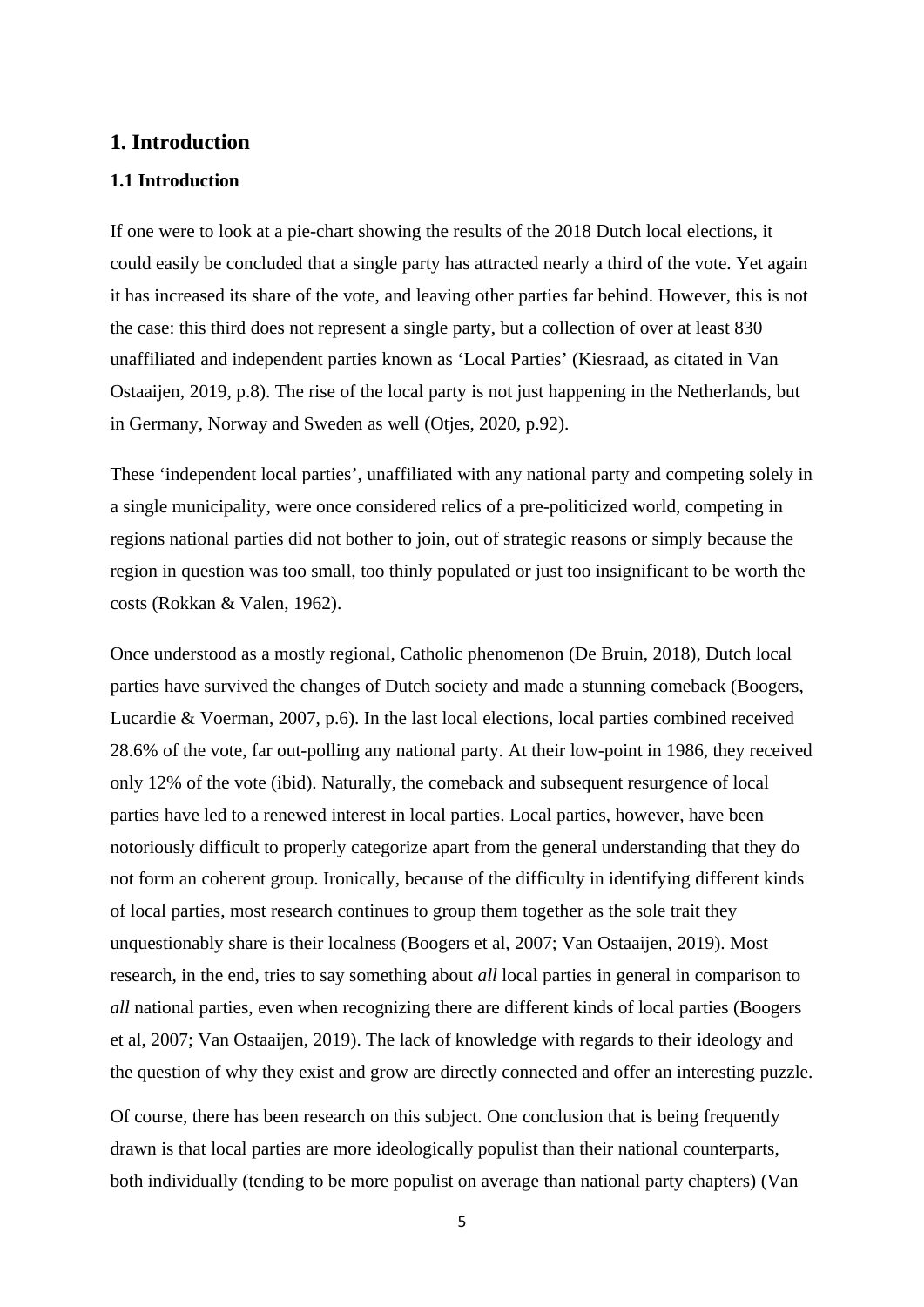Ostaaijen, 2019) and as a collective group (A larger share of local parties are populist) (Boogers at al., 2007). However, following Aaberg<sup>[1](#page-5-0)</sup> and Ahlberger's (2015) suggestion that local parties can, and ought to, be understood amongst different ideological cleavages than their national counterparts, this thesis seeks to establish an alternative identification. We put forward the idea that some local parties should and can be ideologically better identified as *localist.* Localism can and has been successfully conceptualized into an ideological definition. Basing ourself on previous authors on this subject like Boogers at al. (2007), Aars and Rinkjøb (2011) and Copus and Wingfield (2005), we propose a new conceptualization of the term 'localism'. Localism, we argue, consists of a set of ideas on local governance and local society that is distinct from both populism and pluralism. Localism centers around the idea of the local community, and argues that the nature of the local community makes local politics distinct from national politics.

The conceptual closeness of the populist 'people' and the localist 'community', combined with the ignoring of the difference between anti-elitism (a very broad concept) and antipartisan sentiments (a comparatively narrow one) has led to the misidentification of many localist parties as populist because of the use of dictionary methods that do not take context into account (Gevers 2016; von Harenberg, 2016). Dictionary methods have been frequently used to determine the ideology of (local) parties but, as we will show, suffer from issues with their internal validity based on their coding. We will not only establish what the core concepts of localism are, but also show that some local parties adhere to this ideology.

<span id="page-5-0"></span> $<sup>1</sup>$  Aaberg's name is written with the Scandinavian 'over-ring a'. When this letter is not available, it is</sup> recommended that the writer uses 'aa' instead. We follow this suggestion.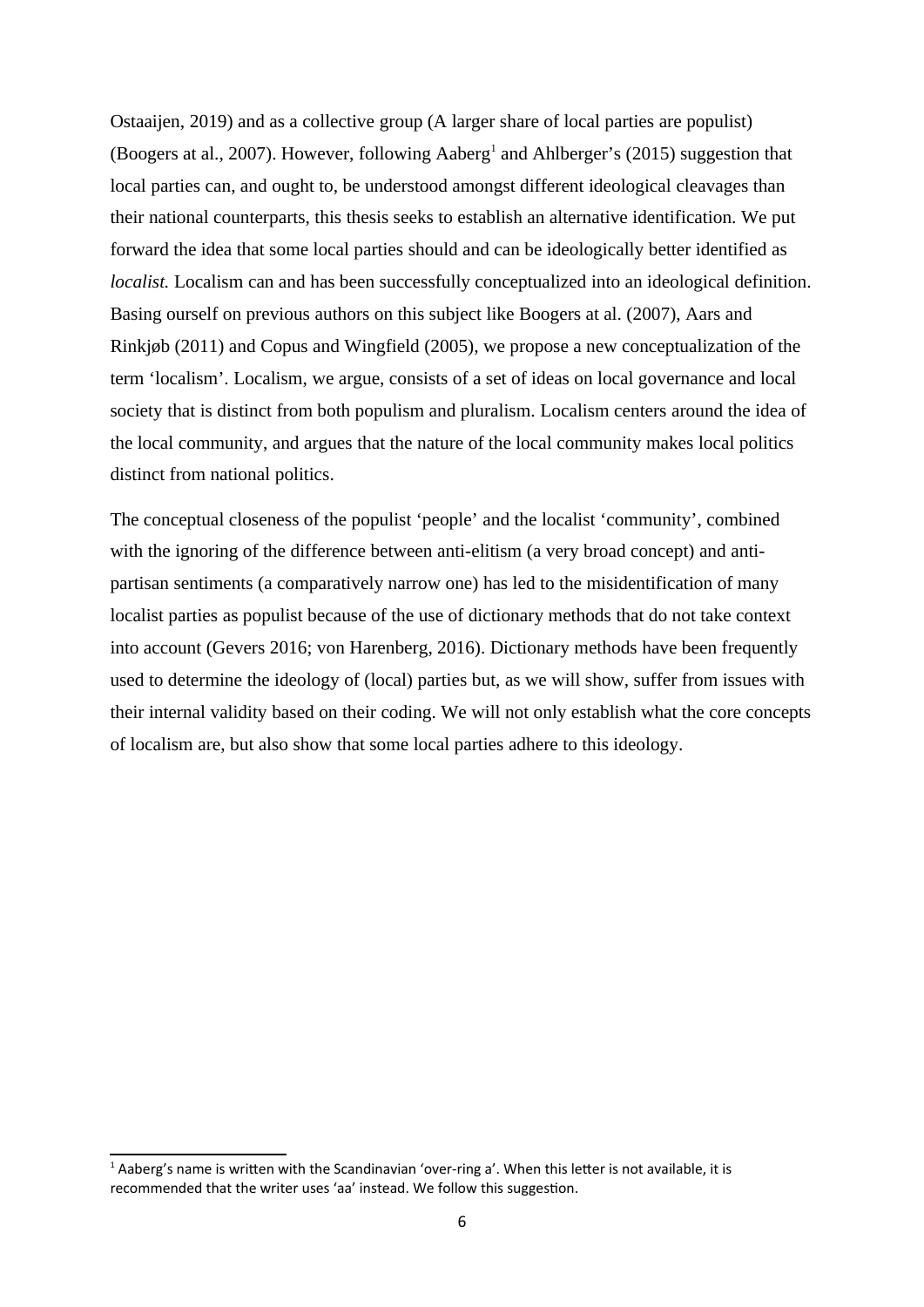#### <span id="page-6-0"></span>**1.2 Central Research Problem**

Nowadays, most local councils in western European countries like Norway, the United Kingdom and the Netherlands consist of councilors belonging to national parties. They usually, though not always, sit in combination with a small group of independent, nonaffiliated councilors or councilors belonging to local parties. Rokkan and Valen (1962) considered the gradual replacement of local parties by national party chapters an ongoing process. They called this a process of '(party) politicization', in which local politics became dominated by the national party system (1962, p.112). As more national parties opted to enter local elections for mostly organizational reasons., local politics started to resemble national politics and the local lists were bound to disappear, from relevancy if not from all existence (Rokkan & Valen, 1962, p.120; Aars & Rinkjøb, 2005, p.162). But despite nearly three decades having passed since this theory was introduced, local parties were still present in the 1990s and early 2000s. In general, their persistence was generally considered not to be in conflict with the theory of party politicization as their combined share of the vote was in constant decline. Instead, the local parties that remained were considered 'left-overs, only showing the process was just not entirely done yet (Aaberg & Ahlberger, 2015, p.813). However, their decline reversed in the last twenty years. New local parties came come into existence (ibid.) and they significantly improved their collective share of the vote (Boogers. Lucardie & Voerman, 2007, p.6). Rather than declining to an eventual disappearance, local parties are seemingly here to stay.

Why then, do local parties still exist? It has generally been attempted to explain their existence by the same explanations used for the existence of national parties, such as cultural, structural or actor-oriented explanations (Aaberg & Ahlberger, 2015, p.817). From the supply-side perspective, there is some evidence that local lists compete for voters that are, both nationally and locally, disappointed or discontent with the national parties (Boogers et al, 2007, p.6). The existence of local parties gave these angry voters a chance to vote for something else than the national parties. This view is shared by Otjes, who shows in his demand-side survey research that many local-party-voters vote that way due to being unhappy with the national parties or because the national party of their choice is not present (2018, p.305). However, it has never been made clear what actually *fuels* this discontent or what it actually means in practice (Aaberg & Ahlberger, 2015, p.817), or why there are so many different types of local parties that clearly do not all appeal to the same kind of 'discontented' voters (Boogers et al., 2007, p.12).

<sup>7</sup>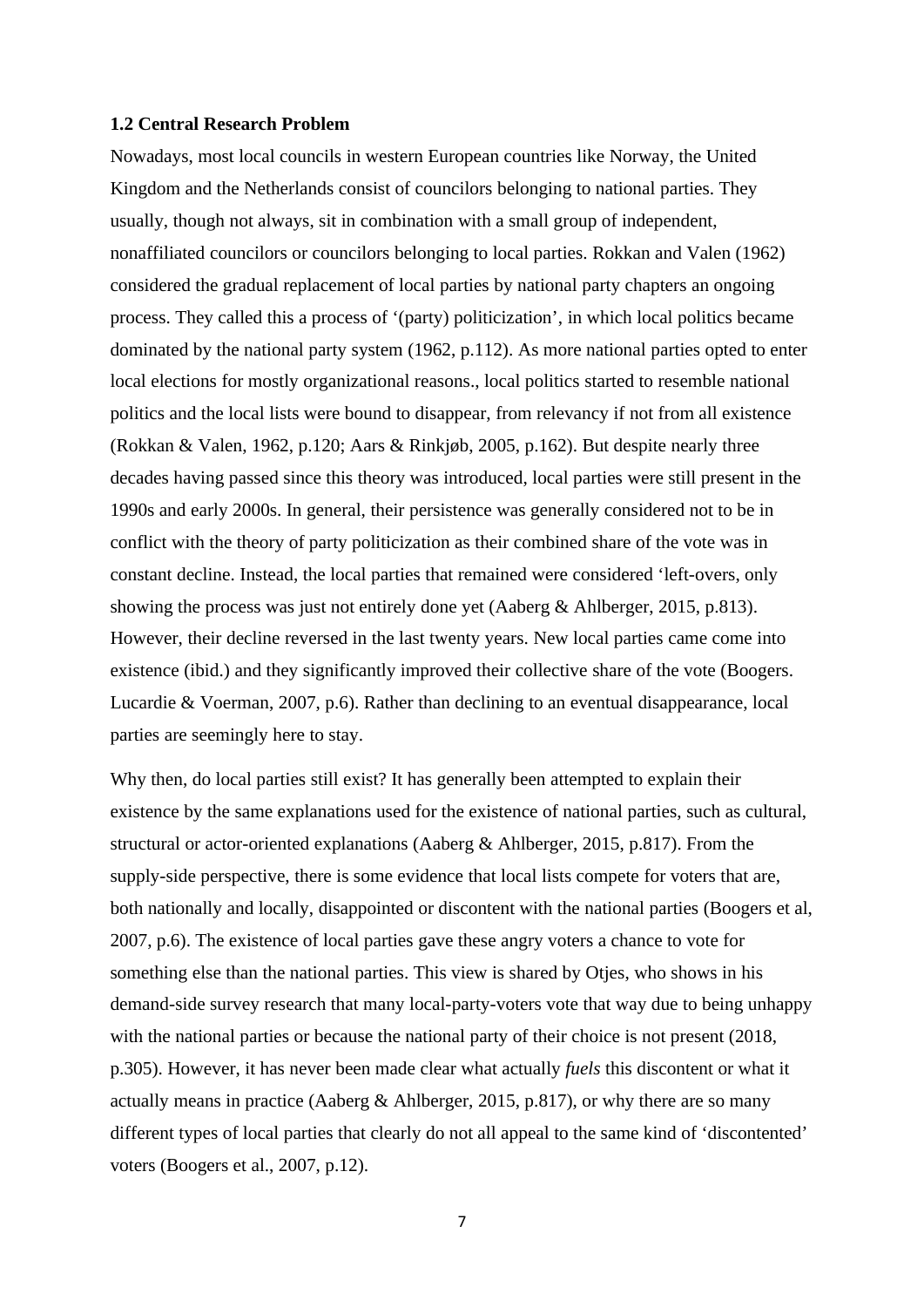The question why local parties came into existence and still exist ties directly into the question of how local parties are to be categorized, either as their own party family or into party families that exist on the national level. Ideology, along with sociologic origin, has been identified as the best way of creating meaningful party family categorization (Mudde & Mair, 1998). If we can say what ideology a party adheres to, we can not only say something about the party itself, but also explain why it exists and gains votes. From the perspective of the supply side, parties come into existence when certain issues or ideology are not yet represented in the political arena and political actors feel they can capitalize on that 'empty space' (Zons, 2013, p.919). On the demand side, voters are likely to support such attempts if the electoral options available to them are unsatisfying or have failed them and if there is a large degree of voters willing to change their preference (Lago & Martinez, 2011, p.16).

Understanding local parties as populist is an example of applying to the local level the same explanation we use to explain the existence of national parties. In recent years, despite significant *national* electoral results for populist parties in the Netherlands such as the Party for Freedom (PVV) or Forum for Democracy (FvD) (Rooduijn et al., 2019), these parties have generally failed to or not even attempted to compete in local elections. It is possible that, seeing this lack of populist parties in their municipalities, 'local' populists form their own. Local parties can thus be understood as 'filling the gap', allowing populists to vote for a local populist party in local elections, while remaining with the national populist party in the other elections.

Empirically, the claim is not without merits. Boogers, Lucardie & Voerman study local party programs and claim that as much as a third of all local parties in the Netherlands can be classified as populist (2007, pp.17-18). Using dictionary-methods to study party programs, Von Harenberg finds local parties to be more populist than national party chapters (2016, p.3) and Gevers finds that local parties have become increasingly populist the last decade (2016, p.72). All these authors use an ideological definition of populism, though they operationalize the concept in different ways.

However, an alternative understanding has been proposed by Aaberg and Ahlberger (2015). They suggest that 'local' discontent does not necessarily relate to the same type of ideological cleavages as the national level (2015, p.817). Instead of a national 'rationality', local parties have a local 'rationality'. While still ideologically competing with other parties, local parties do not necessarily adhere to an ideology that is nationally relevant or even present (ibid.). This ideology is called 'localism'. Aaberg and Ahlberger (ibid.) argue that the discontent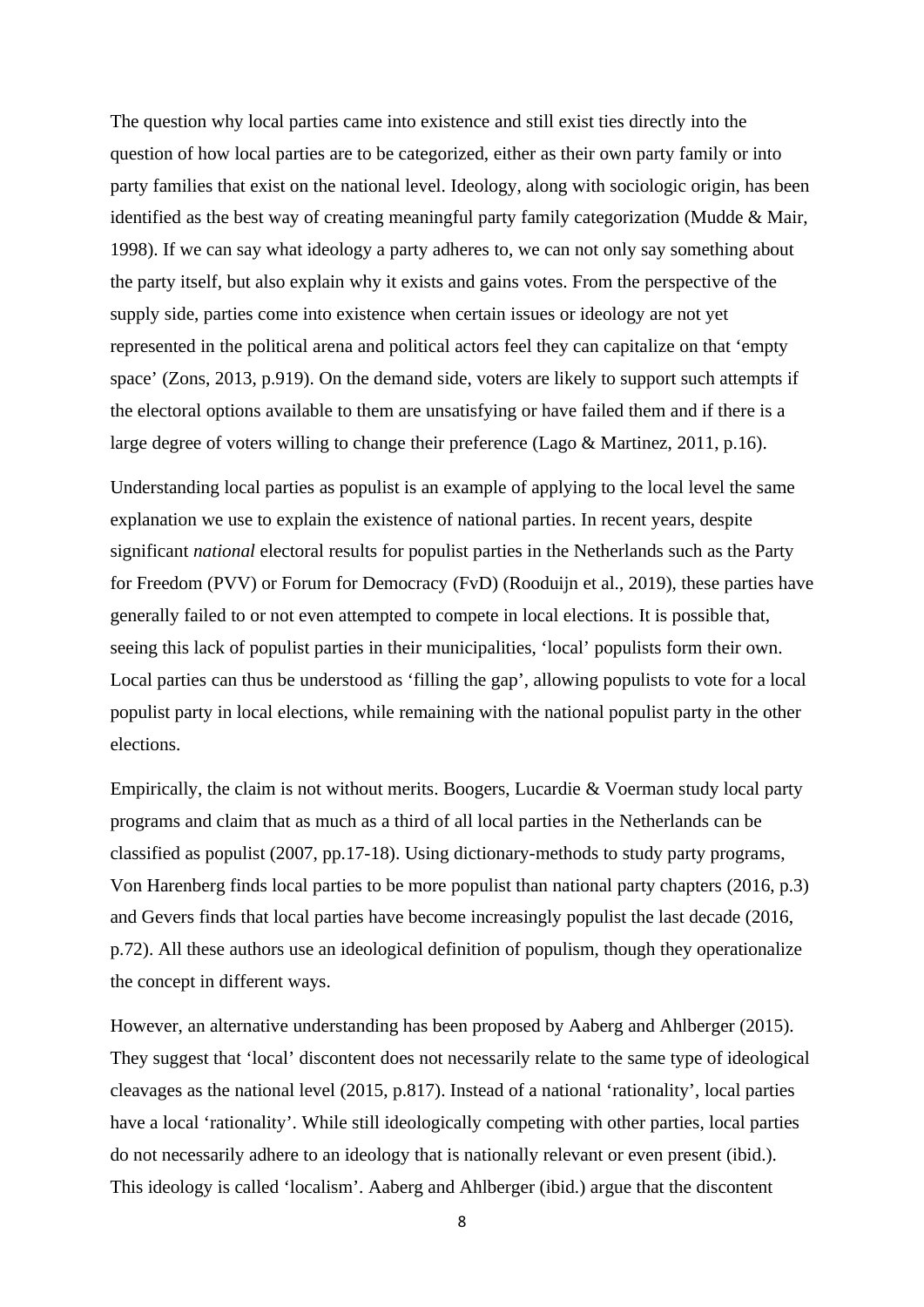people feel with national parties while voting locally are not causes, but symptoms. These symptoms show a fundamentally different way of looking at society and politics compared to the national level. They continue to write that the cause of the rise of new local parties might be explained by the extensive mergers of municipalities both in the Netherlands and in Sweden (Aaberg & Ahlberger, 2015, p.822). These mergers constituted an altering and renegotiations of local/nation-state relations. In this process, local parties can be seen an expression of dissent to the national-level parties *in relation to the locality* (ibid., p.818). The same logic of success that applies to populist local parties applies here; if voters feel disappointed with the current options or their demands (in this case, the discontent concerning the mergers) have not been satisfied, new parties are likely to be formed that satisfy those demands (Lago & Martinez, 2011, p.16).

The reason we are comparing localism against populism and not against any other ideology is twofold. For one, as we will show, both can be understood as a thin-centered ideology which makes them methodological equals. Second, because of their thin-centered nature, they have a limited amount of conceptual parts, they are both relatively easy to identify and compare. But additionally, and perhaps even more significantly, the core concepts of localism, while different, are easily confused with those of populism. This, we believe, has led to 'false positive' high populist scores when party programs are studied with methods that do not control for localism. By clearly defining the core concepts of localism as a purely ideological concept and comparing it to populism, this thesis seeks to clear up the confusion. In doing so, we will establish localism as a thin-centered ideology in its own right and validate the 'local rationality'-understanding proposed by Aaberg and Ahlberger (2015). This brings us to our central research question:

### *Are local parties in the Netherlands better ideologically categorized as populist or localist?*

Next, we will expand on the academic and societal relevance of our research question. This will be followed by our theoretic framework. Here we will first show the different ways it has been attempted to categorize different local parties, why an ideological distinction is possible and why it makes sense. We will subsequently discuss the different definitions, both ideological and non-ideological, of populism and localism. We will operationalize these definitions into a coding scheme that will be used to analyze party programs, which will be explained further in our methods chapter. We will show the results of this analysis and expand on our findings. Finally, we will reach a conclusion and discuss its implications with regards to our understanding of local parties, as well as recommendations for further research.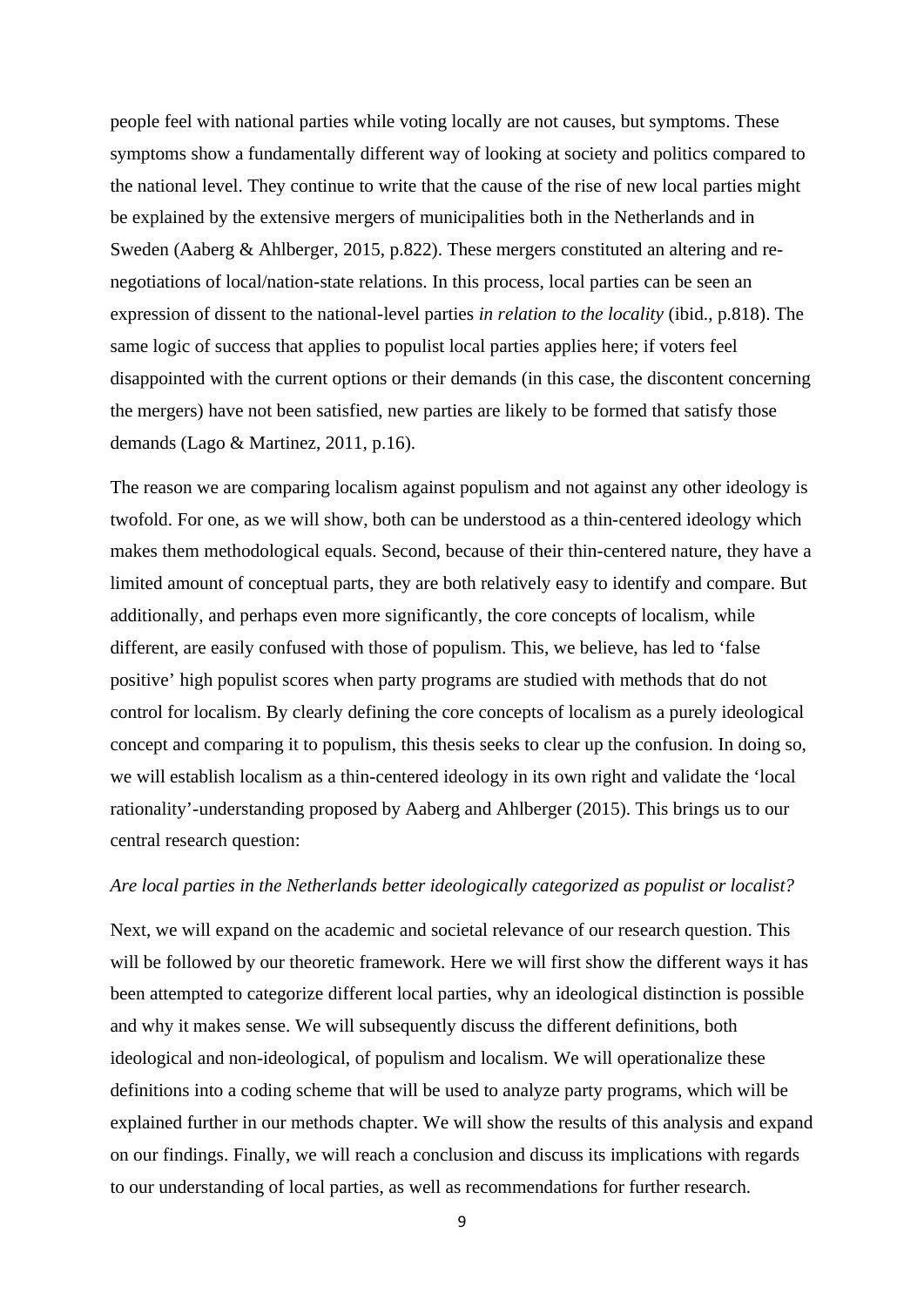#### <span id="page-9-0"></span>**1.3 Societal and Academic Relevance**

The growing presence of local parties has led to local councils becoming more and more fragmented with more parties having fewer seats each than in previous decades (Van Ostaaijen, 2019). In the Netherlands, local executives (*Colleges*) consist of the nationallyappointed mayor and council-appointed executive officers known as '*Wethouders'.* Members of the executive cannot simultaneously be councilors and it is not necessary for executives to be members of a party. However, these executives are effectively always backed up by a coalition of parties holding, collectively, a majority of seats in the council. As a result of more and more parties entering the council, the councils are more fragmented. Consequently, coalitions consist of more parties than they used to be, increasing the risk for potential conflict (Schulz & Frissen, 2017, p.18). Additionally, fragmentation can potentially lead to different styles of governance and a different coalition-opposition government (Schulz & Frissen, 2017, p.35).

As a result of both fragmentation and the local party seats increase, more local parties are part of governing coalition than ever before. As of 2018, 361 local parties are part of a governing coalition, and 267 of the current 335 municipalities have a governing coalition with at least one local party, 25 more than after the previous local elections (Van Ostaaijen, 2019, p.34). 75 municipalities have more than one local party in their governing coalition. Just under a third of all executive officers are from a local party, although they hold only 1% of mayorpositions. As local parties hold more government positions, power and influence than ever before, a better understanding of the ideological background of local parties is clearly of societal relevant.

Academically, there has been a variety on research towards understanding local parties. As we will show in the theoretical framework, this research is mainly historical or, when more recent, looks into local parties from a public administration perspective. As a result, we have a pretty good understanding of how local parties are organized, why they were set up and what their goals are. We even have some idea of why voters choose to vote for local parties. Yet this research remains general in its focus, wanting to answer the what, why, how and when usually combined into one piece of research. With historical and organizational studies done, we believe it is time to ask ourselves what local parties *believe* in; their ideas - their ideology. There has been research into this subject too, but this, largely, has remained somewhat superficial. Boogers, Lucardie and Voerman try to settle the question by allowing selfidentification but this runs into non-responds and social pressure-related issues (2007, pp.22-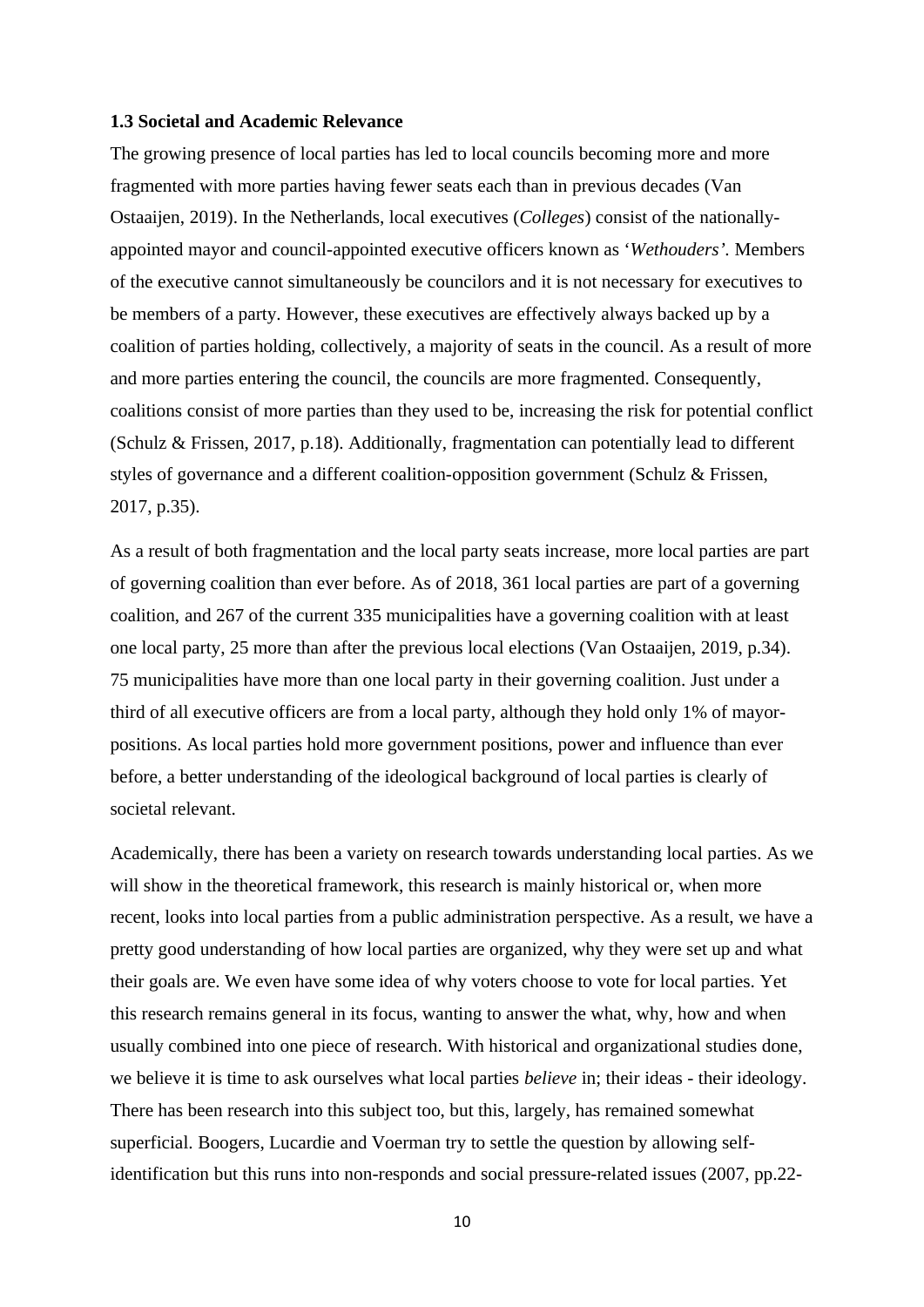23). Other research tries to see if they differ ideologically by looking at policy or campaign proposals, and find that while local parties focus a little more on local issues, it is hard to place them as ideologically as a group (Van Ostaaijen, 2019, p.36).

By using clear definitions of populism and localism, this thesis will be able to improve the ideological categorizations previously attempted and set better, more clear ideological boundaries for both ideologies. By looking at populism, we can test if previous claims that local parties are populist are indeed true, and by looking at localism we will be able to test the validity of the alternative hypothesis put forward by Aaberg and Ahlberger (2015).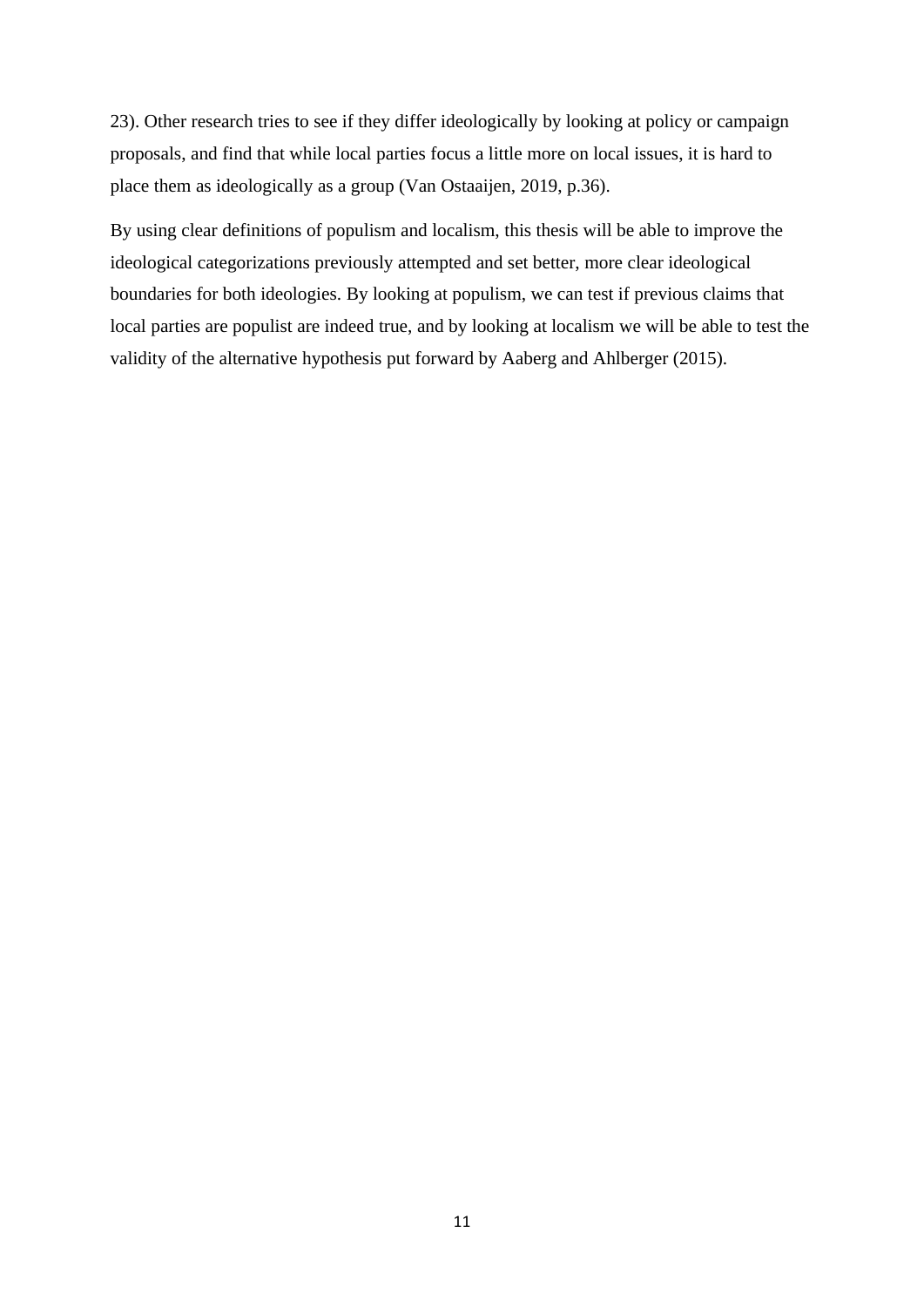## <span id="page-11-0"></span>**2. Theoretical Framework**

In this chapter, we will get into the different theories and definitions used with regards to local party categorization, populism and localism. We will start by showing the different ways authors have tried to create sub-categories of local parties, and explain the difficulties experienced in these attempts. We will show how of these different methods, ideological categorization is possible. Next, we will show the different definitions used for both populism and localism. This will show why both concepts can and should be conceptualized as thincentered ideologies. There are three reasons to do this: methodological strength, adaptability and conceptual equality. Finally, by basing ourselves on previous authors and research, we will be able to create a clear definition of 'ideological localism' for the first time.

## <span id="page-11-1"></span>**2.1 The problems of categorization**

Political parties are often categorized by different means, although most attempts still aim to categorize parties by so-called 'party families' (Mudde & Mair, 1998). However, rather than one approach, there are several different methods to create party families. Mudde and Mair identified the four most used: origin, membership of international federations, ideology and label or name (1998, pp.214-215). Of these, they argue that origin and ideology are the most useful and are best understood as complimentary to each other, rather than alternatives (Mudde & Mair, 1998, p.226). It should come as no surprise that attempts to create party families within local parties partly follow the same methods. Some authors categorize local parties depending on what issues they relate to. Others attempt a more ideological approach. Additionally, several authors have also categorized local parties solely by their name. While it is commonly accepted that local parties do not form a single party family (Van Ostaaijen, 20190), it has been notoriously hard to create categories of local parties (Boogers et al., 2007, p.12), and no definite consensus on what the best method is has been established yet.

Some authors use different names to refer to the local parties: Aars and Rinkjøb call them 'non-partisan lists' while Otjes (2018) uses 'Independent Local Parties'. Then there is some discussion on when a party is 'local' and when it is not, which mainly rests on the question whether parties that do not compete in national elections or compete in several municipalities are 'local' or not (Van Ostaaijen, 2019, pp.8-9). We will use Sartori's minimal definition for the word 'party' as "*any political group that presents at election, and is capable of placing through elections, candidates for public office*" (1976, p.63). We will also use the 'strict' definition of "local party" as "Any party that runs candidates for public office in only one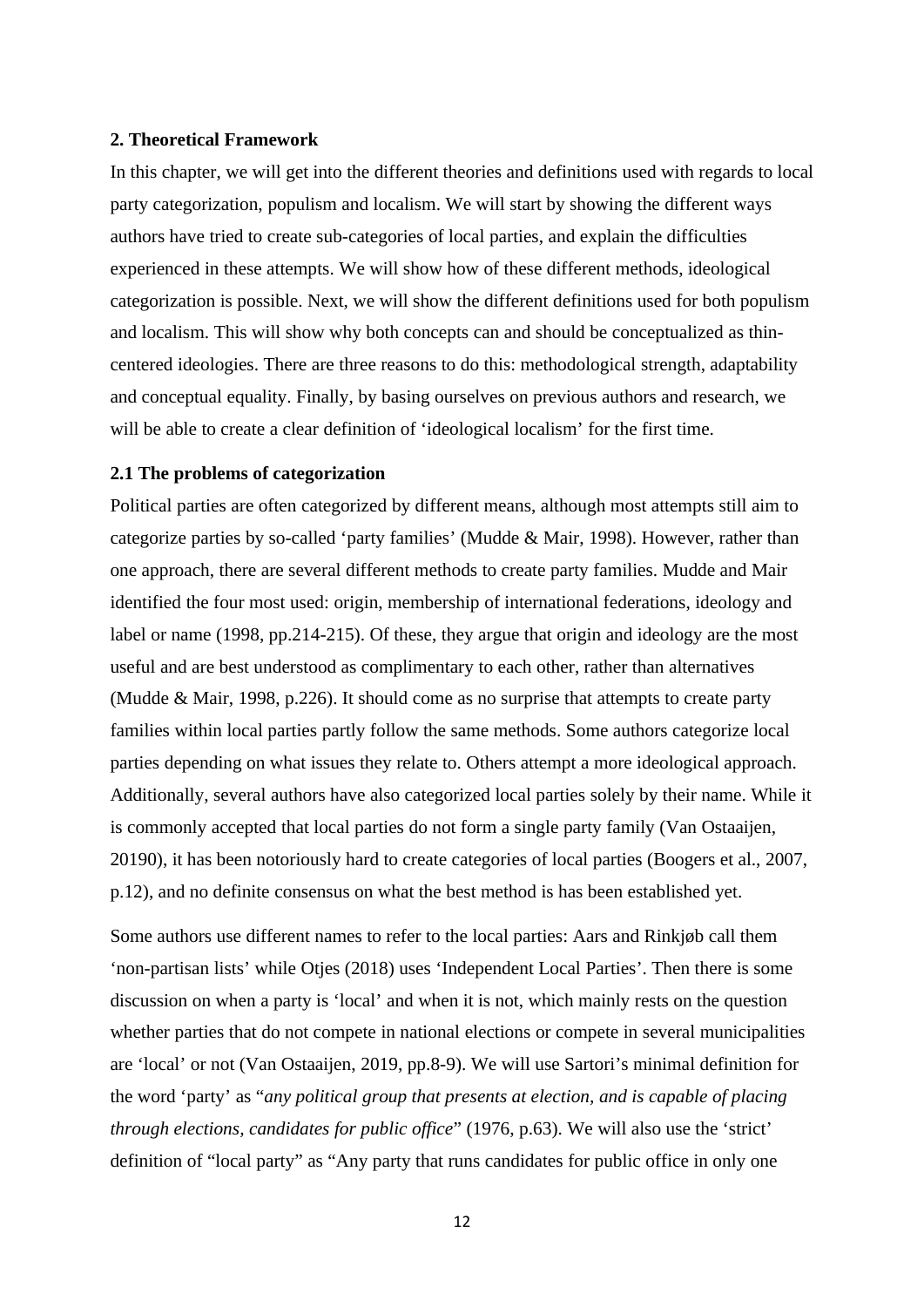district of local government". Most importantly, this omits local party chapters that no longer compete (successfully) in national elections, as well as the local chapters of regionalist parties like the Frisian National Party (*Fryske Nasjonale Partij*).

## <span id="page-12-0"></span>*2.1.1 Categorization by name or label*

Boogers, Lucardie and Voerman (2007) start their different categorizations with such a namestudy. They look at 251 local parties and distinguish eight categories, including a 'none of the above'-category that takes into account no less than 18.3% of local parties:

| Type of name                      | Percentage |
|-----------------------------------|------------|
| General/municipality interest     | 37.8       |
| Independent Citizenpartyinitative | 10.8       |
| <i>Leefbaar</i> -parties          | 5.6        |
| Village lists                     | 8.4        |
| Ideological lists                 | 9.2        |
| Pensioner- and youthlists         | 3.6        |
| Personal lists                    | 4.4        |
| None of the above                 | 18.3       |

|  | Table 1. Categorization by Name |  |  |
|--|---------------------------------|--|--|
|--|---------------------------------|--|--|

Source: Boogers, Lucardie and Voerman (2007)

Otjes (2019) also looks at party names to identify common traits, showing that two-thirds of local parties include the municipality name and roughly 25 percent call themselves 'General interest' (*Algemeen belang*), while only occasionally referring to ideological frames such as 'progressive' or 'liberal' (Otjes, 2019, p.15). This type of categorization offers a good starting point, assuming that there is some connection to the name and the party's 'core business'. Nevertheless, it cannot be denied that name categorization offers relatively little information about the party and is not the most useful method of categorization: parties might adopt names for strategic reason, and some labels are used by a variety of different parties that have little else in common (Mudde & Mair, 1998, p.221).

## <span id="page-12-1"></span>*2.1.2 Categorization by issues*

Instead of looking at solely names, other authors try to identify the issues these parties address. Aars and Ringkjob, studying what they call 'non-partisan lists' in Norway, identify three types based on what issues they focus on: (1) lists covering the entire municipality, (2)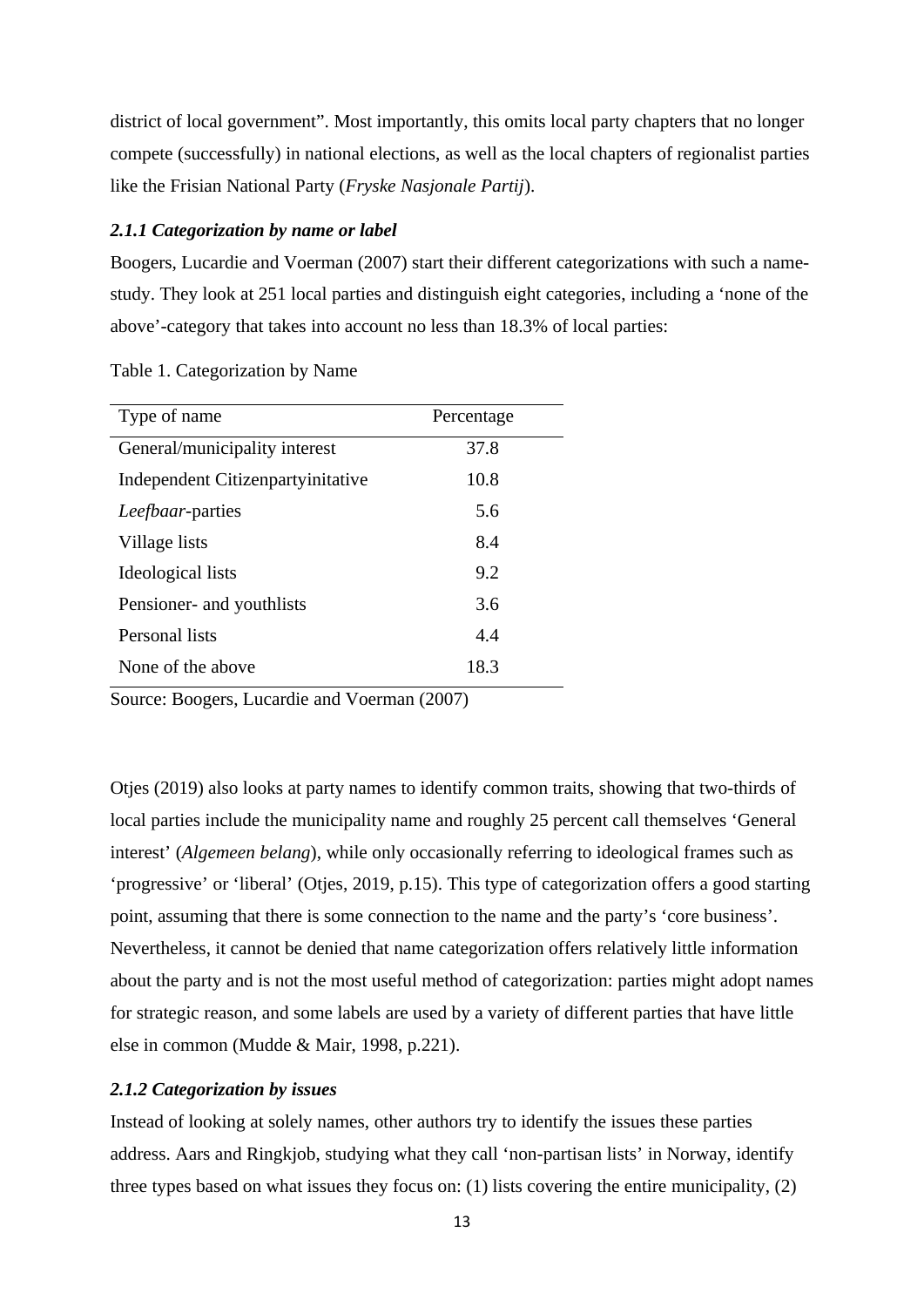lists covering some part of the municipality and (3) single-issue parties, usually concerning specific local issues and protest parties (2005, p.175). They also add a fourth type of local parties not falling into the other categories, which includes joint lists of national party chapters (ibid.). Some parties also exhibit elements of multiple or all categories (ibid).

Boogers, Lucardie and Voerman (2007) also make an issue-related categorization that uses an elite survey of local party councilors. Based on their stated goals and views, Boogers et al. identify three types of local parties in their model: (1) localist parties, (2) protest parties and (3) interest-parties (2007, p.21), although they stress placing local parties on this model is not a simple task (ibid, p.12). Localist parties, which constitute just over half of all local parties, are 'reasonably a-political', and focus on 'quality of government and local democracy' (ibid., p.20). Protest parties are centered around opposition to a specific plan or general discontent with the current municipal government, and it is implied populist and ideological parties fall under this category (ibid., pp.20-21). Interest-parties aim to serve the interest of a specific bloc of voters. This is not limited to just certain parts of the municipality (like a specific village within a larger municipality), but can also focus on groups of citizens such as the elderly or students (ibid., p.21). Protest and interest parties both make up roughly a quarter of all local parties.

Another issue-category is made by Euser (2015, as cited in Van Ostaaijen, 2019) who divides local parties into those with a 'small' party program and those with a 'broad' one. 'Small' parties are single-issue or interest-parties that care only about one or few issues that are relevant to them, including elderly parties, Islamic parties or villages (p.7). 'Broad parties' also consist of two subcategories, based on how they see their relation to the citizens. On the one hand 'municipal interest parties' who view themselves as 'serving' the interest of their 'clients', the inhabitants. On the other hand, so-called 'citizens parties' place a much larger emphasis on the role of the citizens as policymaker and deliberation (ibid, p.8)

Issue-related categorizations are more helpful than just name-categorization as they actually tell us something about the motives and actions of the party. Still, because national party chapters are not usually categorized by only the issues they look at, but by their ideology, it makes it impossible to compare local and national parties within the same party system. Could we than simply categorize national parties by their issue-focus as well? It seems doubtful, as issue-categorizations seem to struggle with how to categorize local parties with a strong ideological character. Boogers at al. seem to place them in the 'protest'-group (2007, p.21) while Aars and Rinkjøb identify them as either 'whole municipality' parties or put them in the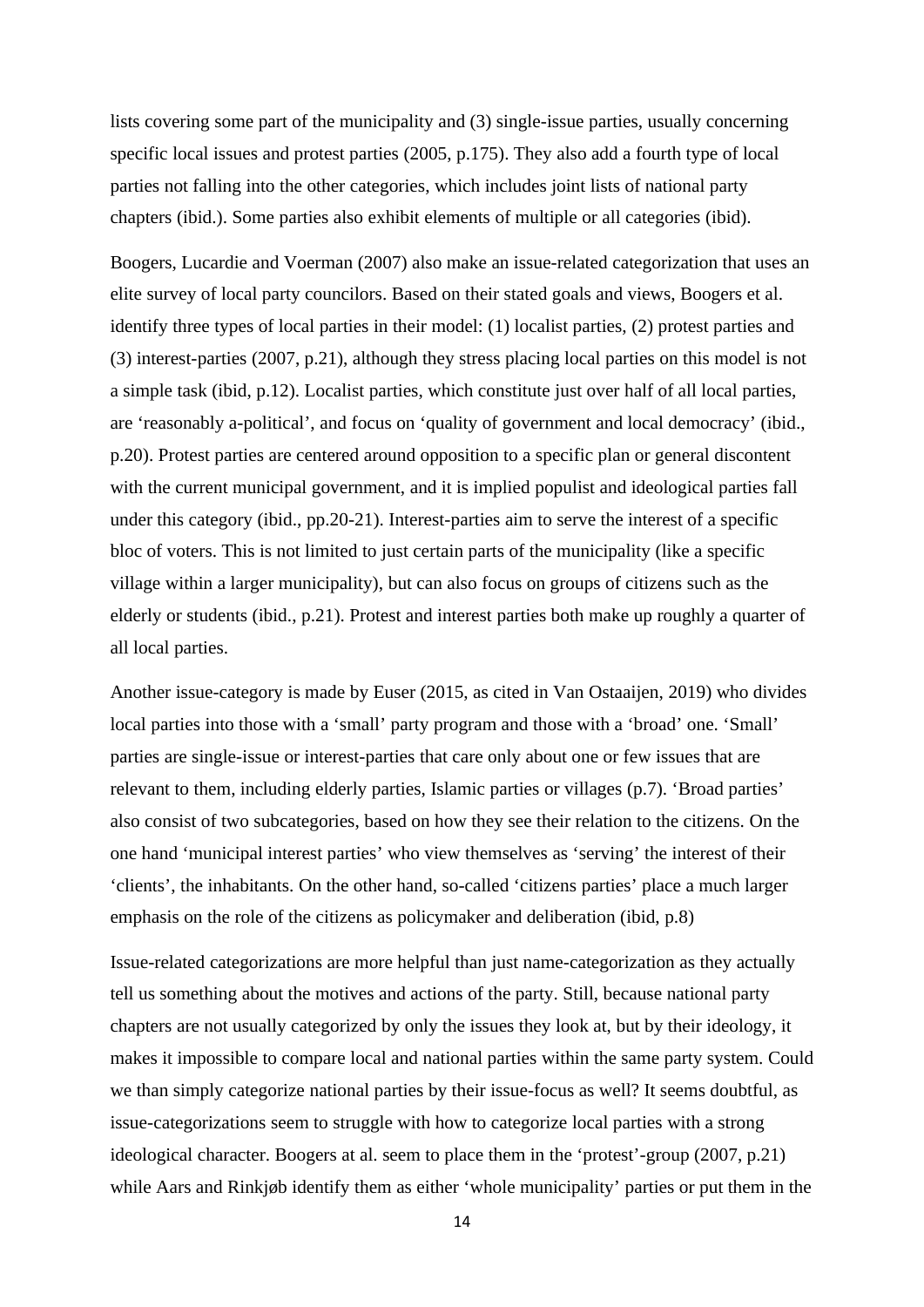'Other' group (2005, p.175). While helpful to better understand local parties in general, the lack of similarity between different issue-categorizations and the problems with comparisons makes it far from perfect.

## <span id="page-14-0"></span>*2.1.3 Categorization by ideology*

The third and final method of categorization is to categorize local parties by their ideology. This has been hard to do due to the limited size of some local party programs or just plain lack of information, many local parties are hard to place on a left-right economic or cultural scale (Boogers et al., 2007). As Dutch municipal governments have fairly limited legislative and budget powers (Gallagher, Laver & Mair, 2011, p.189) those cleavages are potentially not as relevant for the local voter.

Boogers et al. (2007) attempt to ideologically place these parties, however admitting from the start that it is a hard task (p.16). They look at four dimensions: economy (left versus right), cultural (conservative versus progressive), both traditional dimensions that make sense. Next, however, they put 'green' versus growth. This dimension is not further explained and it is unclear why they choose this dimension to be its own type. The last dimension is populism versus 'government-minded focus'. They create the following ideological categorization:

Table 2: Categorization by ideology (Boogers et al.)

- 3. Special Interest parties
- 4. Populist parties
- 5. Ideological parties

Source: Boogers et al., 2007, pp.16-17.

While the model seems rather straightforward, the distinctions are rather blurry; Boogers et al. write localists parties are simply 'not clearly ideologically defined', define populism only as 'focusing on the cleavage between citizen and municipality government, usually combined with protests against certain projects', and argue ideological parties can be populist and populists can be ideological (2007, pp.16-17), making it unclear where exactly the boundary of each category lies. It also does not clearly distinguish between special interest parties (which do not center around an ideology, but a specific group of citizens and their interests),

<sup>1.</sup> Localist or 'communal' parties

<sup>2.</sup> Personal lists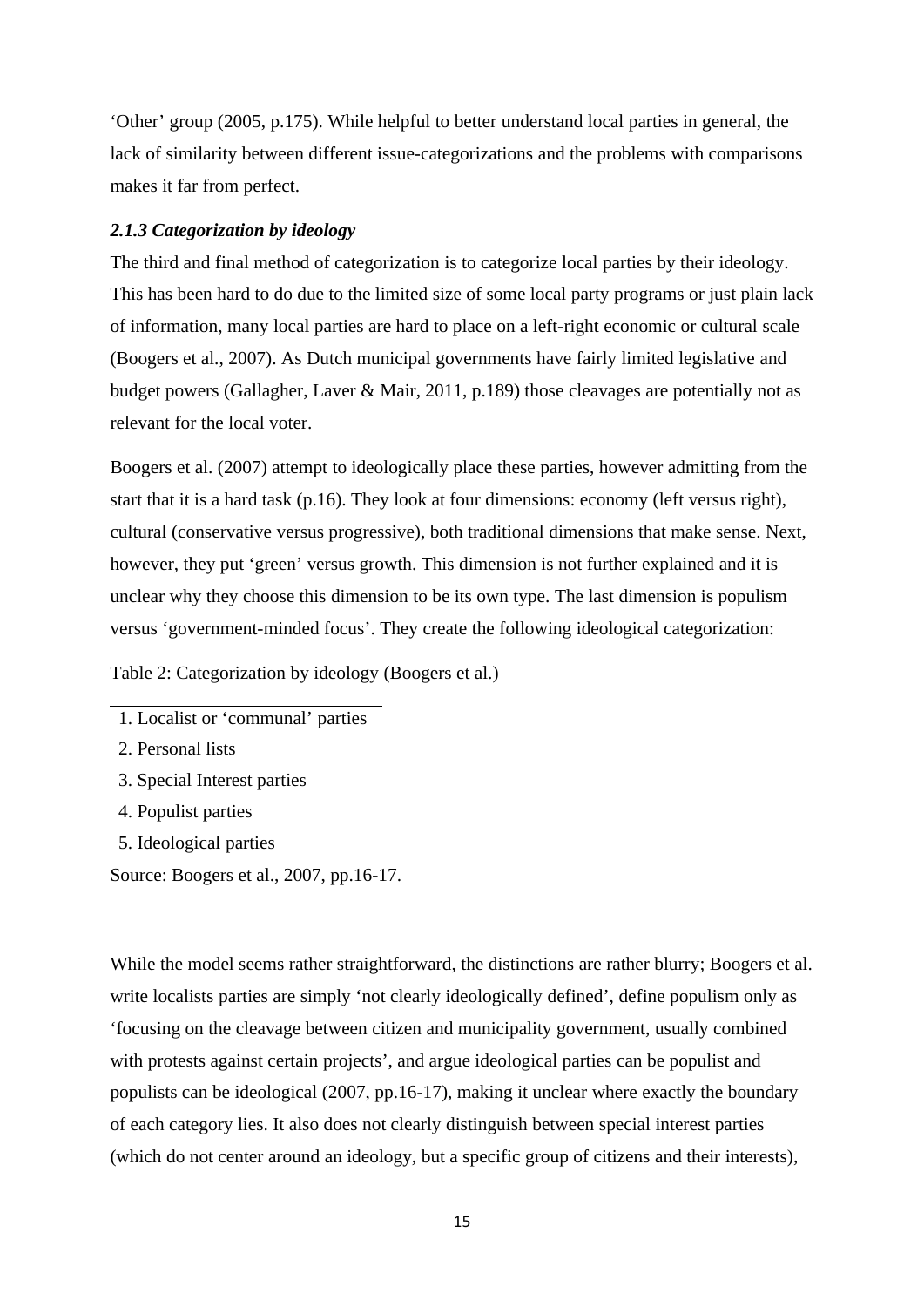personal lists (which center around an individual politician), and localism, all three of which are implicitly 'non-ideological' (Boogers et al., 2007, p.17).

The problem with this model is a problem of *definition:* How do we define the different categories? This matters because the definition and its subsequent operationalization used have an effect on the results: good, clear definitions create good, clear categories, and these create a good, useful method to make meaningful (local) party families. Boogers et al. write they consider populism ideological but seem to define it solely as 'anti-establishment' or 'protest'. Left unanswered is also how ideological populism is supposedly the opposite of 'government-minded governance'. There are other, and better, definitions of populism. The same can be said about localism, where Boogers at al. identify 'localism' into a kind of 'no ideology' category (2007, p.18). They do not stand alone with this definition of localism: Van Ostaaijen defines 'localist' as 'focusing more on issues most relevant to the municipality' (2019, p.18). The general idea seems that rather than looking at issues and politics in the municipality through a 'ideological lens', localists focus solely on local issues. Yet this is mostly a self-identified trait that local parties give themselves (Boogers et al., 2007), and if we consider it a useful, distinguishing trait we automatically imply that national party chapters or ideological local parties do *not* focus on local issues while sitting in an institution that only has jurisdiction over local issues. There is evidence that local parties pay more attention in their party program to issues that are only relevant in their municipality, but the difference is very small, showing that national parties do not simply ignore local issues (Otjes, 2019).

It also, as mentioned before, makes localism hard to actually distinguish from other categories. The distinction seems made on the fact that localist parties focus on the whole municipality rather than groups of citizens (Boogers et al, 2007, p.16), which is hardly an ideological distinction.

However, we could take this model and actually use it successfully by applying strict ideological definitions to both populism and localism. And these is stance reason to do so: many political scientists use an ideological definition of populism for research into populism, both for local (Van Ostaaijen, 2019) and national parties (Mudde, 2017, p.35), and this goes beyond mere 'anti-establishment' or 'protest'. The same ideological definition can be used for localism. Despite not considering localism an ideology in its own right, Boogers et al. make some very interesting observations in their definition of the localist category: a 'localist program' is (1) ideologically hard to place, (2) focuses on the municipality or specific smaller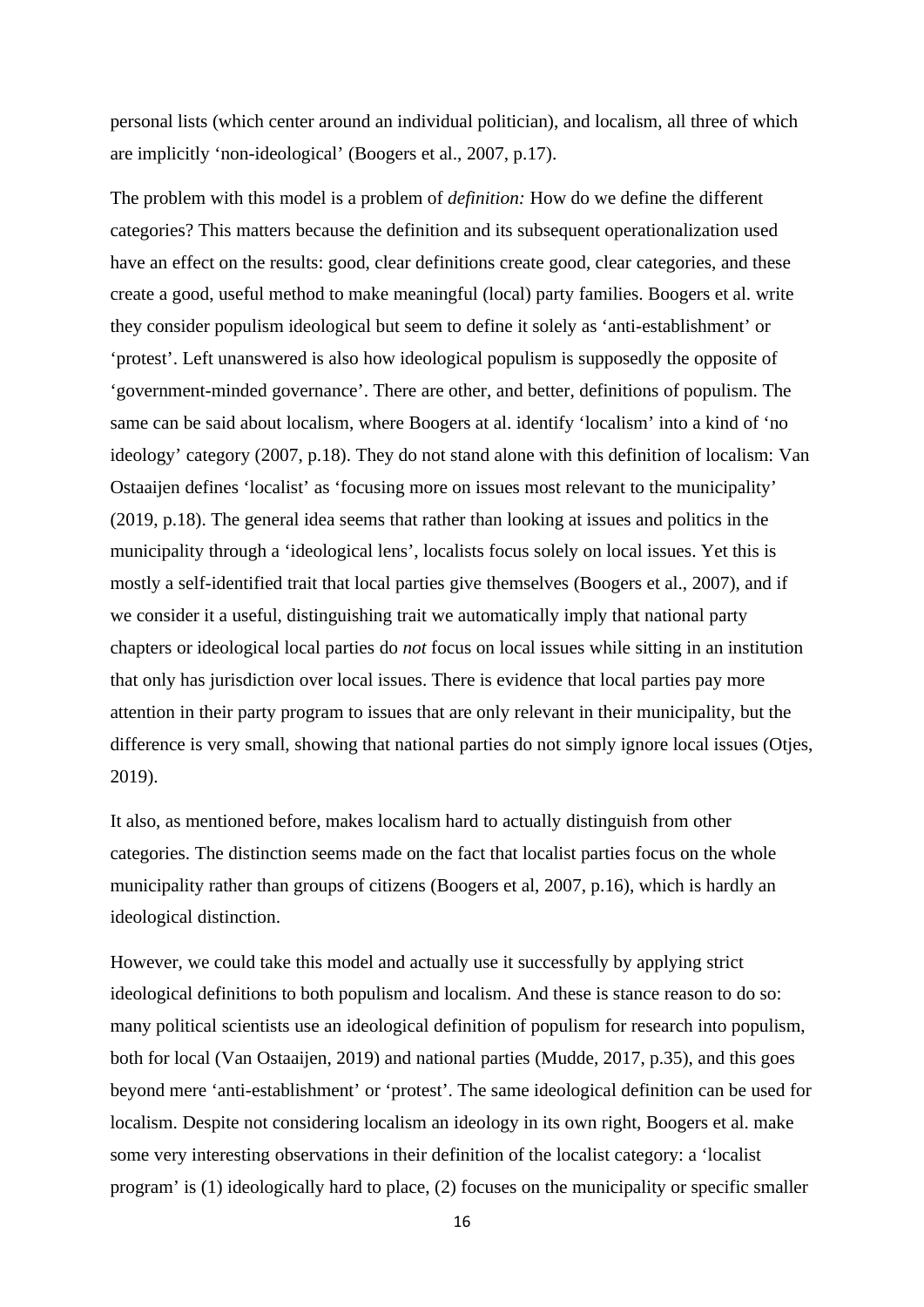communities in which (3) the party ignores internal differences and stresses the unity of the community. While not calling localism an ideology, it is clearly seen as a way to 'view' local politics and the community, one that resonates with other authors' perception of localism such as Aars and Rinkjøb (2005) and Aaberg and Ahlberger (2015). The claim that local parties are different from national parties because they focus only on local issues also makes sense if we perceive this not as a *fact*, but as an *idea* these local parties hold.

The model proposed here actually fits quite well with the idea of different rationalities behind different local parties, as it allows for the existence of localist, populist and 'ideological' parties (any political ideology that is not populism or localism), side-by-side with personal lists and special-interest parties, which can be seen as non-ideological. Having established that an ideological categorization of local parties is possible and even partly exists, both populism and localism must be further explained. This we will do in the following two subchapters.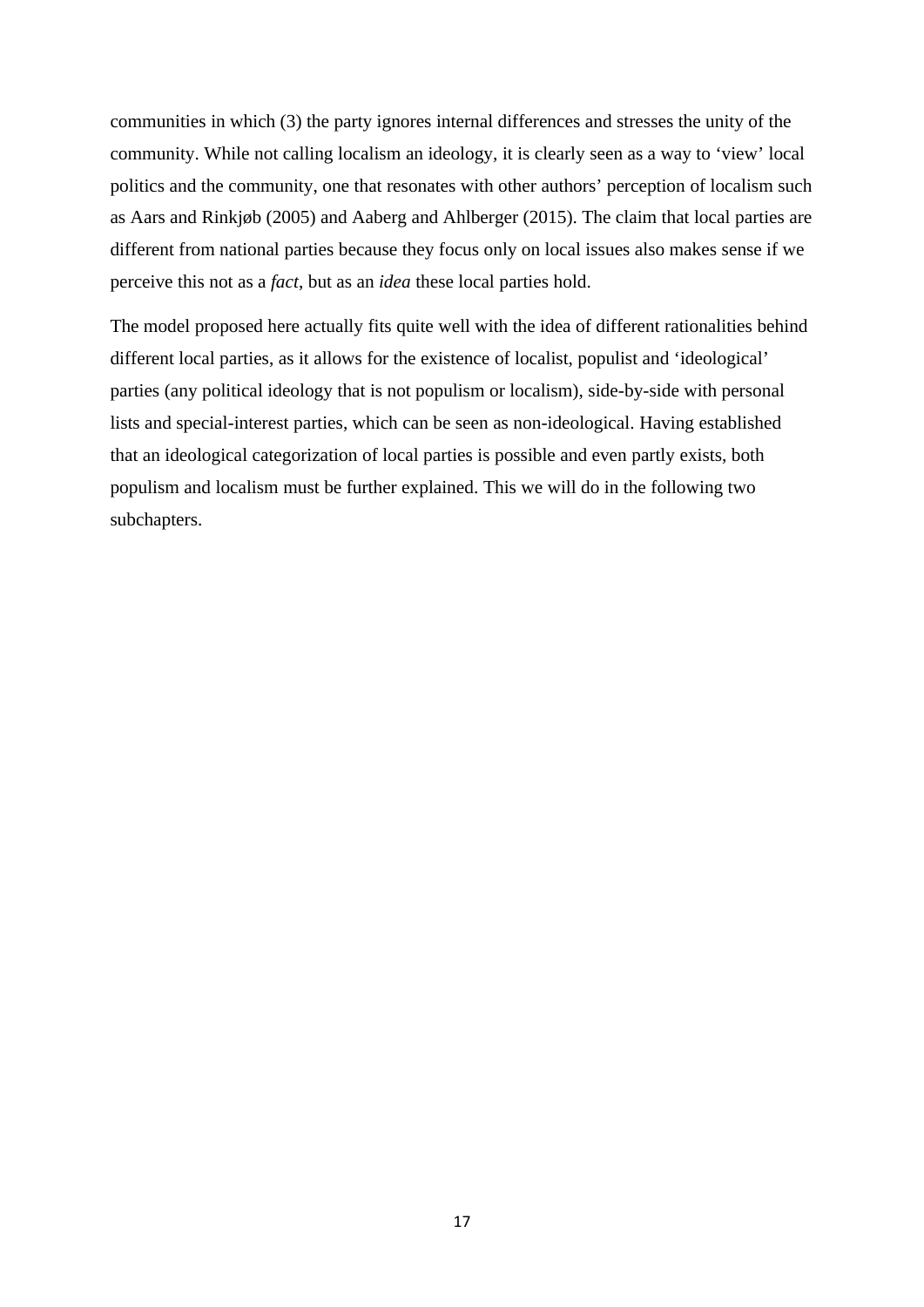## <span id="page-17-0"></span>**2.2 Populism**

As we have shown, a level of academic consensus has started to develop that says local parties are more populist than national party chapters (van Ostaaijen, 2019). This of course begs the logical question 'What does it mean to be populist?', and the answer has been notoriously difficult to provide. The definition of 'populism' has been among one of the most hotly debated issues of political science of the last decade (Rovira Kaltwasser et al., 2017, p.12). The difficulty in answering this question is also the main argument against even conceptualizing 'populism' as a definition with (for political science) useful meaning. Some argue that the word 'populism' is simply too vague to be used in any meaningful way (Mudde & Rovira Kaltwasser, 2017, p.1). It should come as no surprise that between 1990 and 2015, more than half of the articles on populism do not clearly specify how they understand or define it (Rovira Kaltwasser et al., 2017, p.12). Most authors on populism agree that it involves an exaltation of 'the people' and elements of anti-elitism (Aslanidis, 2018, p.1243), but how they approach understanding these conceptual parts wildly differ. Recent studies of (Dutch) local parties have used the ideational definition of populism of Mudde (Van Ostaaijen, 2019), which centers around the core understanding that populism should be understood as being first and foremost about specific ideas (Mudde, 2017, p.29). One is a populist if one believes in or expresses those ideas. The ideational approach is one of the two dominant approaches of populism and currently the most broadly used definition (ibid.).

There are, however, alternative approaches to define populism. The strategic approach is, next to ideational, another dominant approach (Rovira Kaltwasser et al., 2017). It argues that populism should be understand as a strategy used by political actors. In the strategic definition, it is the use of a 'populist' strategy that makes one a populist. Additionally, in recent years the style-approach has gained some popularity, especially in the field of political communication. This definitions argues that what makes a populist a populist is their behavior and style of communication. Both style and strategy-advocates criticize the ideational approach for being too broad and not offering sound methodological tools to measure populism (Moffit & Tormey, 2014; Weyland, 2001, p.12), arguing in favor of more narrow, limited definitions. Before we go further into the ideational approaches to populism, we will discuss these alternative approaches.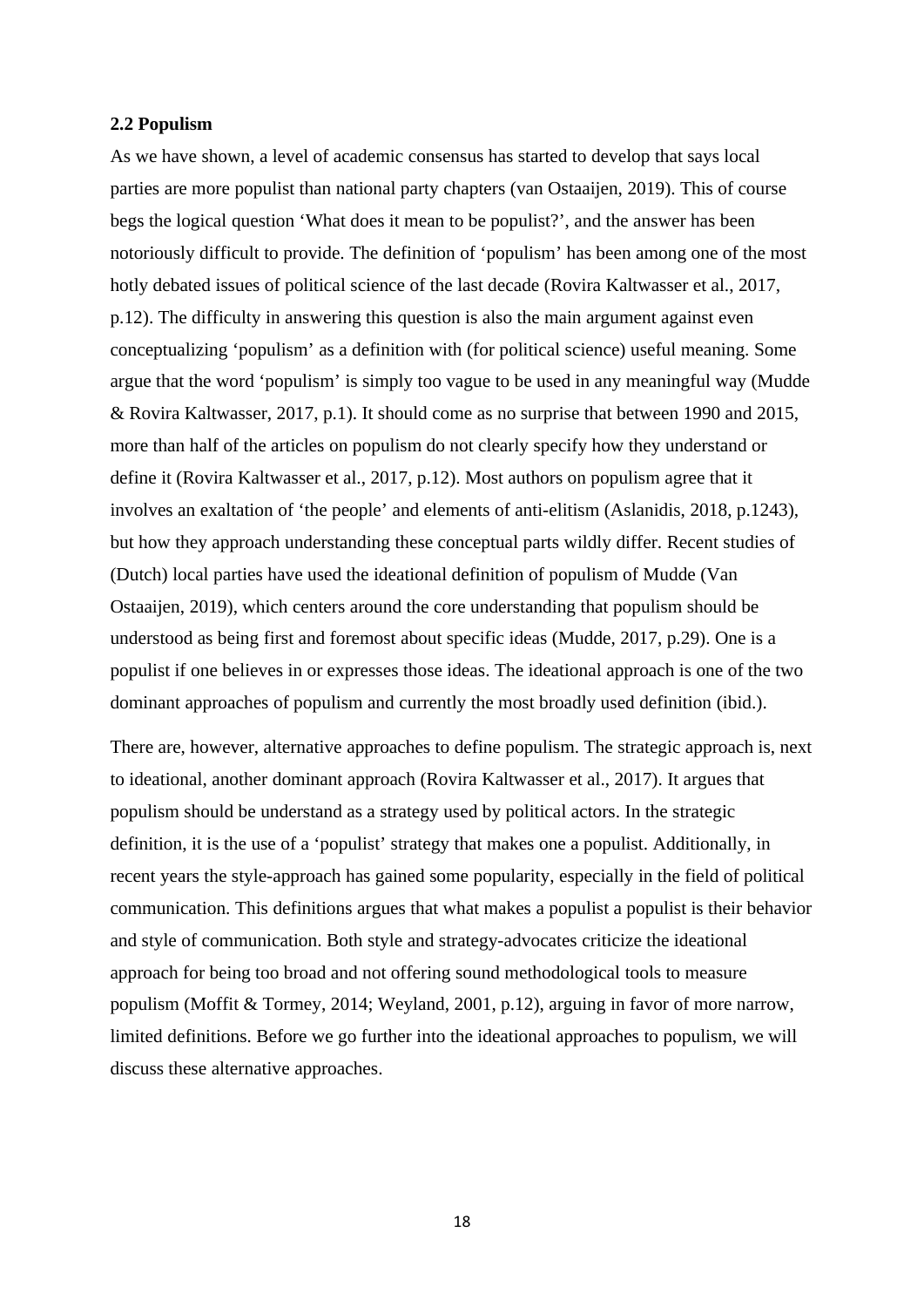## <span id="page-18-0"></span>*2.2.1 Style and Strategy definitions of populism*

The style-approach is especially popular within the field of political communication or media studies (Mudde & Rovira Kaltwasser, 2017, p.2). While some authors consider style to be part of the ideational approach (Hawkins, 2009, p.1043), we treat it as a separate approach. Styleadvocates argue that while politicians who are wildly understood as being populist, differ greatly in ideology, discourse and strategy. Thus, approaches that define populism on those grounds find themselves being too broad to the point of uselessness (Moffitt & Tormey, 2014, p.390). Most authors that subscribe to the style-approach focus on its rhetorical features, in which populism is usually understood as containing a simple and direct style with similar simple, straightforward solutions to society's problems (ibid., p.387). Ideational approaches, which we will discuss last, focus on the 'content' of a politician, assuming that the ideas they hold translate into their actions and decisions (Jansen, 2011, p.80). In other words, by studying their actions, we can study their ideas. The style-approach, however, deems this assumption problematic and avoids it by solely looking at the actions and performances by themselves (Moffit & Tormey, 2014, p.390). The exact definition of populism as a style is, perhaps unsurprising, still a point of debate. Perhaps the only characteristic not under debate is that 'the people' are central to the populist style. Jagers and Walgrave differentiate between 'thin' populism (a rhetorical appeal to 'the people') and 'thick' populism ('thin' populism with the addition of anti-elitism and the exclusion of groups from the idealized 'people') (2007, p.324-325). Moffit and Tormey argue it holds to three elements: an appeal to the people (2014, p.391), the perception of crisis, breakdown or threat (ibid.) and so-called 'bad manners' or a disregard for 'appropriate acting' (ibid, p.392-393).

Weyland, however sees 'populism as a political style' as too broad and unsuccessful in the delimitation of cases (ibid., p.12). He argues that instead, populism must be seen as a strategy. Political strategy focuses on the methods and instruments of gaining and exercising power. In this view, political actors use different power capabilities. Who the actor is and what power capability he, she or they use is what defines a certain strategy or type of government (ibid.). Populism is understood as a strategy in which (1) an individual leader seeks to gain or exercise power on (2) the basis of direct, unmediated and uninstitutionalized popular support (ibid., p.14). This may take different forms, but it usually involves great election- or plebiscite-wins or large-scaled demonstration to show the leader in question has mass support (ibid., p.12-13).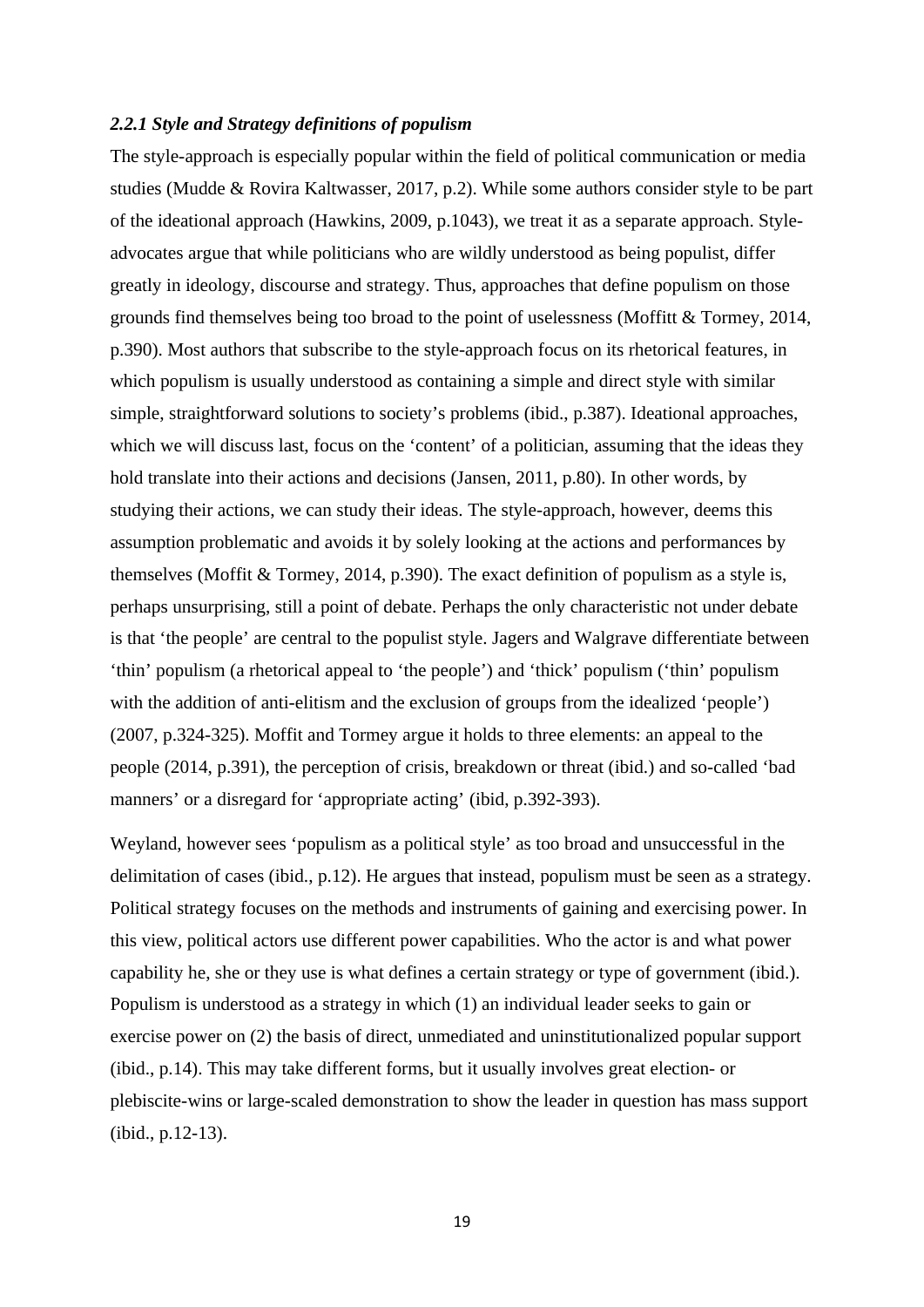## <span id="page-19-0"></span>*2.2.2 Ideational Approach of populism*

The ideational approach to populism is a broad category in which multiple schools of thought can be identified. The common denominator amongst all ideational approaches is the idea that populism must be understood as being about a set of ideas (Hawkins & Rovira Kaltwasser, 2017, p.514). However, this again does not entirely clarify where the boundaries of this approach are. Mudde, for example, writes that even those who define populism as a style follow an ideational approach (2017, p.29). He argues that many scholars, regardless of the term they use, consider populism to be "first and foremost about ideas" (ibid.) and includes the style-approach as being ideational. Moffit and Tormey, however, specifically mention they focus, with their style-approach, on performance and actions in the first place (2014, p.390), even if they do not ignore the importance of ideas.

The ideological definition is the most common ideational 'variation' of the ideational approach. So common, in fact, that some authors argue that the ideational approach is dominated by the ideological definition and some even go as far as using both terms interchangeably (Hawkins & Rovira Kaltwasser, 2017).

What then, is an ideology? Mudde and Rovira Kaltwasser define an ideology is a "body of normative ideas about the nature of man and society, as well as the organization and purposes of society" (2017, p.6). The ideological definition finds its basis in the rejection of the discourse-theoretical or 'logic' approach of Laclau (Stanley, 2008, p.95). It argues it is not the 'fact' of a relationship between the two groups that has consequence, but the interpretation – which are ideas (ibid, p.98). Actors "adopt and adapt established ideas, and innovate others, with regards to the world in which they perceive themselves" (ibid.). While ideas are the individual interpretations, ideology is the interpretive framework that is created as a result of the articulation of those ideas (ibid.). An ideology's core is formed by a cluttering of concepts which become so closely related as to form a distinct and coherent set of ideas that endures over time and is recognized as such (ibid., p.99).

Rather than a full-fledged 'thick' ideology, with interpretations on all major political concepts and a general plan of public policy to be followed, populism is understood as being a 'thincentered' ideology. A thin-centered ideology exists of a restricted core, attached to smaller range of political concepts (Mudde, 2004, p.544). While a thin-centered ideology can, under extreme circumstances, stand on its own, it usually attaches itself to thick ideologies (like socialism or nativism) in order to have an answer for society's diverse set of political questions (Stanley, 2008, p.99). Rather than trying to fully characterize populism in all its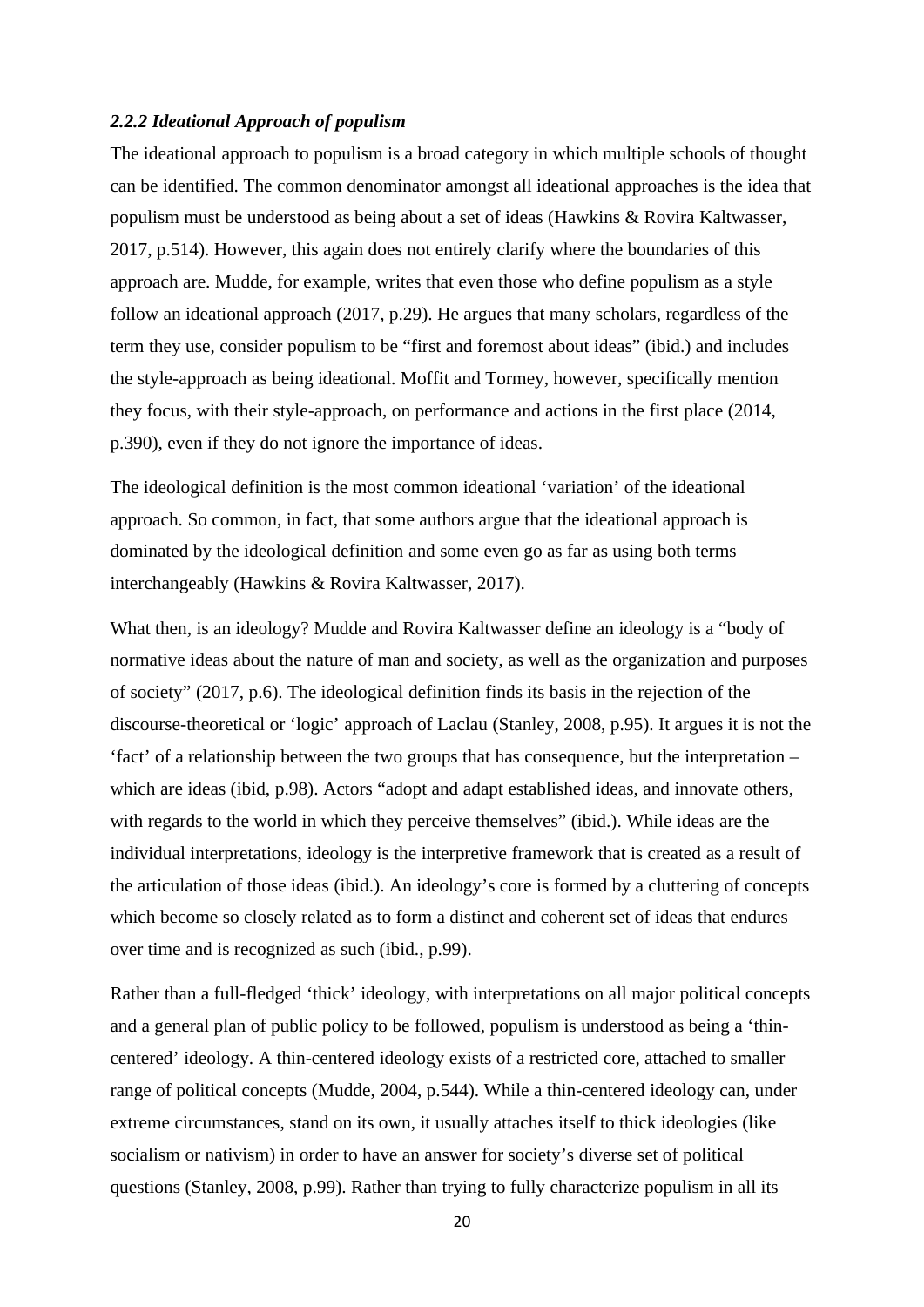manifestations (which are quite often contradicting each other), it is argued that all populist parties or politicians share this ideological core but may add a variety of 'host ideologies', behavior or style (ibid.). While the alternatives, style and strategy, choose clear but strict defining characteristics and consequently identify fewer cases as populist, the ideological thin-centered approach sets a simple definition that allows for individual case variation without immediately disqualifying it. However, while much attention has been given to the attaching ideologies on the national level, we would propose to consider the possibility that local government is one of the situations where a thin-centered ideology can exist without an attaching ideology. Local governments in the Netherlands have limited powers and collect almost no taxes (Gallagher, Laver & Mair, 2011, p.189). More than 90 percent of the budget consists of national grants, usually earmarked for specific programs and projects (ibid., p.190). With fewer questions to answer, a thin ideology might be 'enough' to provide a reasonable coherent and complete program.

The ideological understanding of populism is not without its critics. The discursive definition proposed by Aslanidis, for example, is a ideational criticism of the ideological definition, agreeing with its focus on ideas but rejecting its ideological base. It stays more closely related to Laclau's writing and shares most of the ideological views on what populism *means.* It differs, however, in its view on how scientists must understand populism. As mentioned in the previous paragraph, advocates of the ideological approach got around the populist lack of a coherent set of policies by arguing for a 'thin' definition. However, the exact definition of 'thinness' itself is not clarified beyond the aforementioned 'restricted core' and 'attaching ideas', which leaves unclear when exactly an ideology is thick, thin or not an ideology at all (Aslanidis, 2016, pp. 90-91). Aslanidis also criticizes methodological inconsistencies of an ideological approach (2016, p.91), and argues it leaves no space for 'degrees' of populism while most research on populist acknowledge that one can be more or less populist rather than only a populist or not (ibid, p.92). He proposes that instead of understanding populism as an ideology, it should be seen as a frame with the same conceptual parts Mudde proposes. However, other authors reject this difference as negligible, arguing that ideology, frame, discourse or worldview are terms with only minor differences and can be used somewhat interchangeably (Hawkins & Rovira Kaltwasser, 2017, p.514). Hawkins (2009) also uses the word 'discourse' in his study on former Venezuelan president Hugo Chavez. Here, he argues that populism is *like* an ideology, but because of the lack of latent ideas and vague policy specifics, it manifests itself mostly in the language of those who hold it (Hawkins, 2009,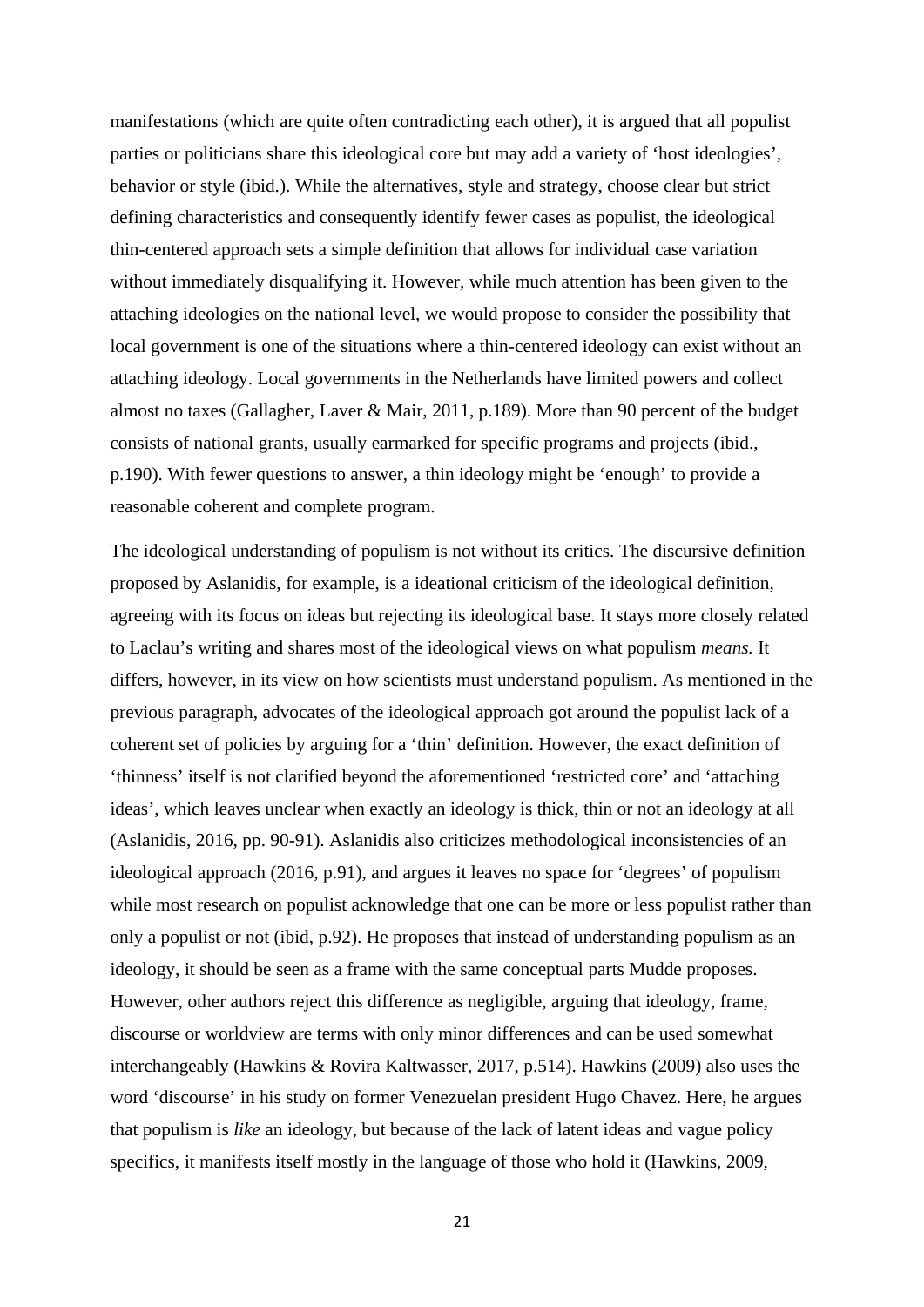p.1045). To him, 'discourse' combines elements of both ideology and rhetoric (ibid.). It is here that we can also find the meaningful difference between pure 'style' or 'rhetoric' approaches. Style-advocates argue that since there is no necessary connection between rhetoric and ideas, we can only study populism as rhetoric (Moffit & Tormey, 2014, p.390), while the ideational discourse-approach argues that the language actors use is formed by ideas sincerely held (Hawkins, 2009, p.1045).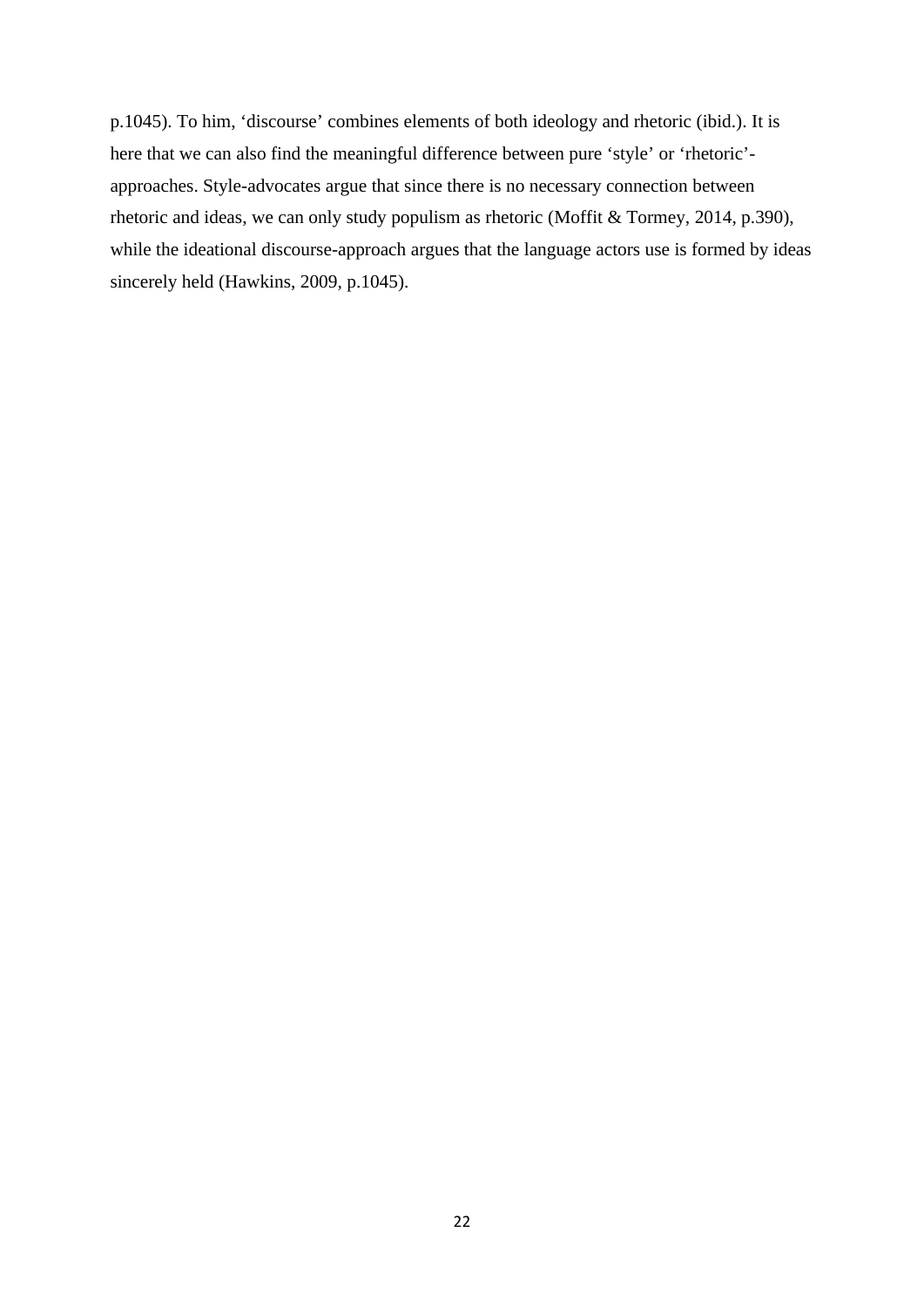## <span id="page-22-0"></span>*2.2.3 Mudde's ideological definition*

Within the ideational approach, Mudde's ideological definition of populism has been most dominant for the last two decades (Rovira Kaltwasser et al., 2017). It is this definition has seen widespread effective use in empirical studies, both in supply-side (Mudde, 2007) and demand-side research (Akkerman, Mudde & Zaslove, 2014). He defines populism as "*a thincentered ideology that considers society to be ultimately divided into two homogenous and antagonistic groups: the pure people versus the corrupt elite, and which argues that politics should be an expression of the general will of the people*" (Mudde, 2004, p.543).

The distinction is not based on the expression of behavior or attitudes, but on normativity (ibid., p.544). As the definition says, the relationship is antagonistic by default, for which Mudde usually uses the term 'Manichean'. It is not simply a relationship of power with one group with and the other without power, nor is it that these groups simply have different goals or values; the people are by definition good, the elite by definition evil (ibid., p.544). This makes populism, rather than a programmatic ideology, a moralistic one (ibid.). Populism believes it is the moral people who should rule, unrestrained by rules and procedures set up by liberal democracies. Rather than arriving at a policy as a compromise between various groups in society, populists believe a single general will of the people exists and should be exercised (ibid., p.588).

This does not mean, however, that populists are by definition in favor of participatory democracy like referenda and other forms of direct democracy (Mudde, 2004, p.559). Populists can, in fact, be highly technocratic (ibid, p.547). This is because populism is not so much about having 'the people' *rule*, but rather that the wishes of the people are executed. Rather than a government of the people, supporters of populism want a responsive government that implements the policies they want and serve their interest, but preferably while being as bothered as little as possible (ibid, p.588). This is why populists can criticize parties and politicians while being politicians and parties themselves. The criticism is not that they are parties, politicians, or are 'different' from the people (Berlusconi and Fortuyn were hardly examples of the average Italian or Dutchman) but that they are not exercising the *wishes* of the people (ibid, pp. 559-560).

According to Mudde, populism has two opposites: elitism and pluralism. With elitism, what is not meant is 'elitist behavior' like 'un-people-like' upper-class mannerism or appearances. As mentioned in the previous paragraph, populists have no problem with politicians that look and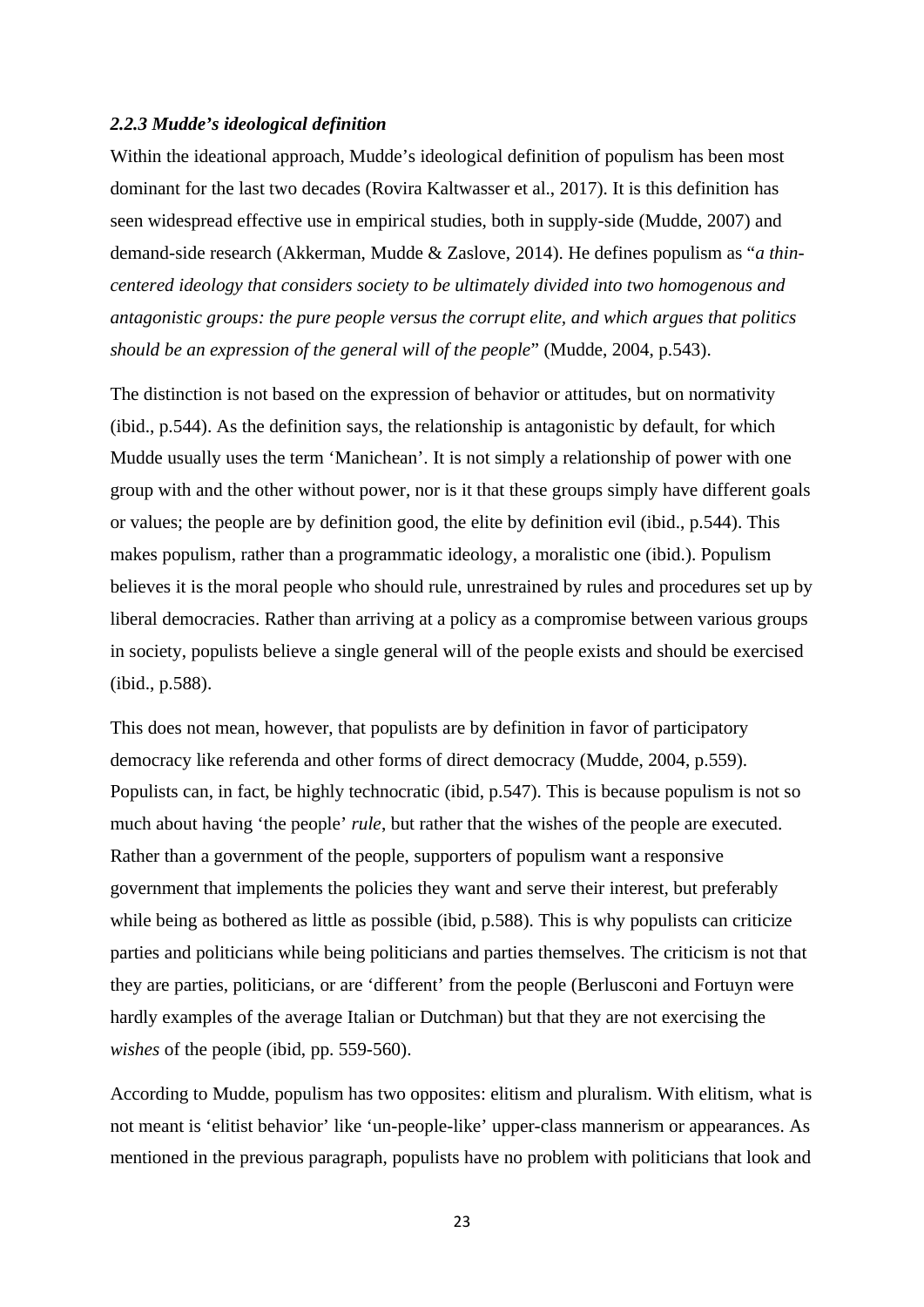act completely different from 'the average person' as long as they exercise the general will of the people (Mudde, 2004, p.560). Rather, elitism is populism's mirror-image. It agrees with its Manichean worldview and shares its morally antagonistic relationship, but sees the elite as the 'good' group and the 'people' as corrupt. It thus wants politics to be the expression of the will of the *elite*, rather than of the people (ibid, pp.543-544).

Pluralism however, denies the whole 'binary' view of society that both populism and elitism hold. Instead, pluralism holds that society is divided into a variety of overlapping social groups, each with their own ideas and interests (Mudde & Rovira Kaltwasser, 2017, p.7). Rather than advocating for the execution of 'the general will of the people', pluralists argue that politics should reflect the interests and values of as many different groups as possible (ibid., p.8). Pluralists recognize that other differences than just morality exist and have relevancy, like ethnicity, economic class, educational levels and so on (ibid.). In order to avoid one group from imposing its will on the other, power needs to be distributed throughout society (ibid.).

In summary, while populism has been a contested term in the recent decades, we can say that certain definitions have become more or less dominant in the academic world. Style and strategic definition have their own strengths and weaknesses, finding themselves often advocated for methodological reasons. Furthermore, it is important to recognize that not only do different approaches tend to overlap, there is sometimes debate under which 'umbrella' a certain approach does or does not fall under. Terms are used sometimes interchangeably, and sometimes as meaning separate concepts. Having discussed the most important possible definitions of populism, and having expanded on the ideological definition of Mudde, we move on a far lesser known ideology: localism.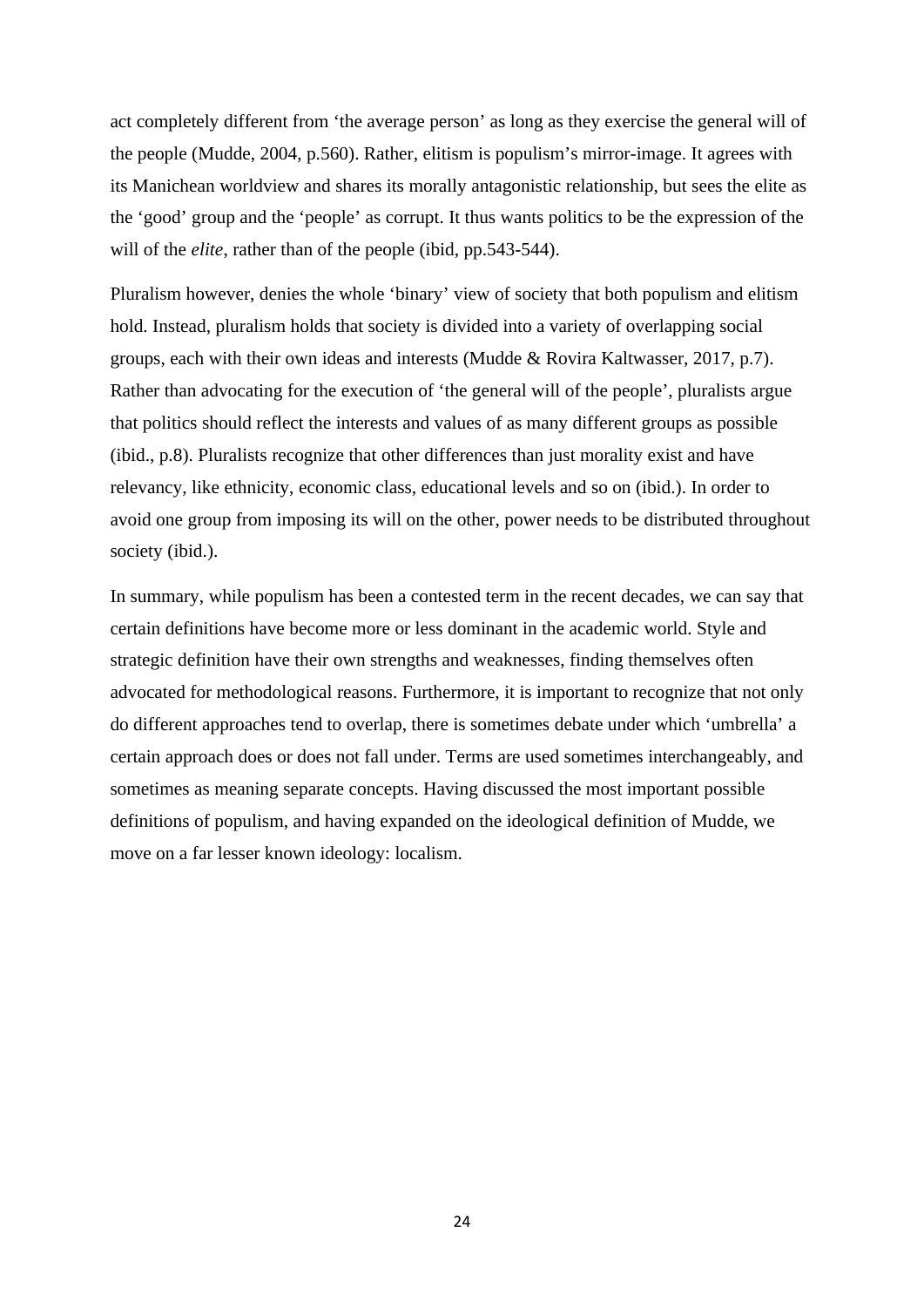## <span id="page-24-0"></span>**2.3 Localism**

#### <span id="page-24-1"></span>*2.3.1 Ideational localism*

As we have previously shown, in the research on Dutch local parties, localism is implied to be the 'non-ideological' category (Boogers et al., 2007) but only in the sense that localist parties' focus on local issues makes them hard, if not practically impossible, to fit traditional left-right or progressive-conservative models of ideological categorization.

In a study on local lists in Sweden, Aaberg & Ahlberger (2015) are amongst the first to truly understand localism as a set of ideas on local politics, and even argue it is possible to define it as an ideology. They identify a problem with how previous authors tried to explain the appearance of local parties; it is always assumed that local parties act based on the same rationale as nation-state parties (2015, pp.816-817). Erlinggson claims local lists occur due to 'hot feelings' and frustration amongst political entrepreneurs (2005, as cited in Aaberg & Ahlberger 2015, p.816) but does not explain where these 'hot feelings' come from (Aaberg & Ahlberger, 2015, p.817). In turn, Aaberg & Ahlberger argue that ideological cleavages relevant on the national level might not relate to the local level and the occurrence of local parties (ibid). In other words, to explain why local parties exist, we must look at the local level and the local level only. First, they define an ideology as 'a latent and discursive feature of social and political power relations' (ibid.). With this definition, they argue that localism is an ideology *focusing on defending the small community from outside interference and in specific political parties* (ibid.). Localism advocates a different way of looking at local politics and society, as one that is different from the national level and where demographic and social-economic differences within the community are simply not relevant (ibid.). For this reason, localism opposes national parties, for whom these differences *are* present and relevant on the local level and to which they derive their *raison d'etre* to compete in local elections.

In their study on independent local councilors in the United Kingdom, Copus and Wingfield (2014) show that independent councilors in local councils prioritize their wards over the council as a whole (their ward being 'their community') and support more freedom from the central government. However, these independent councilors do not want *more* powers – being given the power to deal and decide on (contentious) national political issues would undermine the whole idea of the community being politically heterogeneous (ibid., p.664). Despite having a lower trust in higher government than partisan councilors, independent local councilors want some policies to remain with the national government. We would argue that even though Copus and Wingfield do not talk about ideology or ideas, their approach is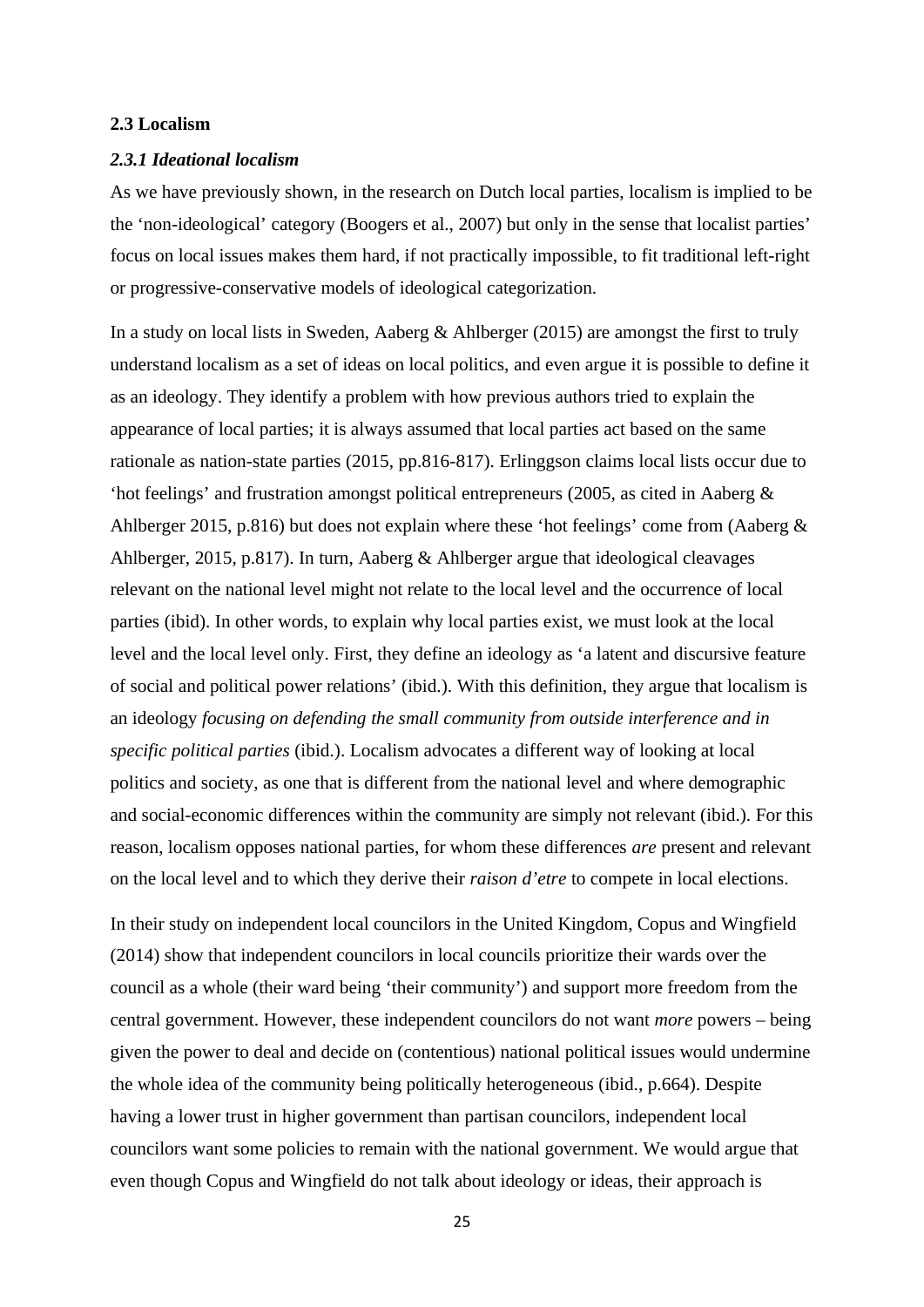clearly on the ideational side of conceptualizing localism. They support the notion of localism being a particular concept, although they call it a 'strain of thought' and 'an approach towards local governance'.

Otjes (2018) goes with Copus and Wingfield (2014) in his supply-side research on why voters vote for local parties, and defines 'localism' to mean support for the interest of the community (which seems to be defined as the community as a *whole* instead of just right- or left-wing voters that vote for the party) and support for local autonomy, on the municipal level. Again, despite a difference of exact definition, Otjes too acknowledges that localism constitutes having certain ideas on local politics and its community (2018, p.309).

Boogers et al. argue that localism is either a political vision, ideas on local democracy or rejection of national parties (2007, p.22), and write that localism, like protest and interests, is a matter of degrees, though they do not explain this further (ibid.). They also show nearly half of local party officials consider representing the interest of a specific town or neighborhood 'very important' while only roughly a quarter say the same about representing the interest of the municipality (the political entity) (ibid, pp.22-23). They also show that the local party officials themselves stress the importance of ideas, with 43 percent arguing ideas on local democracy are 'very important' for their voters (ibid., p.21).

## <span id="page-25-0"></span>*2.3.2 Thin-centered ideology*

While some authors explicitly accept the possibility of localism as being a set of ideas, others have provided insights to the possible characteristics of these ideas without considering localism in ideational terms. No clear definition of localism yet exists, but it is possible to identify a common trait; a reference to a territorial community (a municipality or town). We argue that the next logical and possible step is to conceptualize localism not just as merely a set of ideas, but as an actual thin-centered ideology in its own right. It even can (and does) attach itself to other ideologies (Boogers et al., 2007, p.16). We propose the following definition:

*Localism is a thin-centered ideology that considers local politics to consist of a territorial and homogenous community that governs itself in a non-partisan way, and therefore is separate in nature from national politics.*

First, the core: just like all ideational definitions of populism agree that, at the very least, the 'core' of populism is the people, different definitions of localism at least agree that it is connected to the local community. This community is the core of localism: localists speak on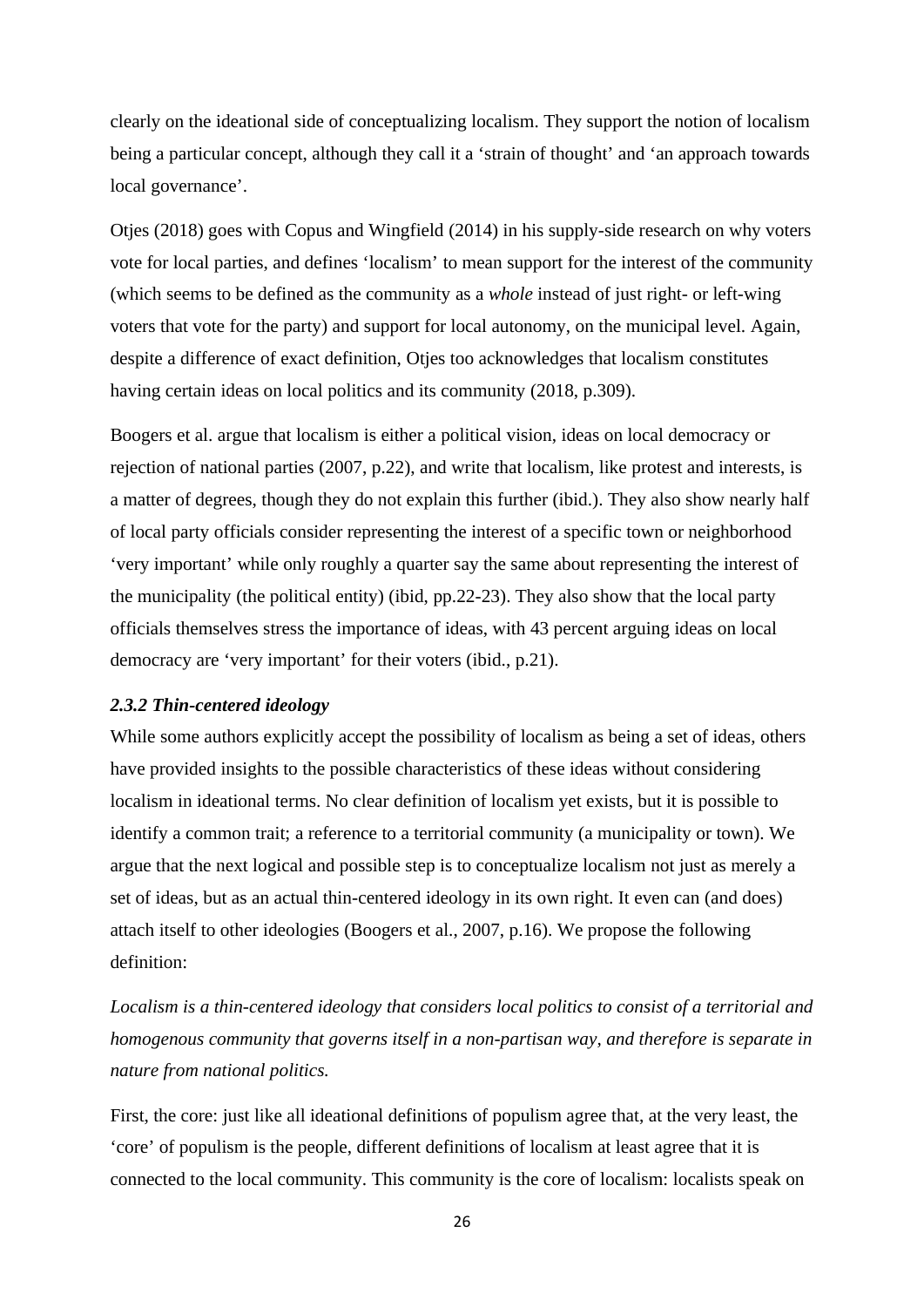behalf not of 'the people', but of their *community*. But similar to how populists see 'their' people, they deem their community to be *politically* homogenous, ignoring internal differences and stressing its unity (Boogers at al., 2007, pp.16-17). It is not that there are no political, ideological differences within the community (which would be impossible to deny) but only that they are not relevant when talking about the day-to-day local issues the community faces.

While nationally the community might vote very differently, on the local level all voters are first and foremost simply members of the community. The community, unlike the populist 'the people', is always *territorially* based – it encompasses a certain neighborhood, village, town or the whole municipality, but not specific individual voters (like the elderly or students). Simply put, a localist can take a map and draw a circle around what they deem their community. Otjes conceptualizes localism to be always defined as meaning a connection to the municipality (2018, p.320), which, we argue, is not necessarily the case. Whatever part of the municipality is defined as 'the community', is the actor that the local party in question claims to represent as a whole. Because of this definition of the core, localism can encompass both local parties representing the whole municipality as well as those representing only a territorial part of it.

Secondly, localism sees local politics as *inherently separate in nature from national politics*. Here is where the difference between populism and localism becomes the clearest. Localism is not anti-pluralist, but *non-pluralist.* It accepts pluralism, but argues that there is a difference between the politics of the national level and the politics of the local level (Copus & Wingfield, 2014). Aaberg and Ahlberger use the word 'rationality' to describe the separation; local politics and national politics 'act out' differently (2015, p.817). As local governance has considerable fewer powers, faces mostly practical issues and generates very little income of itself, localism argues that local politics does not have ideological cleavages. Individual citizens, of course, have different political ideologies, but the nature of local politics makes it so that those ideologies are irrelevant. Pluralism shows only on the national level, and so is only relevant on the national level. This acknowledgement of separation enables local parties to appeal to a wide variety of ideological voters even within the party membership; local party councilors can vote for different parties during national elections without any issue. Despite receiving large shares of the vote every local election cycle, there has been no attempt to move 'up' to the national level because local parties see no relevance for themselves on that level.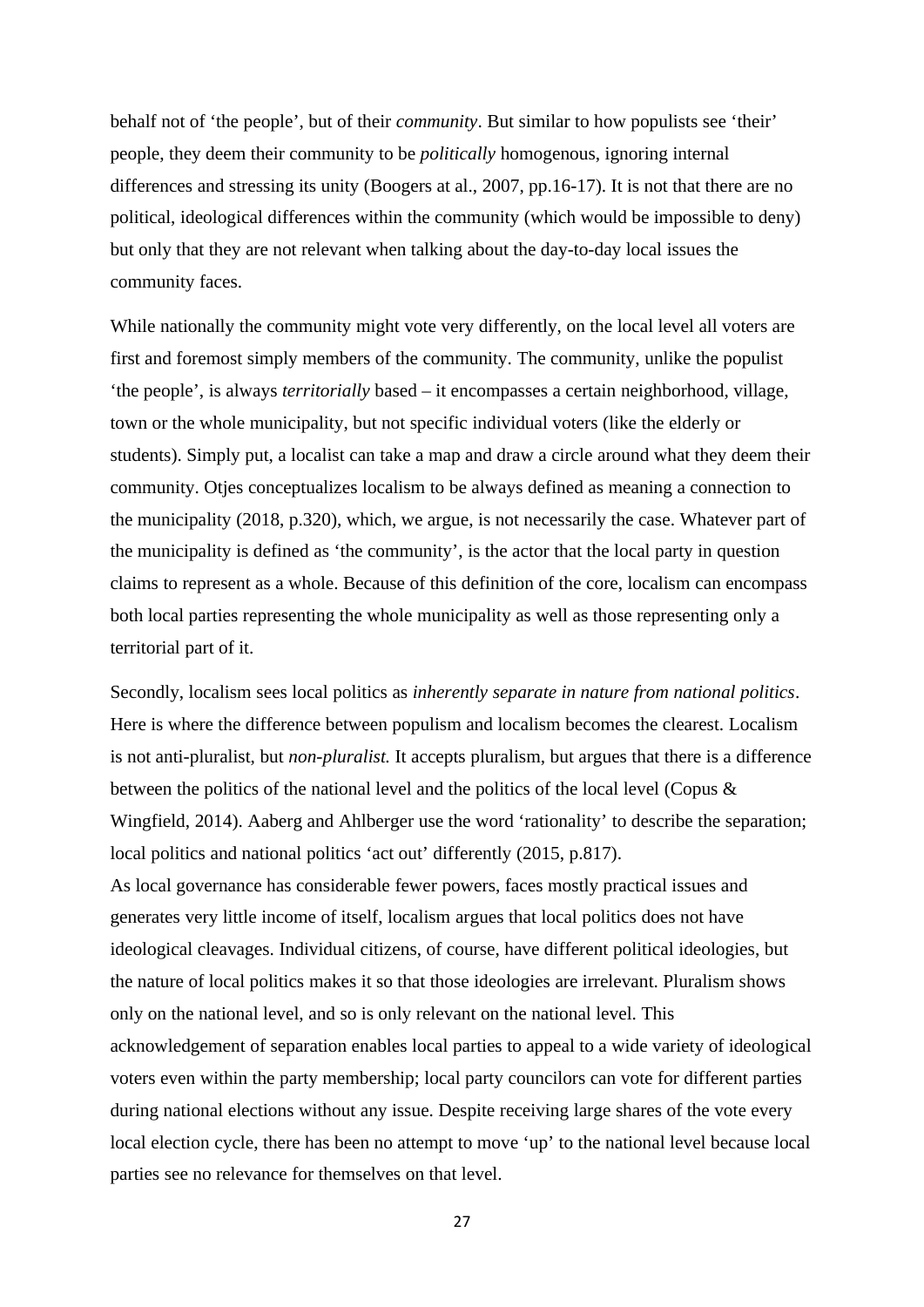Finally, the third conceptual part of localism is that it advocates a *non-partisan approach to local governance* (Copus & Wingfield, 2014). The community, because of its political homogeneity and because its politics are non-pluralistic, it does not require ideological parties. Local politics is "A matter of pragmatism and common sense" (Boogers et al., 2007, p.9). Local politics might involve parties for the practical purpose of electing councilors and maintaining an organizational link to the community, but it ought not to involve *partisanship* where the interests of the party are put above the community. Because localists see themselves as solely representing the interests of the community, they have no 'party interests' to put above the community. As a result, partisanship is a feature they only identify with ideological, national parties, which are accused of having a 'dual loyalty' between the community and the national party. This could also explain why localists will frequently claim that their focus only on local issues distinguishes them from national parties chapters. In their eyes, national party chapters always have an additional, 'outsider' interest: the national party. Because it advocates non-partisan governance, localists, perhaps somewhat surprisingly, do not always want more powers. If more issues are decided on the local level, this might lead to relevancy of ideology, and thus partisanship. Local autonomy must be protected and its powers preserved, but not necessarily expanded (Copus & Wingfield, 2014). Despite having a lower trust in higher government than partisan councilors, independent local councilors want some policies to remain with the national government.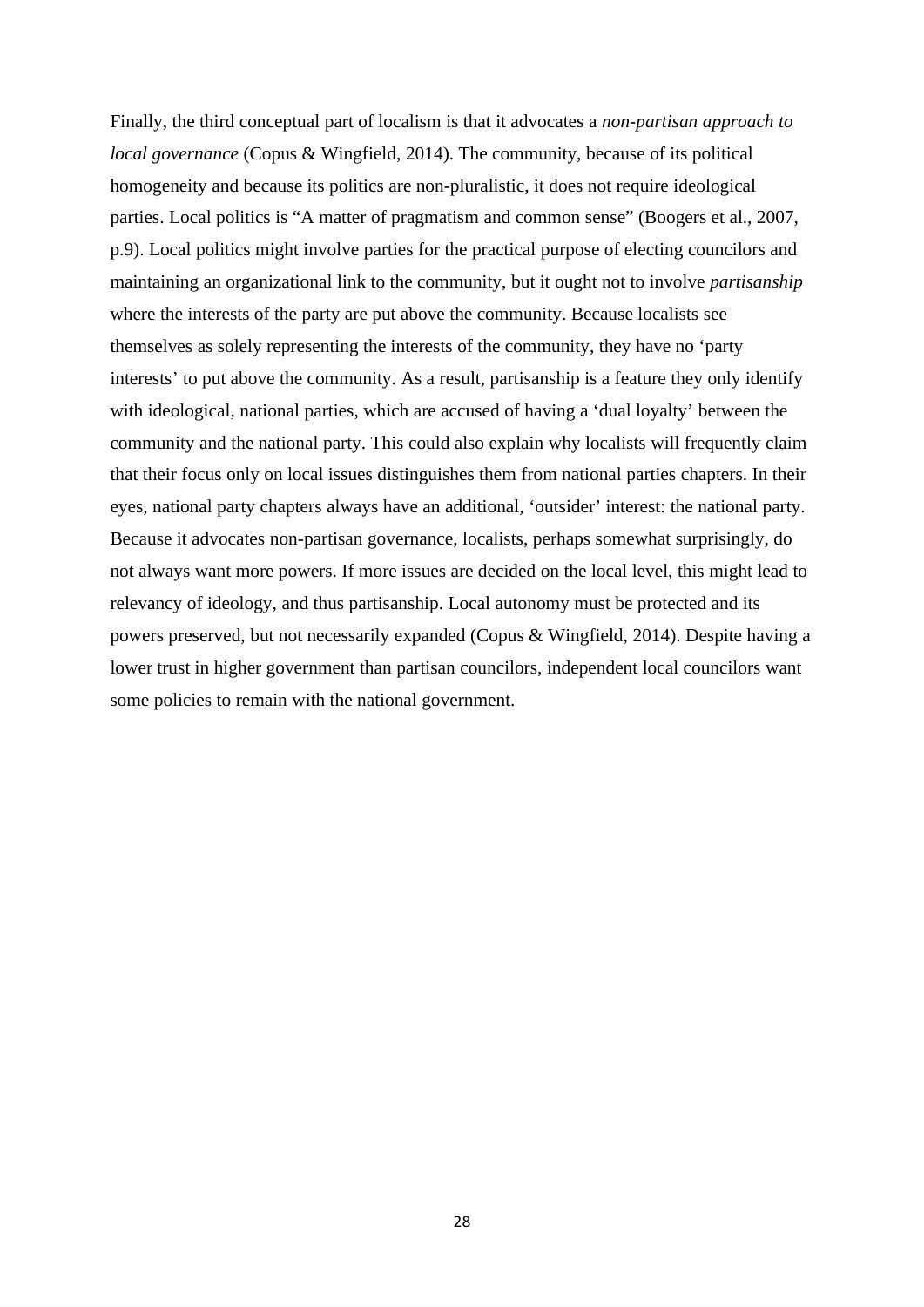## <span id="page-28-0"></span>**2.4 Hypothesis**

While authors have attempted different methods of creating meaningful 'party families' amongst local parties, methods that look only at names or issue focus to not create a 'full picture'. Instead, a purely ideological classification offers a meaningful classification of local parties, allowing for parties with different ideologies, different 'rationalities' and nonideological parties to all co-exist and be compared within the same model. Additionally, it allows us to compare local parties to national party families, which are often created based on ideology. We have decided to focus on populism and localism, and have shown that both can be defined as thin-centered ideologies. Each has its own core and its own set of conceptual parts, which are similar but different from one another. This brings us to our hypothesis:

*H1: Localist local parties can be ideologically distinguished from populist local parties*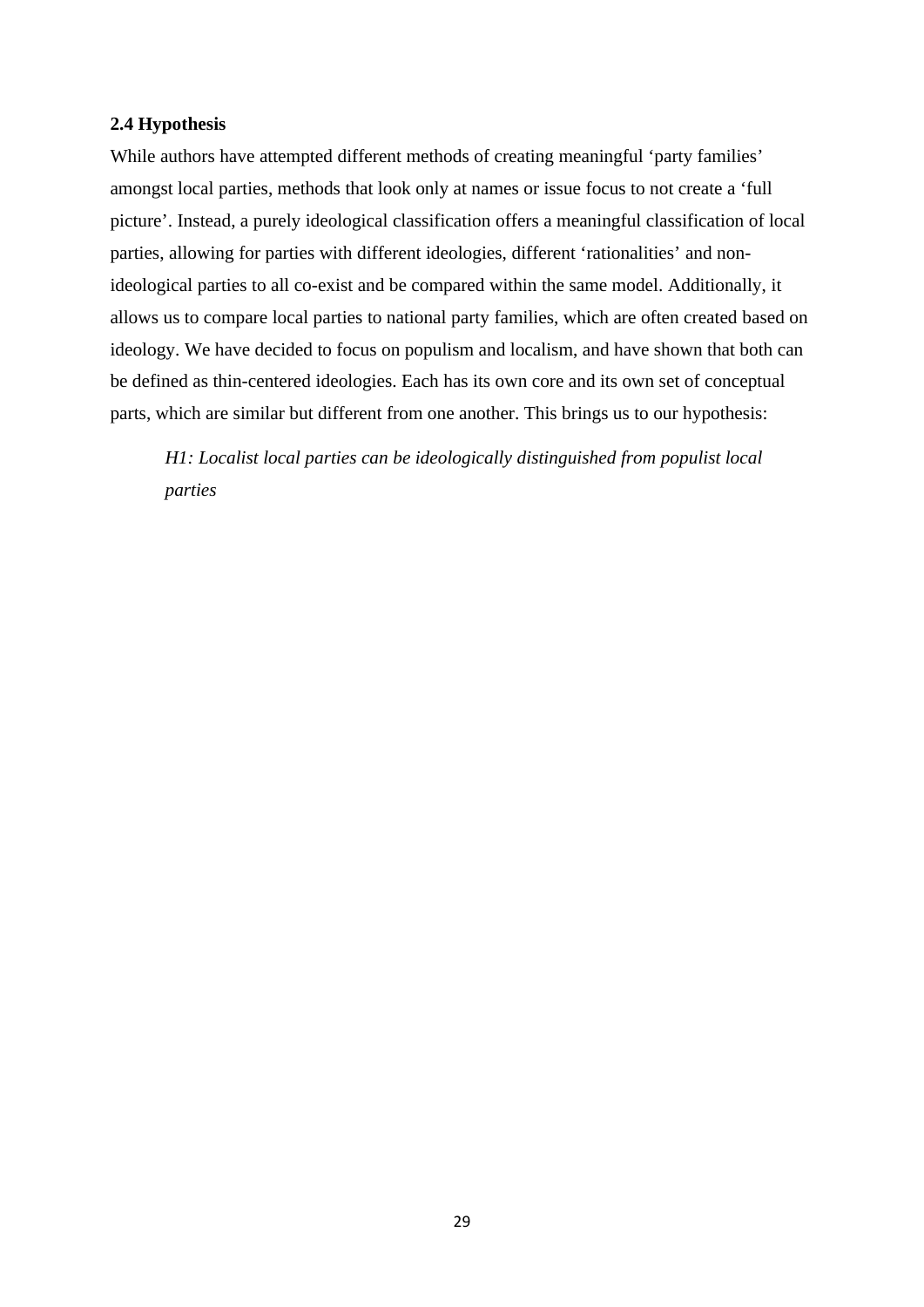## <span id="page-29-0"></span>**3. Operationalization**

We have chosen to choose to conceptualize both localism and populism as *thin-centered ideologies*. In the previous chapter we have explained that this is possible for both, but some explanation as to the *benefits* of such a definition are still necessary. There are three reasons to do this: versatility, methodological strength and conceptual equality.

First, the strategic and style-approaches focus solely on parties and politicians and do not take into account the concept of the populist *voter* (Mudde, 2017, p.39)*.* A political style or a strategy is something held only by political elites, not by the individual voter (ibid.). At the other hand, the ideological approach truly shines here, as it, and it alone, has been used to measure populism amongst both the supply and the demand side (ibid.). The same argument can be made in regards to localism. If we are going with Aaberg and Ahlberger (2015) and believe localist local parties are an expression of an alternative view on local government, localism cannot be understood as anything else but a set of ideas held by both voters and the local parties.

Second, the ideological definition of populism has been a tried-and-tested definition in empirical research, and has, in the eyes of some authors, become the dominant approach. While it is not beyond discussion whether 'ideology' is the right word for the concept, we follow Hawkins and Rovira Kaltwasser in believing that whether one calls it 'ideology', 'frame', 'worldview' or 'discourse' makes little difference for empirical study (2017, p.514).

Thirdly, but perhaps the most significant reason for ideological definitions, is the methodological requirement that any two concepts one wishes to compare must be on the *same level*. They must both be strategies, or both be styles, or both be ideologies. Understanding populism as an ideology has been well established, and there is a growing number of articles that suggest localism can likewise be understood as such. This will also allow an ideological categorization of all parties present on the local level, be it national party chapters or pure local parties.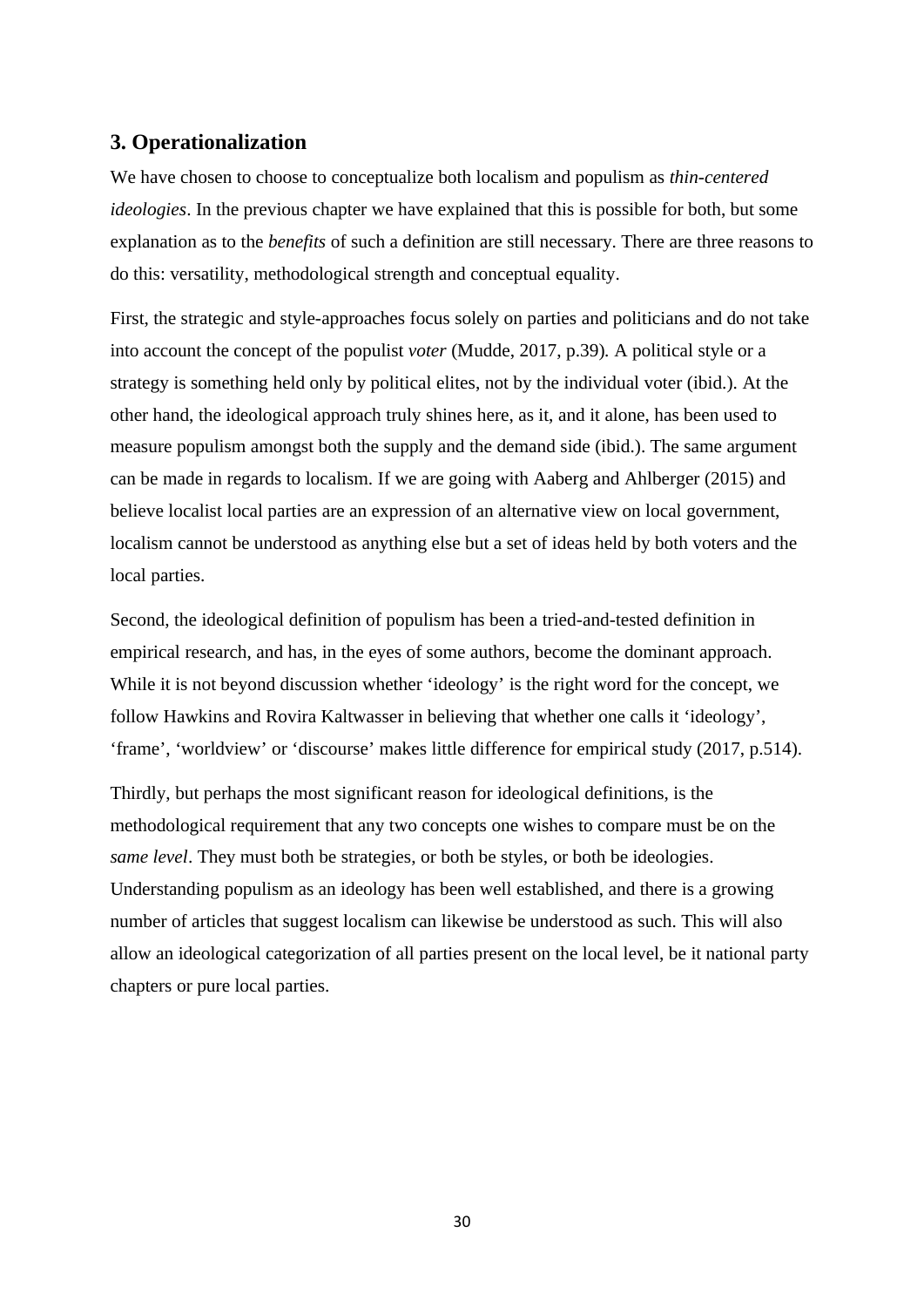We define populism as following:

*Populism is a thin-centered ideology that considers society to be ultimately divided into two homogenous and antagonistic groups: The pure people versus the corrupt elite, and which argues that politics should be an expression of the general will of the people"* (Mudde, 2004, p.543).

We define localism as following:

*Localism is a thin-centered ideology that considers local politics to consist of a territorial and homogenous community that governs itself in a non-partisan way, and therefore is separate in nature from national politics.*

Having conceptualized both populism and localism as thin-centered ideologies with their own cores and features, it allows us to conceptualize the differences between the two. In discourse, we can identify three main differences, all derived from their conceptual parts. These we will explain below.

Table 3: Ideological conceptual parts of populism and localism

| Concept                        | Populism        | Localism           |
|--------------------------------|-----------------|--------------------|
| <b>Dividing characteristic</b> | Moralism        | Rationality        |
| Core group                     | People-centrism | Community-centrism |
| <b>Opposite group</b>          | The elite       | National politics  |

*1. The dividing characteristic*: Based on what does the ideology divide society? Populism divides society into two groups (the people versus the elite), based on morality. This makes it anti-pluralist because it denies any distinction other than morality to be relevant. Localism, at the other hand, divides not society but *politics* into two groups that act by a different rationality; national politics, which is pluralistic and thus ideological in nature, and local politics, which is neither. But by doing so, it accepts the existence and relevance of pluralism in national society. This is what makes localism not anti-pluralist, but *non-*pluralist. Its distinction is therefore not based on morality, but purely on the (perceived) difference in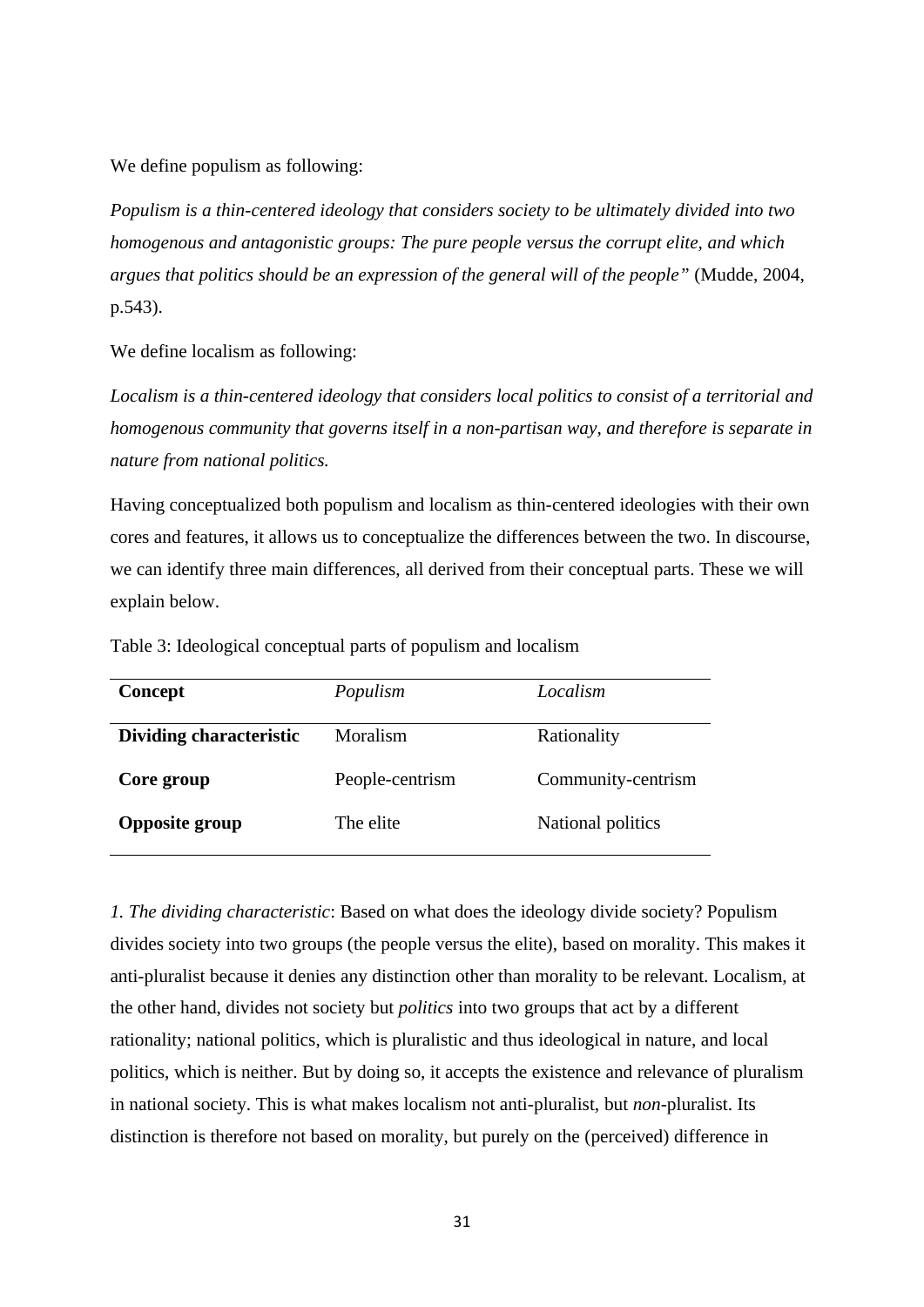rationality between local and national politics. It is the politics that are different, and not the people themselves.

*2. The Core group*: Who are the 'core group' of the ideology, falling on the 'good side of the dividing characteristic? While populism idealizes 'the people' as a homogenous group, localism does so for a community that is territorially based. Based on their respective dividing characteristics, populists and localists alike see no *relevant* differences between the members of their core group. However, 'people' and 'community' are two different concepts. The defining difference, just as with the opposite group, is the characteristic by which populists and localists divide the society. Populists look at morality and sees that the people are different from the elite, because the people are good. Meanwhile, a localist looks at the nature of politics and sees that local politics, unlike the national politics, is not about ideology and high stakes, but about the local community and its day-to-day issues. There is bound to be some overlap in terminology with such similar terms though, and context is what gives clarity. A community that is referred to in moral terms is a populist, while a mentioning of 'the people of the municipality' being different from 'the people' of national *politics* should be identified as localist discourse.

*3. The opposite group:* Who is, again through the dividing characteristic, the group that falls on the 'other' end of the line? For populism, this is the elite, morally corrupt and opposing the 'good' people. This 'elite' can take the form of national parties in the populist discourse, but does not necessarily have to. Localism is not anti-elite, but anti-national politics: national politics is the politics of ideological parties, which do not share the localist homogenous, nonpluralist view on local governance. National politics' rationality is inherently partisan and ideological. Localists are anti-partisan because they oppose national parties organized on the basis of political ideology being active in local politics. National party chapters represent, at least partly, the ideological interests of their mother parties instead of the community, and so are detrimental to those community interests. Again, as with 'people-or-community', one can tell the difference by looking if the opposition to the 'enemy' group is based on morality or rationality. While populism is antagonistic to the elite by definition (Mudde, 2004), there is no literary suggestion that localism is antagonistic to national politics or parties. Nor do we expect it to be; someone who is a localist while voting locally can hold to any ideology when voting for national elections.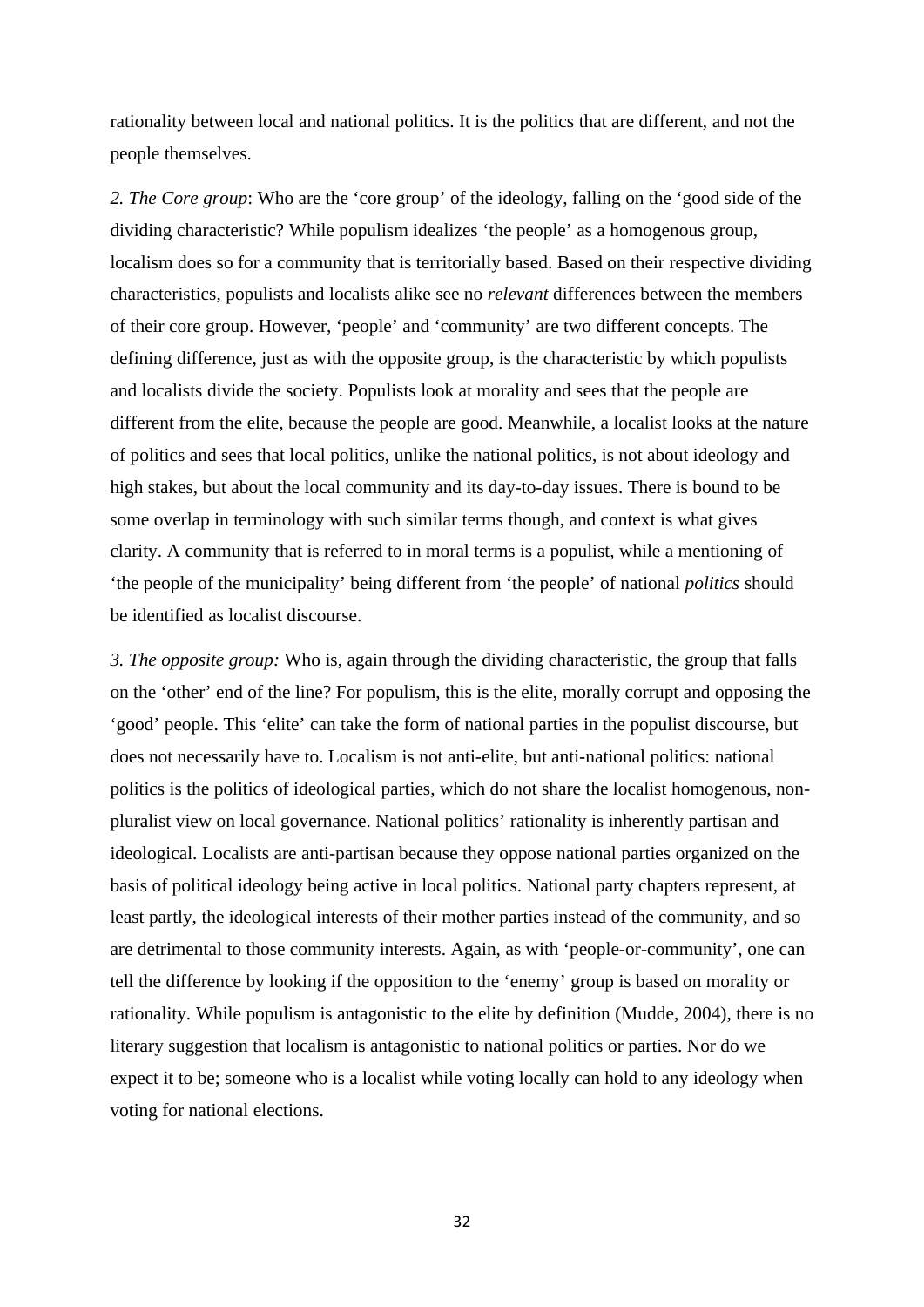## <span id="page-32-1"></span>**4. Method**

The goal of this thesis, as stated in its central research question, is to show that ideological localism can be distinguished from ideological populism. This will in turn reveal ideological categorization is the best and most useful way to categorize and understand local parties, and why they came to exist. Having defined how we see populism and localism and having discussed how we can tell the difference, in this chapter we will discuss how we will test if the identified conceptual parts are present and if local parties therefore adhere to one of these ideologies. To determine whether a party is populist or localist (or neither) we will do a content-analysis of party programs of the most recent election, which took place in 2018.

Content-analysis is the systematic examination of communicative media in any recorded of fixed form (Mayring, 2004, p.266). It is not limited to merely the content of the material, but can also focus on formal aspects and latent meaning (ibid). Content-analyses have been a popular methodological tool to study populism (Aslanidis, 2018, p.1246).

Party programs can be seen as providing an overview of the ideas of a party as a whole (Rooduijn, de Lange & Van der Brug, 2014, p.566). Party programs are meant to give the reader an idea of what the party stands for and what to achieve. They consist not only of policy points, but also often possess writings about general views and ideas on politics. Most party programs are also written by multiple members of the party and often they need to pass an assembly of party members. This makes party programs superior to other means of communication like social media, interviews or speeches when measuring ideology. Personal social media, of individual councilors, represent their individual ideas and might not necessarily reflect the ideas of the party as a collective group. Not all parties, nor all councilors, have (active) social media, while in practice nearly all local parties have a party program that is easily accessible. Speeches and interviews are a valuable source of information, but there is little material available of local politicians, from local party or national party chapters. This makes interviews and speeches, where available, better suited for an intensive case study and less for a comparative study.

## <span id="page-32-0"></span>**4.1. Dictionary methods**

There are, however, several different methods to perform a content-analysis. One way is the so-called dictionary approach, where one operationalizes specific concepts into words, creating special-purpose dictionaries (Aslanidis, 2018, p.1246). This is sometimes called the computerized content-analysis, as it uses computer technology instead of human coders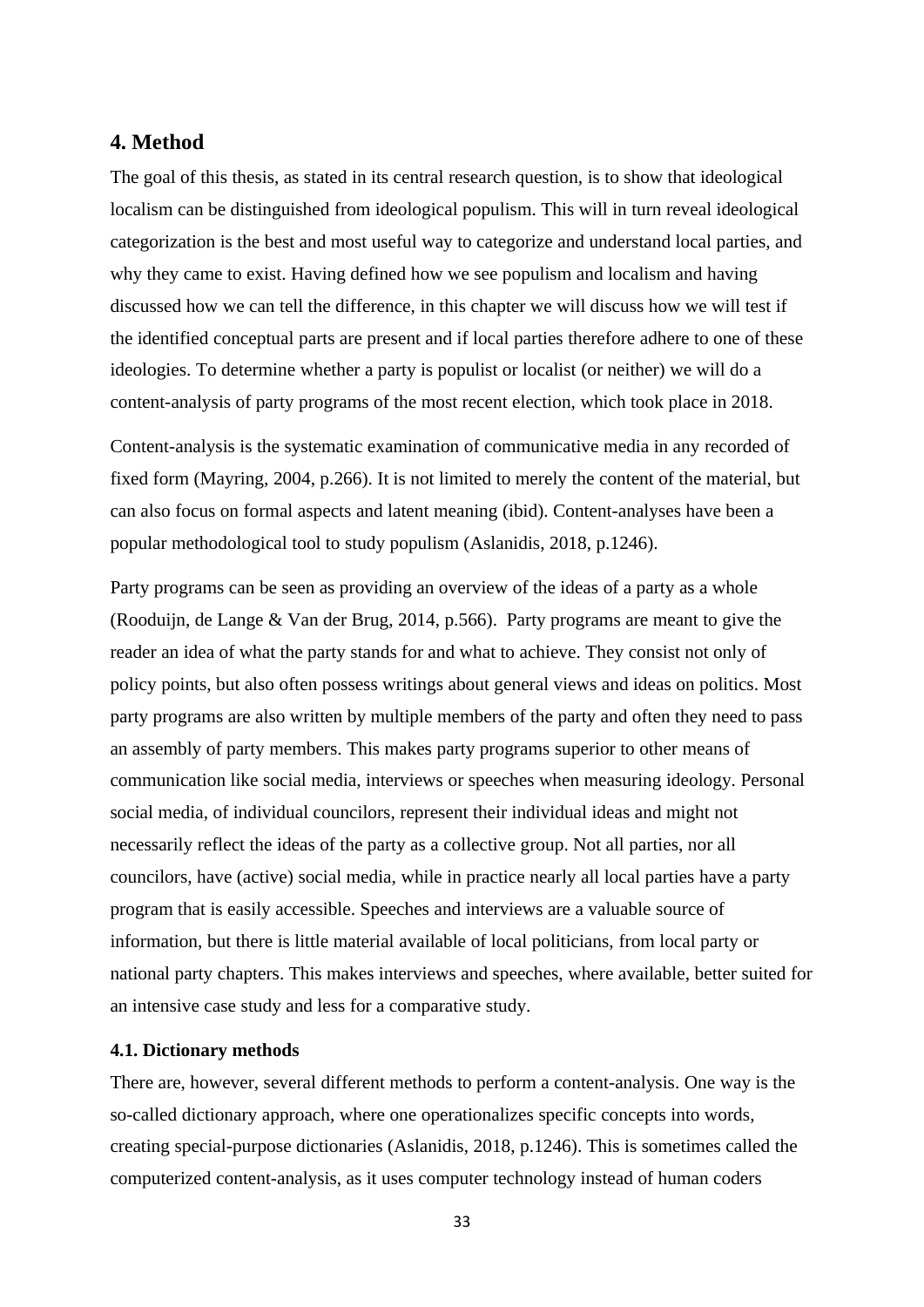(Rooduijn & Pauwels, 2011, p.1280). These words are counted to give an average score for the whole program, telling us how often certain concepts are mentioned, in exact numbers and in percentage (Aslanidis, 2018, p.1248). For populism, for example, this could mean an author counts words representing 'the people' and those that represent 'anti-elitism'. The approach is cost-effective because it allows for computer-analysis and has a perfect reliability as there is no risk of human error. However, it suffers from problems with its validity (Aslanidis, 2018, p.1245). Dictionaries 'decontextualize and sterilize' key terms, risking false positives (ibid). Additionally, Mudde (2004) defines the relationship between the people and the elite to be hostile based on morality, but this is incredibly hard to conceptualize in single words. Rooduijn and Pauwels (2011) simply omit it, writing that Mudde's definition consist of only two components, while Mudde himself identifies four and further explores morality as being the "essence of the populist division" (2017, p.29). Some authors even reject the usefulness of computerized dictionary methods (Bauer, 2000).

This is where the conceptual 'closeness' of populism and localism play a role: while using different dividing characteristics, the populist 'people' and the localist 'community' use similar and sometimes the same words, such as 'inhabitants', 'our citizens' and more. However, a reference to 'the people' (*het volk*) and one to 'the community' (*de gemeenschap*) are not interchangeable. It is, after all, morality that divides the people from the elite, and references to a community that entails all who life in a municipality (So has no 'opposite') are hardly moral or anti-elitist. Yet Rooduijn and Pauwels count 'gemeenschap' as an operationalization for Mudde's 'homogenous people' (2011, p.1280). They even count 'society' and 'population', which are very broad and general terms (ibid.). Gevers does the same thing and even writes that the high score of local parties in a populist scales is mainly due to the high frequency of these people or community-centric words (2016, p.76). Both dichitionary studies into local parties (Gevers, 2016; von Harenberg, 2016), use an adapted version of Rooduijn et al.'s (2011) conceptualization of populism as a mix of people-centrism, anti-elitism and direct democracy, despite Mudde's rejection of direct democracy as a necessary part of populism.

While all of these words refer to the general people, not all of them are by themselves a reference to a homogenous people that stands opposed to the elite. This creates the abovementioned false positives. '*De gemeenschap'*, for example, usually carries a much more positive 'all-of-us-together', communal meaning, while '*het volk'* carries a different, more exclusionary meaning that nearly always stands opposed to something, like an elite or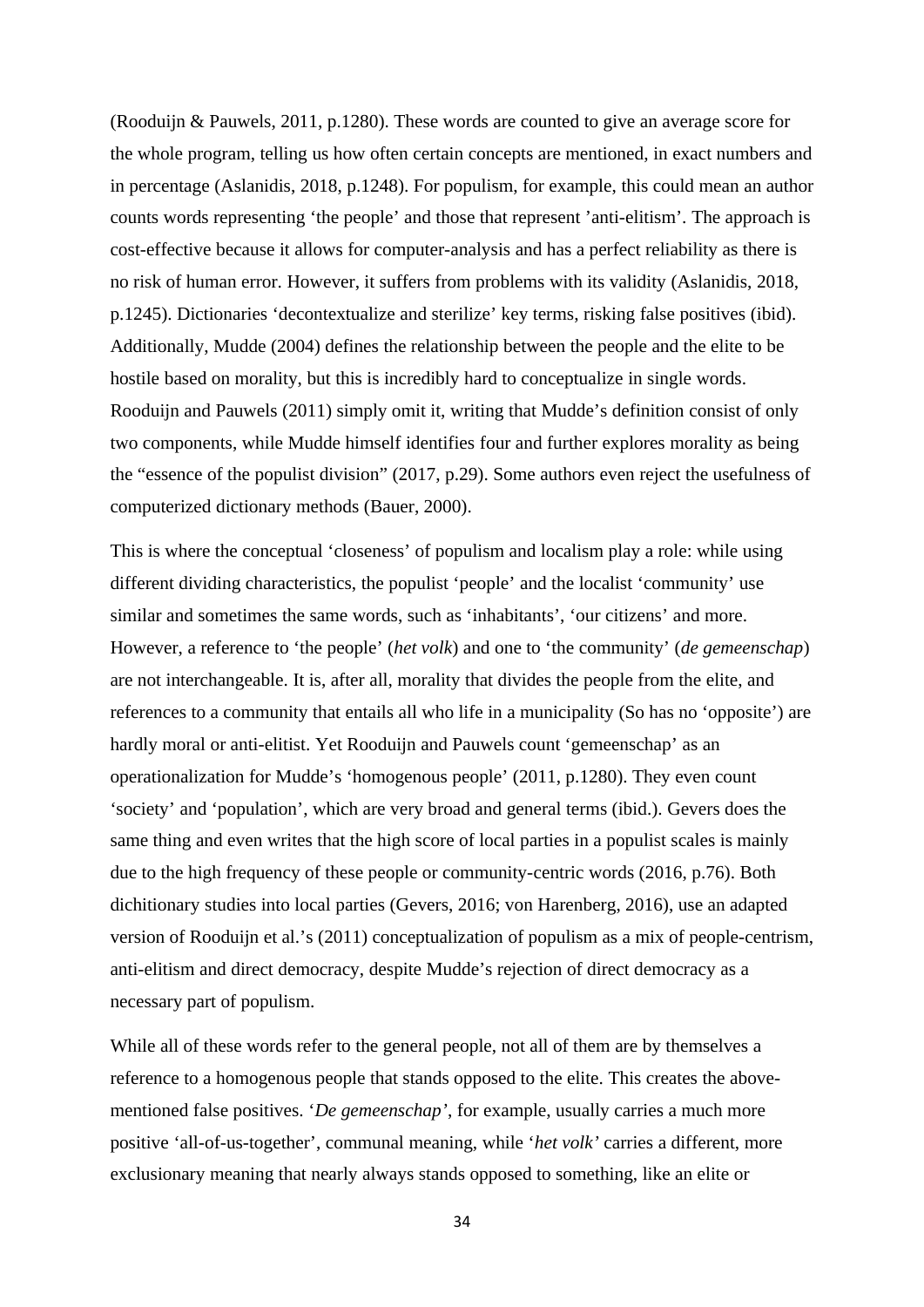foreigners. One cannot fully understand the meaning of either without taking into account context. The same can be said about anti-elitism. Populism can reject national parties and national politics, but does so for different reasons than localism. Attempts to measure localist parties' degree of populism with a dictionary approach run into this problem creating false positives. One can manually correct for such false positives (Aslanidis, 2018, p.1247) but this adds the element of human unreliability, especially when it is unclear on what basis the author removes what they perceive as false positives. Additionally, it creates considerable work that must be done by human coders, somewhat cancelling out the benefits of computerized methods.

#### <span id="page-34-0"></span>**4.2 Holistic approach**

Another approach to content analysis is holistic coding, originally a method of content analysis that hails from educational psychology, first used to measure populism by Hawkins (2009). With holistic grading, coders interpret whole texts, rather than counting certain words or sentences (Hawkins, 2009, p.1049). Hawkins advocates its use for two reasons; first, one cannot gauge broad meaning by simply counting words (ibid). Ideas are held subconsciously and these ideas are conveyed as much by tone and style as by words (ibid). Second, humancoded content-analysis that looks at phrases and sections are very time-consuming (ibid, p.1050). Holistic coding offers enhanced validity, but is less reliable due to human errors. It also does not offer any information about frequency, specific terms or references to other actors (Aslanidis, 2018, pp.1248-1249), as it usually scores on a 0-1 or 0-mixed-1 scale. While a good method for studying large quantities of relatively small texts, it does not offer a good testing method for a rather new ideology like localism which conceptual parts have not been well-established as it will not tell us anything other than presence or absence of the entire ideology.

## <span id="page-34-1"></span>**4.3 Thematic text analysis**

The answer lies in thematic text analysis; in this method, the text is split up in meaningful segments called 'coding units' like pages, paragraphs or sentences. These units are then classified with the help of a coding frame created by the operationalization of whatever concept(s) the author is looking for. As with dictionary frames, usually the occurrences are divided with the total number of coding units, giving a final score. Text analysis occupies a good 'middle ground' between dictionary and holistic grading and offers good validity and reliability. Hawkins, for example, while rejecting dictionary method for not being able to grasp complex meaning, accepts human-coding of textual parts as a valid method (2009,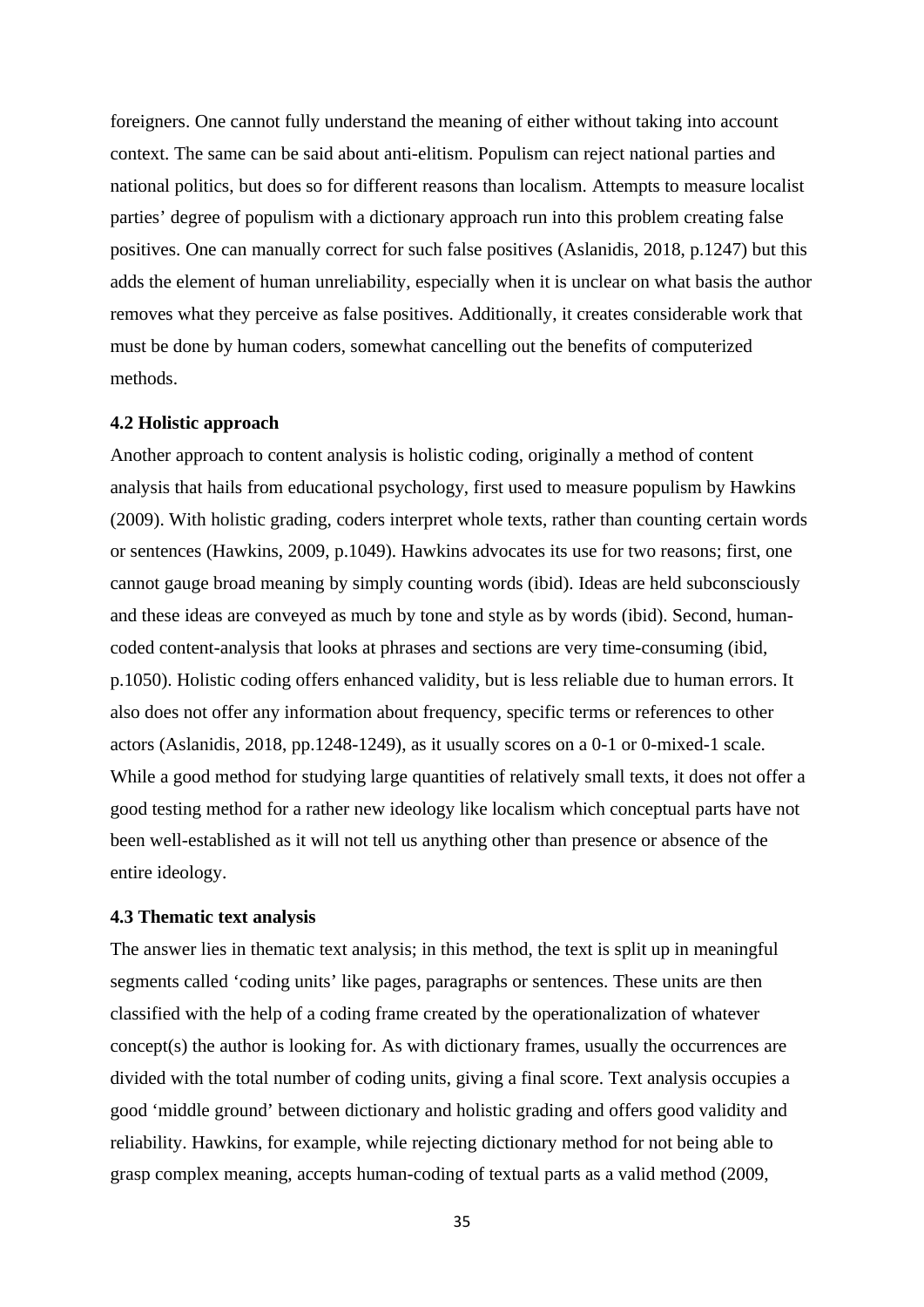p.1050). His reasoning for rejecting it are due to time-consumption and costs. By limiting ourselves to a small N-comparison in only one country we enable ourselves to use thematic text analysis. Of course, reliability will always remain an issue in a single-person thesis that does not use a dictionary approach (Aslanidis, 2018, p.1250). For this thesis, we reject dictionary methods because of its validity issues, deeming it impossible to properly distinguish between populism and localism and agreeing with Hawkins aforementioned criticism. We reject holistic coding for its absence of gradation, lack of insight into how the different conceptual parts of an ideology interact and because we lack the capability and resources for large N-comparisons like done by Hawkins (2009). For the purpose of this thesis, we find that thematic text analysis offers the best method.

## <span id="page-35-0"></span>**4.4 Paragraph Analysis of Local Party programs**

While different authors use different coding units, we choose to use paragraphs as coding units, following Rooduijn, de Lange and Van der Brug (2014) in their research on mainstream party programs. The breaks between paragraphs form divisions between arguments and themes (Rooduijn et al., 2014, p.566). In other words, it is be expected that a contextual 'hint' whether a specific word is populist, localist or neither is likely to be in the rest of the paragraph. Populism is usually operationalized as consisting of two elements: 'the people' and 'the elite'. Quite rightfully however, Rooduijn et al. identify that it is the combination of the two, not just the presence of cone, that makes a paragraph populist or not (2014, p.567). However, they do not specifically require a reference to morality to be present, but do mention it:

*"After all, it is the combination of people-centrism and anti-elitism that defines populism. Only if a critique on the (bad) elite coincides with an emphasis on the (good) people, can we speak of populism."* (Rooduijn et al, 2014, p.567).

Strangely enough, when they made their codebook, they took a broad definition of 'the people' and 'the elite' that does not include morality but merely the presence of references to the people and to a general elite (ibid., p.567).

Morality, however, is a vital part of our definition of populism. It is the morality-difference that makes the people the (good) people and the elite the (corrupt) elite. When coding paragraphs as populist or not, we are likely to find the 'morality' cue within the words that reference the people or the elite or in adjectives used in combination. We especially expect the morality-cue to be in words that relate to the relationship between the people and elite; if a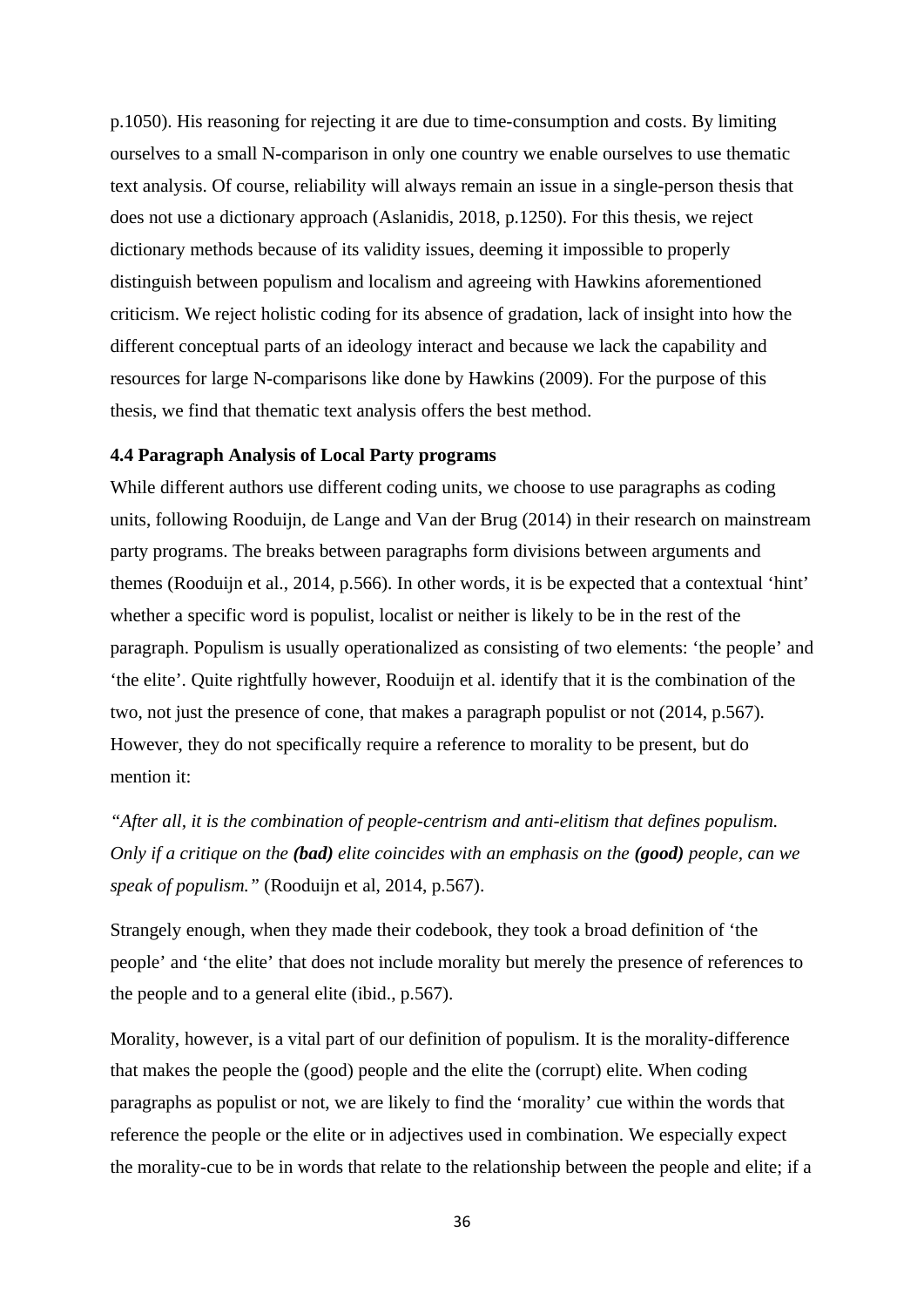paragraph talks about the government, for example, being corrupt and ignoring the wishes of the people, this implies that the people are *not* corrupt, or else it would not be necessary to mention that adjective. Leave a reference to corruption out and the paragraph would be more accurately described as being anti-establishment or just critical of the current government. One could argue that making morality a third requirement would be superfluous as peoplecentrism and especially anti-elitism carry an implicit moral aspect. However, we take a broad approach to people-centrism and anti-elitism, which can but does not have to be moral in itself. We therefore make a third requirement for measuring populism; morality. We count a paragraph as populist when it includes (1) people-centrism, (2) anti-elitism and (3) a division (of the two) by morality.

For localism, we must make the same assumption. Localism is not just community-centrism and anti-partisan sentiments, but the combination of the two together when differentiated by rationality. As stated before, the 'dividing characteristic' between local politics of the community and the national, partisan politics is the rationality of politics. As with populism, this divide is somewhat implicitly present (a rejection of national parties because they are not local is closely linked a division by rationality) but will again be made a third requirement in order for a paragraph to be counted as localist. One can, after all, refer to the community without seeing it as necessarily homogenous or different from national politics. Localism thus consists of three elements: (1) the territorial community, (2) a rejection of national, partisan politics and (3) a division by rationality.

Having decided to study party programs paragraphs, there are two ways we can do this; wholesome, or introduction only. When studying the whole of a party program, it is codified from start to finish. While time-intensive, it makes sense when studying, for example, whether a party become more or less populist over time or is more or less populist in comparison to other parties; a party that is very populist is likely to show it in more than just their introduction. This is the method Rooduijn et al. (2014) use. However, we are not studying 'degrees' of populism or localism, but merely their presence. This allows us to try a different method studying only introduction chapters. Rooduijn et al. argue that the introduction of an election program usually contains the core message of a party and what it stands for (2014, p.567). We therefore believe that the introductory chapters of party programs could be seen as the most-likely place for ideological elements to turn up. It also avoids having to find a solution for bullet points: policy chapters of programs sometimes contain bullet points, which could be seen as paragraphs by themselves (massively increasing the amount of paragraphs)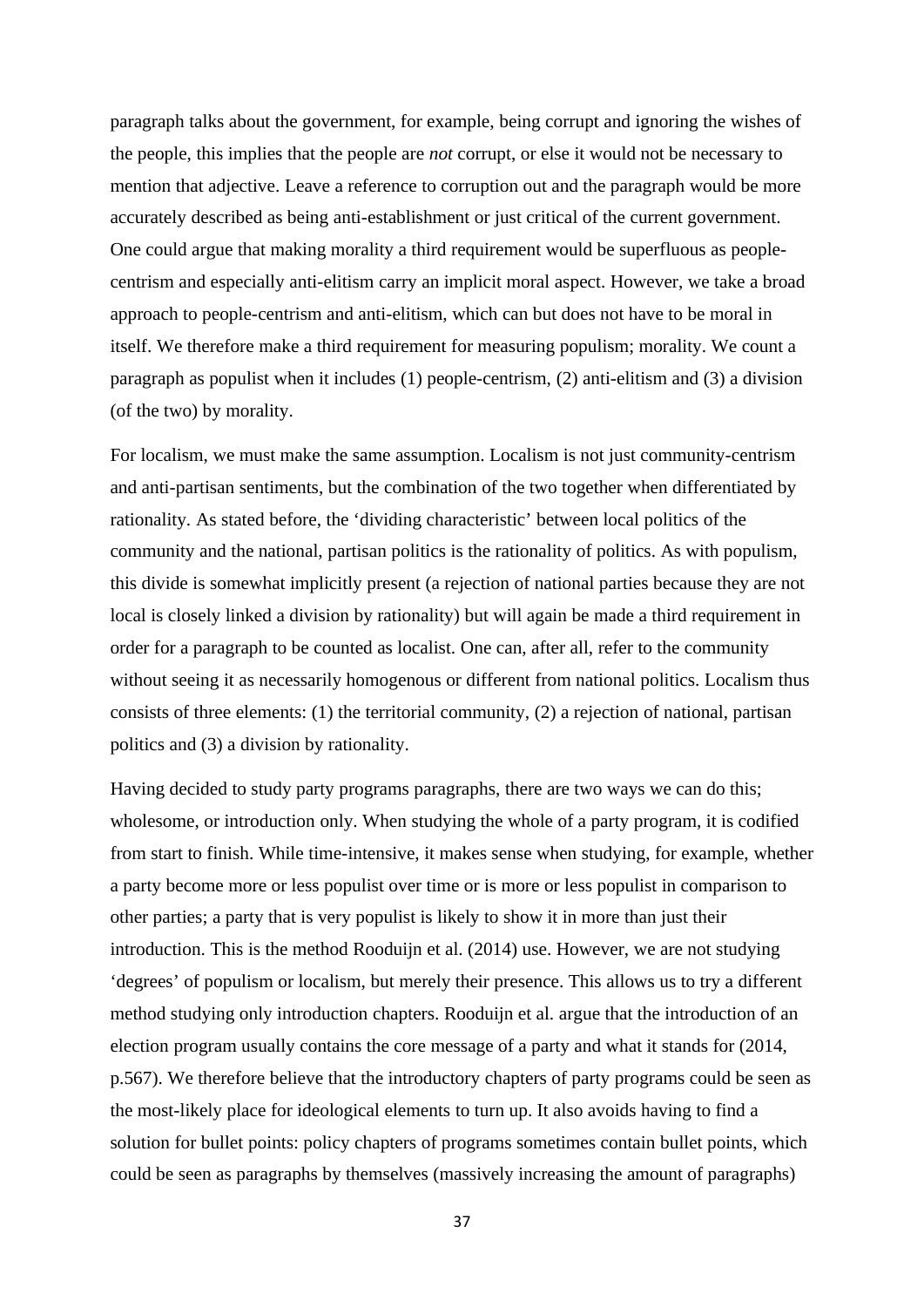or can be disregarded (while some bullet points consist of multiple sentences). 'Introductorychapters only' avoids this problem in its entirety.

Introductions in local party programs also make a comparably larger share of the whole program: In our preliminary findings, we found that most local party programs average around 20 pages, while in the 2017 national elections, GroenLinks' program was 78 pages (2017), while the VVD (2017) party program sits at 102 pages. Introductory chapters, however, are between one and four pages for both local and national parties. This is to be expected; national politics is far broader than local and thus more issues need to be addressed. Nevertheless, it means that studying only introductions for local parties still means we are looking at 5 to 15 percent of the whole program, and perhaps even more as many programs include a few non-text pages. This means the method is not as problematic as it would be when studying national party programs.

Only studying introductions considerably reduces the amount of paragraphs to be coded, while having only a limited effect on the validity of the research. It is unlikely that a local party that has no populist or localists elements in their introduction will have them anywhere else. The downside of this method is that we will be unable to make strong statements about degrees of localism or populism, but that is not the goal of this thesis. Importantly, it allows us to include more party programs.

To provide a reasonable 'level playing field', we only take into our analysis local parties that have published a downloadable party programs as PDF-form and whose introductory chapters are at least two paragraphs. We consider a paragraph to be a paragraph when it is at least three sentences; loose sentences (without bullet points) stacked one after the other are considered one single paragraph. While Rooduijn et al. (2014) use a time-series table, we do not as we are not trying to see if parties became more or less populist or localist, but rather only if they currently are.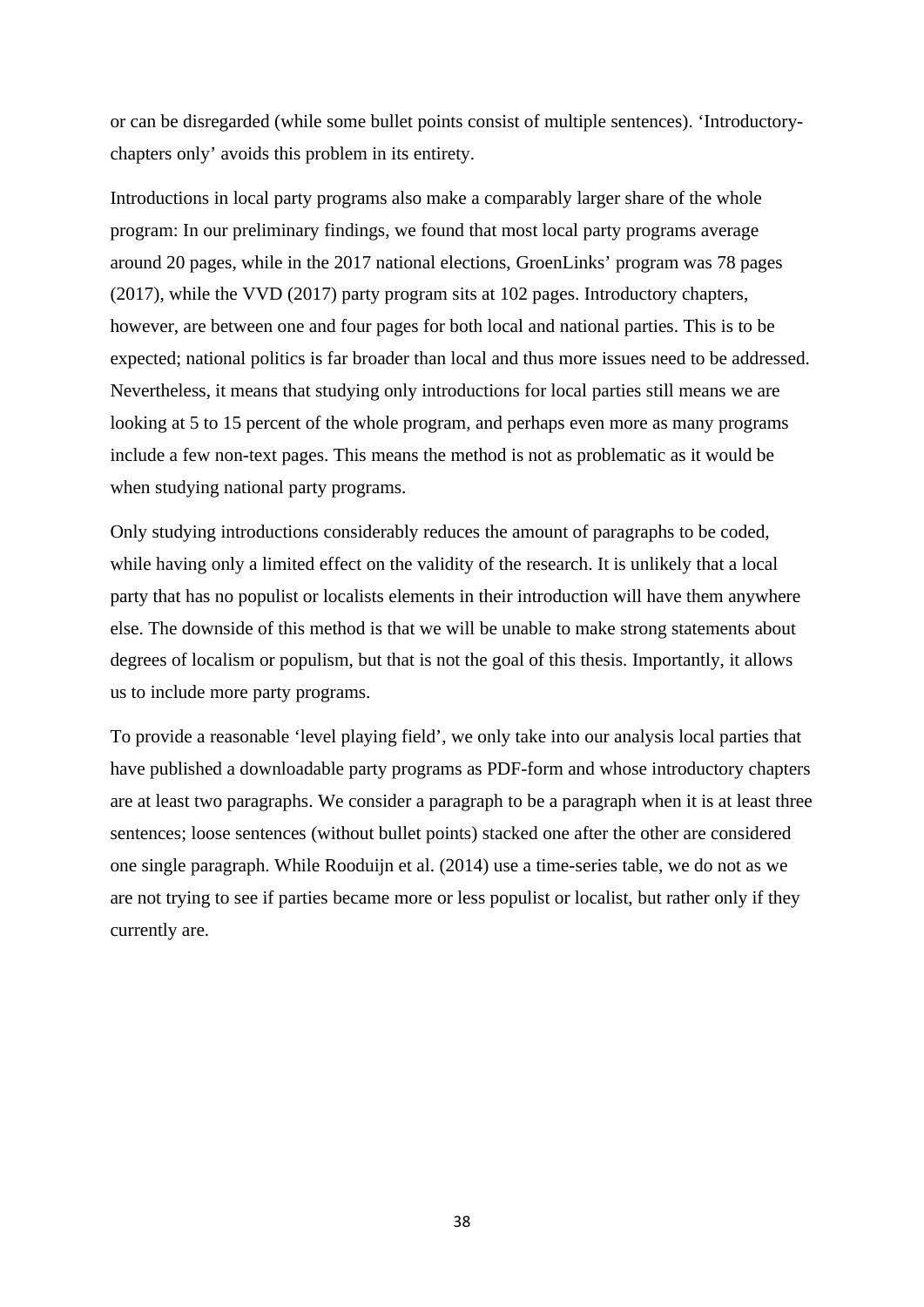## <span id="page-38-0"></span>**4.5 Case selection**

Wanting to demonstrate that populism and localism both exist and are independent, unrelated ideologies, we will pick our cases for content-analysis on a most-likely basis. Trying to get a random selection out of all local parties will be too work-intensive for the scope of this thesis and does not fit the question we want to see answered. Before we can say something about which parties are *more or less* localist or populist, we need to be able to say that some parties *are* localist or populist. A random selection is likely to contain many parties that do not adhere to either of those ideologies. Additionally, no database of local parties exist, making a true random sample very difficult to make. Municipalities often have multiple local parties, but we lack a credible method to tell which parties within a single municipality are more likely to follow a certain ideology. To have at least some regularity in selection, we will pick the largest local party. If that party has no program available, we look at the second biggest.

Picking those cases that we suspect are most likely to be populist or localist, we expect populist parties should score high populist scores and low localist ones, with localist parties reversed. Because of our method, we have more 'suspected' localist parties than 'suspected' populist ones in our dataset. This analysis will therefore not be able to say anything substantial about local parties being populist or localist *in general*. It will, importantly, be able to show localism is ideologically distinguishable from populism, both theoretically and empirically.

## <span id="page-38-1"></span>*4.5.1 Most likely populist*

There is little research on what makes it more likely a municipality contains populist parties. Even Rooduijn et al. have this problem, and they pick populist parties that have been identified as such by other authors (2014, p.566). By copying this method however, we only have four cases that are mentioned by name as being populist: Leefbaar Rotterdam, Leefbaar Hilversum, Burgerforum Losser and Arnhem Centraal. To find more cases, we include local parties from municipalities where the Partij voor de Vrijheid (PVV) of Geert Wilders, a known populist party, became the largest during the last national election. The rationale behind this is that these municipalities have a relatively larger populist electorate and thus more demand for a local populist party. This makes it more likely a (new) local party is ideologically populist (Zons, 2013). This gives us 23 possible municipalities, some of which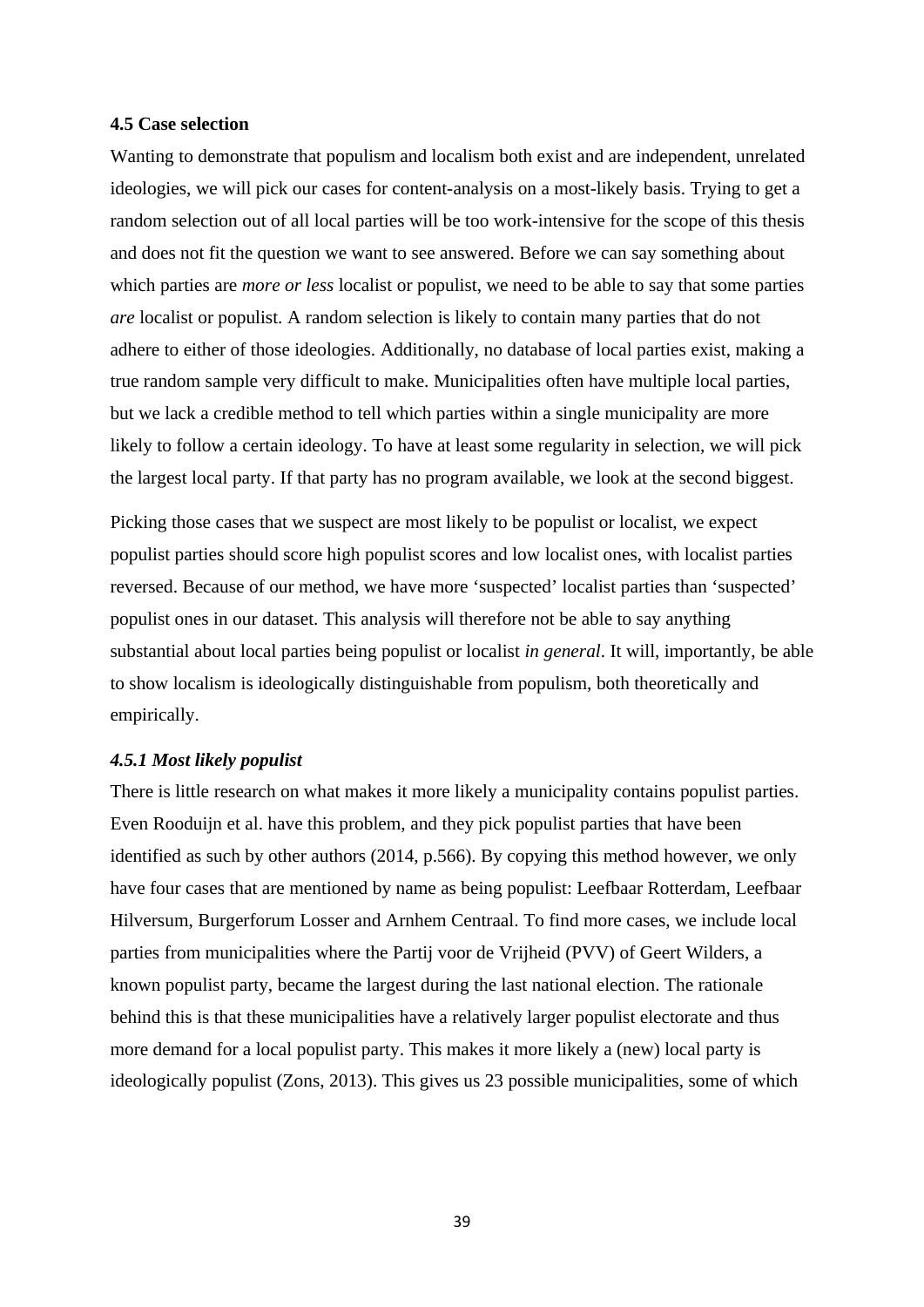had no local party and some of which had no party program available<sup>[2](#page-39-1)</sup>. We picked six cases, to bring our total populist sample to ten. These parties can be found in table 6.

## <span id="page-39-0"></span>*4.5.2 Most likely localist*

Aaberg and Ahlberger suggest that we are most likely to find localist parties in those municipalities that have been merged in the recent past, naming the provinces of Noord-Brabant and Drenthe in particular (2015, p.819). It is in those communities that the relationship between the local and national government has been re-structured.

However, there are only a few municipalities that have not been re-organized since the 1980s. Moreover, those that have, often have been merged a second time somewhere after 2000 and some have recently been merged or are in the process of doing so (CBS, 2020). There is no known 'time-limit' on how long the restructuring will remain salient, though it is likely the issue does not remain salient forever. At the same, we expect that it takes some time before the discontent leads to new parties. Furthermore, localist parties tend to focus on specific communities within larger municipalities (Boogers et al., 2007, p.16), so we deem it likely that territorial larger municipalities with multiple (former independent) villages and/or towns (the so-called 'multiple core-municipalities') are more likely to have localist parties occur. Additionally, we want all provinces to be represented to get some regional spreading.

This gives us three selection criteria: a merger in the recent past, multiple towns and regional spreading. To achieve a regional spread, we simply select two municipalities from every province, giving us 24 possible cases. The best way to include multiple-town-municipalities is to pick those municipalities with the lowest population density. Low-population density municipalities are usually territorially large municipalities that include several different formerly independent towns. To control for recent mergers, we pick only those municipalities which have been re-organized at least once since 1990, but no later than 2014 (the second-tolast local election).

 This provides us with 19 cases. These parties can be found in table 7. Friesland and Flevoland's municipalities all merged before 1990 or after 2014 or have no local party. Groningen had four municipalities which fit the criteria, but the local parties in three of those have recently merged in preparation of their municipal merger that is going to happen in 2021.

<span id="page-39-1"></span> $2$  Some parties did not have a program or an extremely small one with no introduction. Most simply did not make it available in PDF.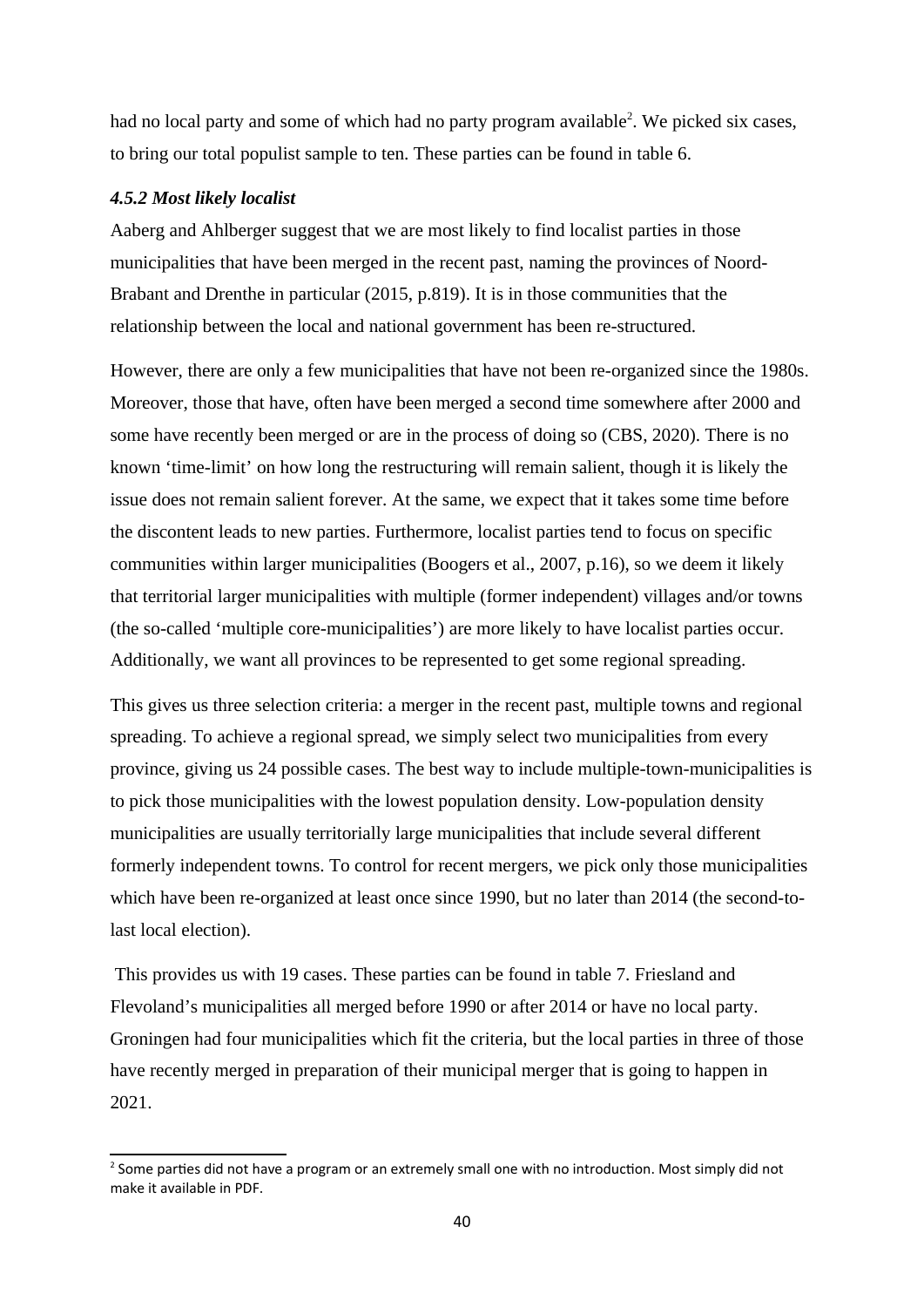## <span id="page-40-0"></span>**5. Descriptive Analysis**

## <span id="page-40-1"></span>**5.1 Analysis**

In this chapter, we will show and discuss the findings of our analysis. For each case was calculated how much percent of the introduction paragraphs had each of the six conceptual parts of populism (people-centrism, anti-elitism & morality) and localism (communitycentrism, anti-partisan and & rationality) present. If all three parts of an ideology were present, a paragraph would be classed as that ideology. A final percentage of localist and populist paragraphs per case were than calculated. For all eight categories, three averages was calculated; one per all Most Likely Populist (MLP) cases, one per all Most Likely Localist (MLL) cases, and one for all cases. These will be shown below, followed by an in-depth textual analysis of the variables.

A t-test was not possible, because of the necessary assumptions were not satisfied: Our variables are not normally distributed. All but one had a high frequency of zero, and community-centrism, while having only a few 0.0-values, was right-skewed and had over 25 percent of cases at the 100.00 value. To test for difference between our MLL and MLP cases on the various variables, a (two-sided) Mann-Whitney U-test was used. Additionally, we tested for correlation using a Spearman's Rho.

Surprisingly, no cases had a single populist paragraph, while a few cases had localist paragraphs. There was also no significant difference between MLL and MLP cases in regards to localism, with an average localism score of 6.14 and 4.00 percent respectively. The only two variables with a significant difference between the MLL and MLP parties were community-centrism and morality. Both differences were as expected: MLL cases had a higher community-centrism score than MLP cases, with moralism reversed. However, this difference is only significant at the 0.10 level, so we can only very carefully draw conclusions. That being said, localist local parties focus more on the community than populist parties, using words and phrases that connect to territory like 'the community' and 'inhabitants of our city'. This supports the idea that the local community is that core of localist ideas. In turn, populist parties make more references to morality, mostly in the form of attributing positive traits like 'good' and 'common sense' to the people. This supports the idea that populism must be defined as being centered around the relationship between two groups, rather than the groups themselves.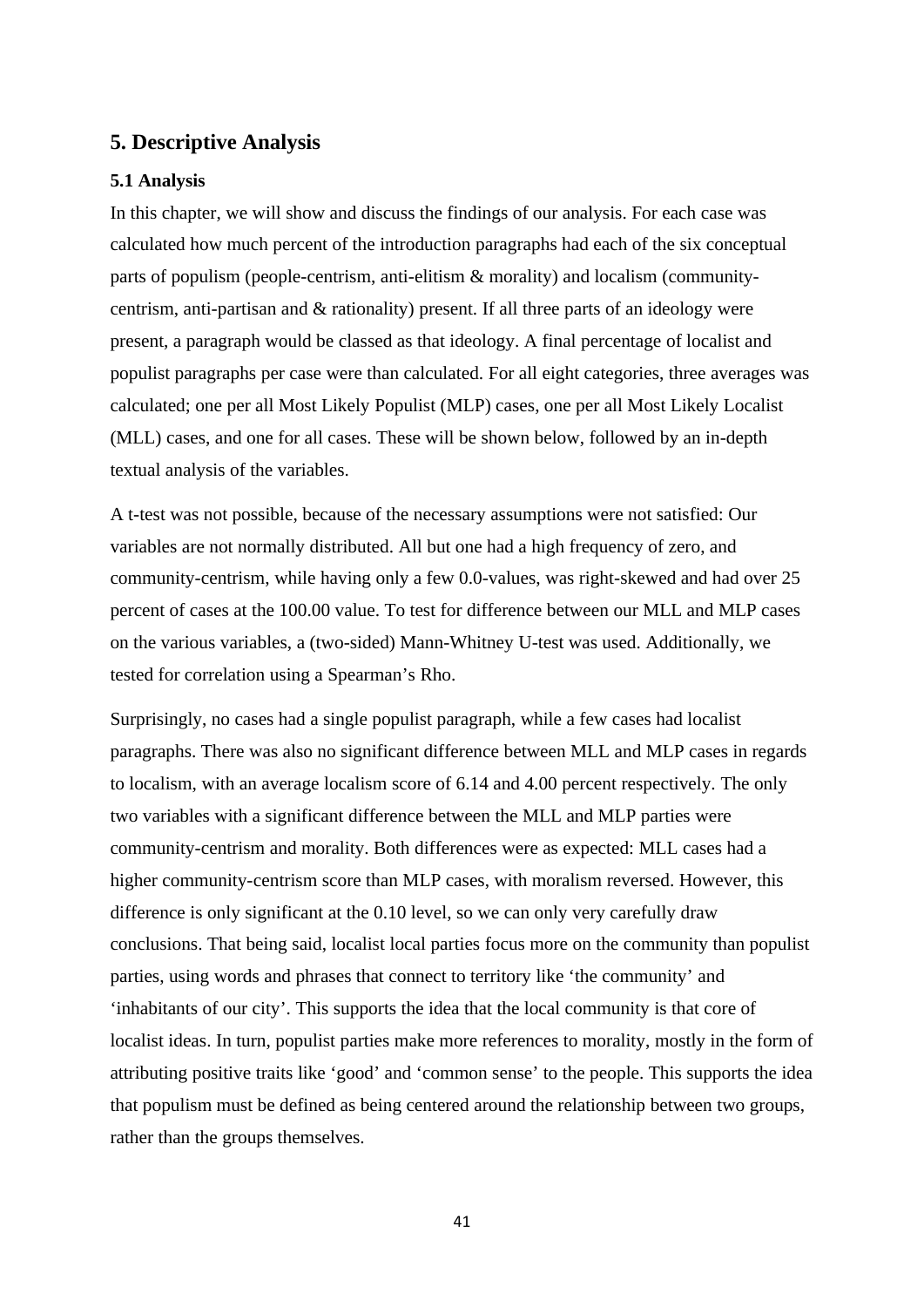We found two significant positive correlations (at the 0.05 level); anti-elitism and morality, and rationality and anti-partisan. Both these findings support the idea that these conceptual parts are indeed parts of the same ideology as they usually appear together. However, it is surprising that neither correlates with people-centrism or community-centrism. We suggest that this is the case because some parties use people-centric or community-centric words without trying to convey an ideological message; it is to be expected that in a local level of a democracy, parties need to mention people or the locality at some point in their program.

Against our expectations, MLP cases do not show significantly more frequent use of peoplecentric words and phrases than MLL cases. Nor do MLP show less use of rationalityreferences. Before further interpreting our findings and drawing conclusions, we will first go into depth with regards to the frequency and form of the presence of different conceptual parts. Together with actual examples, this will provide the context in which we place our findings.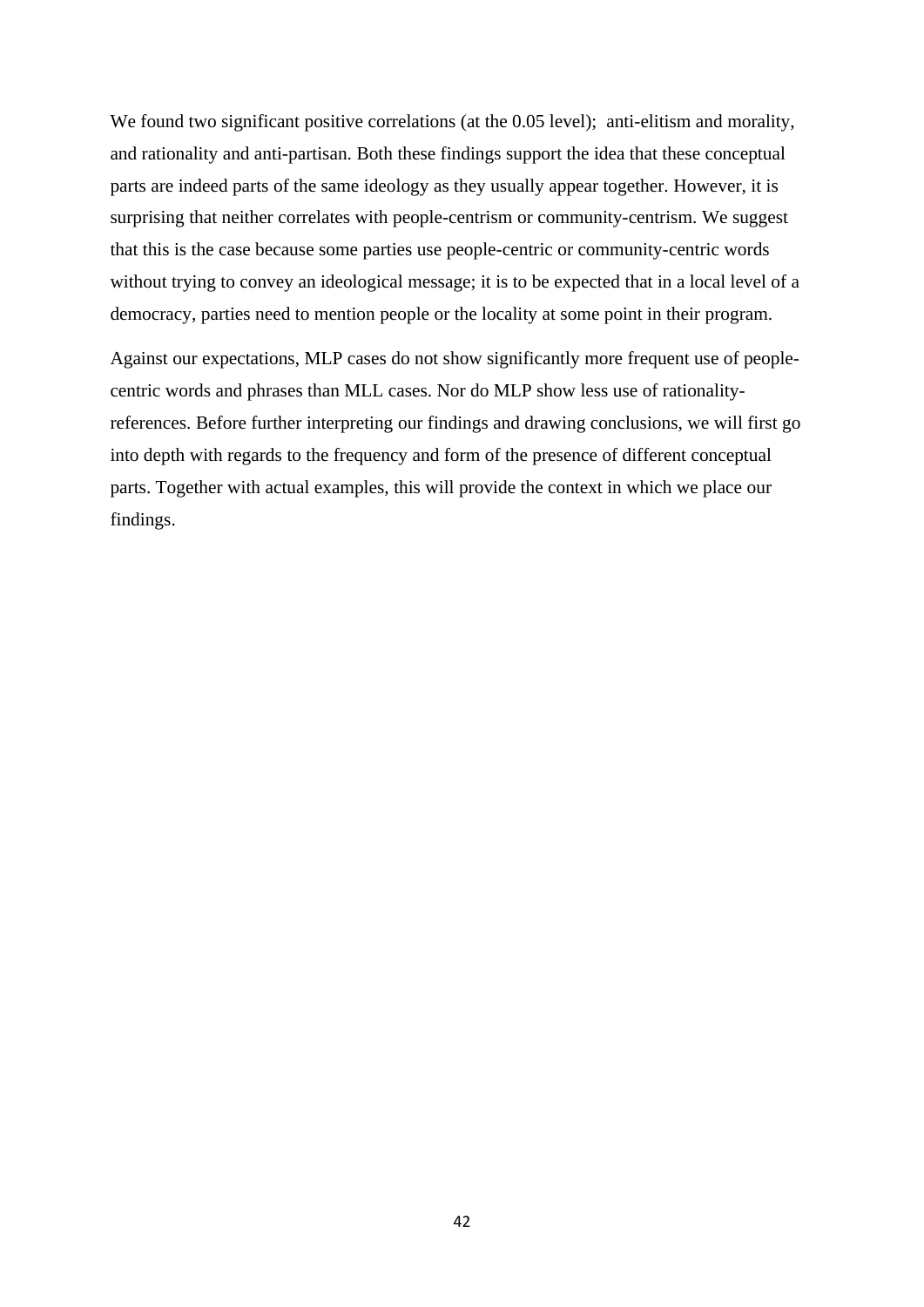## <span id="page-42-0"></span>**5.2 In-depth textual results**

|                             | N  | People-  | Anti-elitism | Morality | Populist    |
|-----------------------------|----|----------|--------------|----------|-------------|
|                             |    | centrism |              |          | (all three) |
| <b>Most Likely Populist</b> | 10 | 18.75%   | 7.25%        | 11.50%   | $0.00\%$    |
| <b>Most Likely Localist</b> | 19 | 8.33%    | 4.12%        | 3.95%    | $0.00\%$    |
| All cases                   | 29 | 11.93%   | 4.51%        | 5.59%    | 0.00%       |

Table 4: Average score (in %) of Introduction Paragraphs with Populist Concepts

Looking at table 4, we can see that pure people-centrism was not as frequent as expected, and most importantly not significantly more present with MLP cases. People-centrist remarks are usually references to 'citizens' or 'the people' without a connection to the territory or that are clearly moral in nature. Leefbaar Rotterdam, for example writes talks about "*the normal Rotterdammer, the backbone of the city*", describing them as "*Hard workers, who rise early, never complain and yet barely make ends meet*". These are clearly people-centric statements that idolize and homogenize 'the people', not references to the entire municipal community. At the other hand, six out of the nine cases had absolutely no reference to a non-territorial people, including parties like Arnhem Centraal and Leefbaar Hilversum that were previously identified as populist.

Next, we see that MLP cases also have nearly thrice as many references to morality as the MLL cases, the only populist conceptual part in which there is a significant difference between the two groups, but only at the 0.10 level. Nearly all these references take the form of adding positive characteristics to the people, calling them 'normal', 'not crazy', and the people having 'common sense'. In other instances, the morality is attributed to the style of politics the party advocates or is against: Rucphense Volkspartij (A MLP-case) talks about their party being "*Plain. Just normal. Good is good*" while Lijst Van der Does (a MLL case) describes itself as disliking "*Vague business and empty-faded promises*".

Lastly, only around four to seven percent of all paragraphs have references to anti-elitism. There is also no significant difference in frequency between the MLP or the MLL cases. This is especially interesting considering anti-elitism is supposedly a necessary and sometimes even considered a sufficient part to consider a program populist (Aslanidis, 2015, p.1247). In our data set it is the least frequent populist conceptual part. These references are mostly criticism of the national government or local politicians who supposedly have ignored the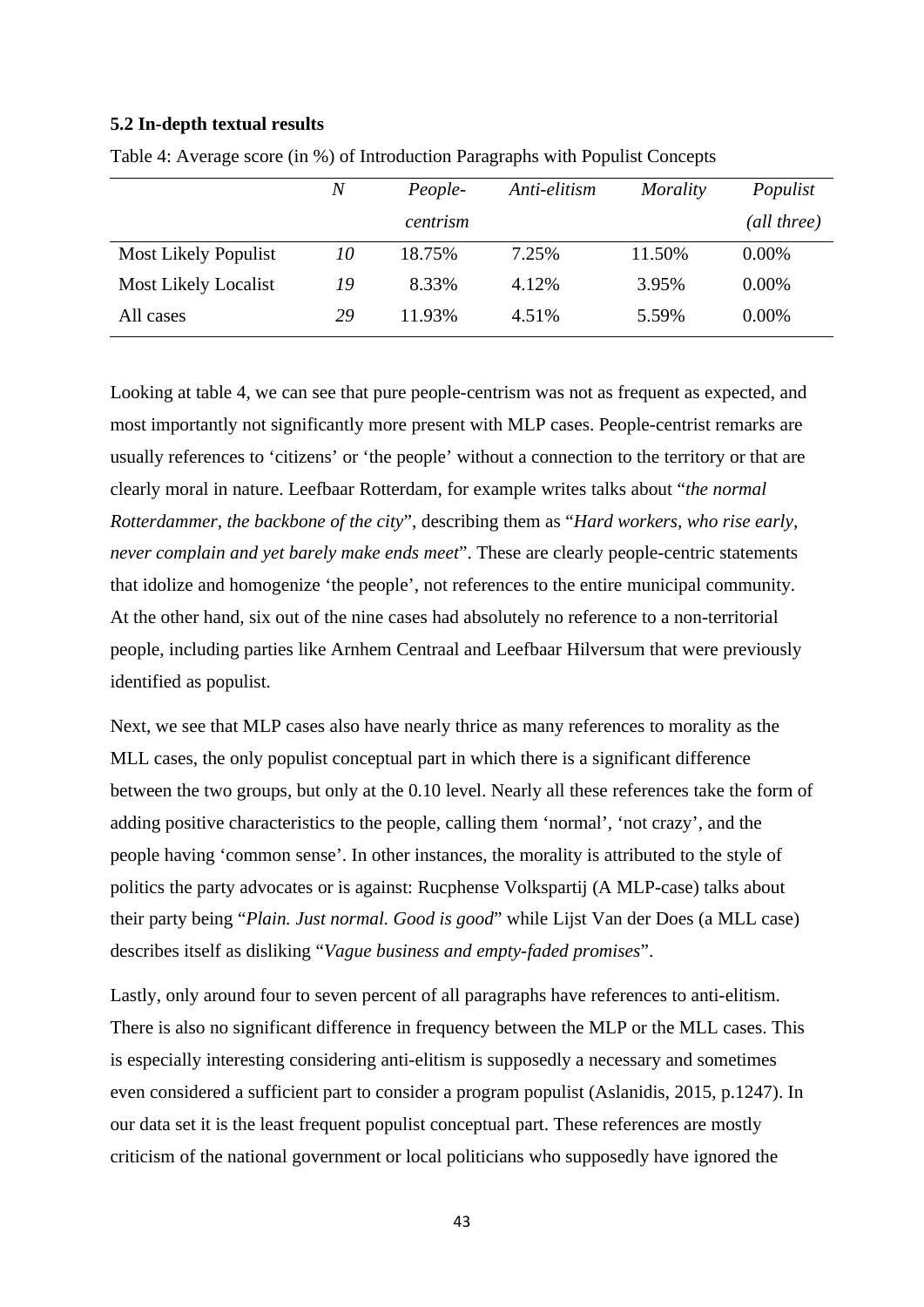wishes of the voters. On two occasions, a reference criticizing national party leadership was coded as both anti-elite (because they criticize a general elite without naming specific parties or politicians) and anti-partisan (because they target national parties).

|                             | N  | Community- | Anti-Partisan | Rationality | Localist    |
|-----------------------------|----|------------|---------------|-------------|-------------|
|                             |    | centrism   |               |             | (All three) |
| Most likely Populist        | 10 | 45.50%     | 12.13%        | 4.00%       | 4.00%       |
| <b>Most Likely Localist</b> | 19 | 70.96%     | 13.16%        | 7.46%       | 6.14%       |
| All cases                   | 29 | 58.74%     | 12.80%        | 6.26%       | 5.40%       |
|                             |    |            |               |             |             |

Table 5: Average score (in %) of Introduction Paragraphs with Localist Concepts

Next, the results of the analysis with regards to localism can be seen in table 5. First, as mentioned earlier in the text, community-centrism is the only variable in which MLL cases score significantly higher than MLP cases. It is far more present amongst all cases, even amongst MLP-cases, than people-centrism. Roughly half of references use '*inwoners'*  ('inhabitans'), often with a direct connection to either the municipality or to towns and villages. Other community-references are literal mentions of the community ('*gemeenschap'*) or references to 'our towns' or 'our cores' ('*onze kernen'*). In general, local parties stress the importance of the (different) territorial parts of the municipality. Arnhem Centraal (MLP case), for example, describes itself as "*A local party, on behalf and from the neighborhoods*" . Gemeentebelangen Westerveld (MLL case) showcases the importance of the different parts by stating that it wants to "*further the interest of the 26 different cores of Westerveld Municipality, keeping intact local values and identity*" and stating that "*We are here not only for the community, but also are from the community ourselves".* On several occasions local parties also stress the importance of (local) businesspeople and civil society like cultural clubs.

Second, anti-partisan references are more frequent than anti-elite references, just like antielite, there is no significant difference between MLP and MLL cases. In an earlier chapter, we discussed that many local parties feel that national parties influence their national chapters to further the interest of the party instead of the municipality – in turn, the lack of national relation makes the local party supposedly more independent and better able to represent the interests of the municipality. This sentiment is without a doubt the number one reason local parties criticize national parties (when they mention them): anti-partisan cases are nearly all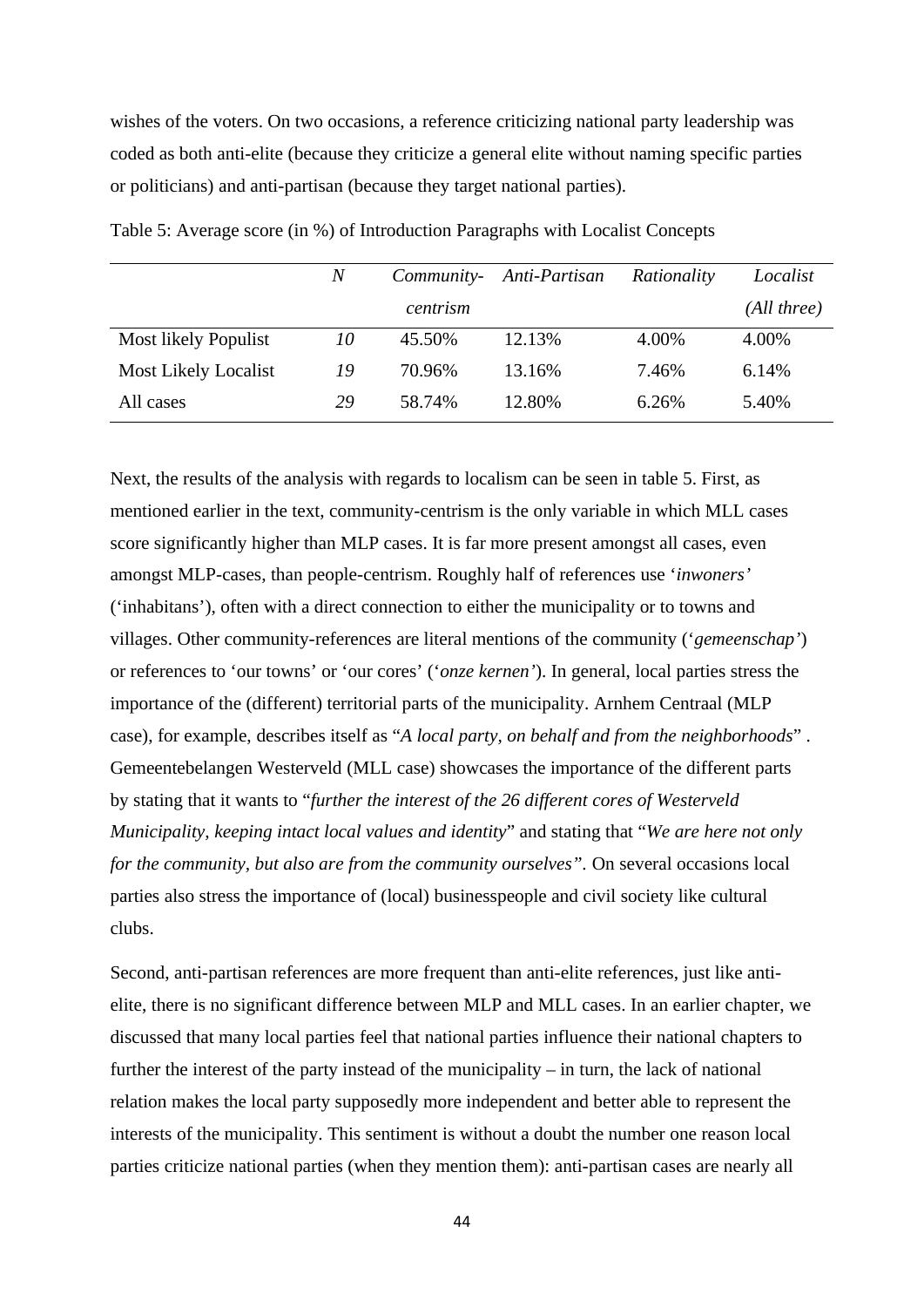descriptions of how the local party is not connected to a national party and therefore independent or better able to represent the interests of the people.; Middel-Delfland's OGP (MLL case) even literally states it:

*"We want – close to the inhabitants and without instructions of a national [party]bureau – to do what is best for Midden-Delfland"*

The anti-partisan sentiment is also present amongst MLP cases, like Burgerforum Losser:

*"As local party, Burgerforum does not have to look at the assigned visions and considerations of national parties"*

Third, rationality is nearly as frequently present as morality, but without any significant difference between MLL and MLP cases. All these references discuss how local politics, unlike national politics is about practical matters and without the need for ideologies:

OGP*: "In a local community, it is about completely different matters that those relevant in national politics*"

Wakker Emmen: "*They* [The inhabitants, Ed.] *know which problems are present in a village of neighbourhood and what needs to be done. These are often very practical matters. These do not require large policies, but just 'doing'. […] Not a left or right solution, but the best solution"*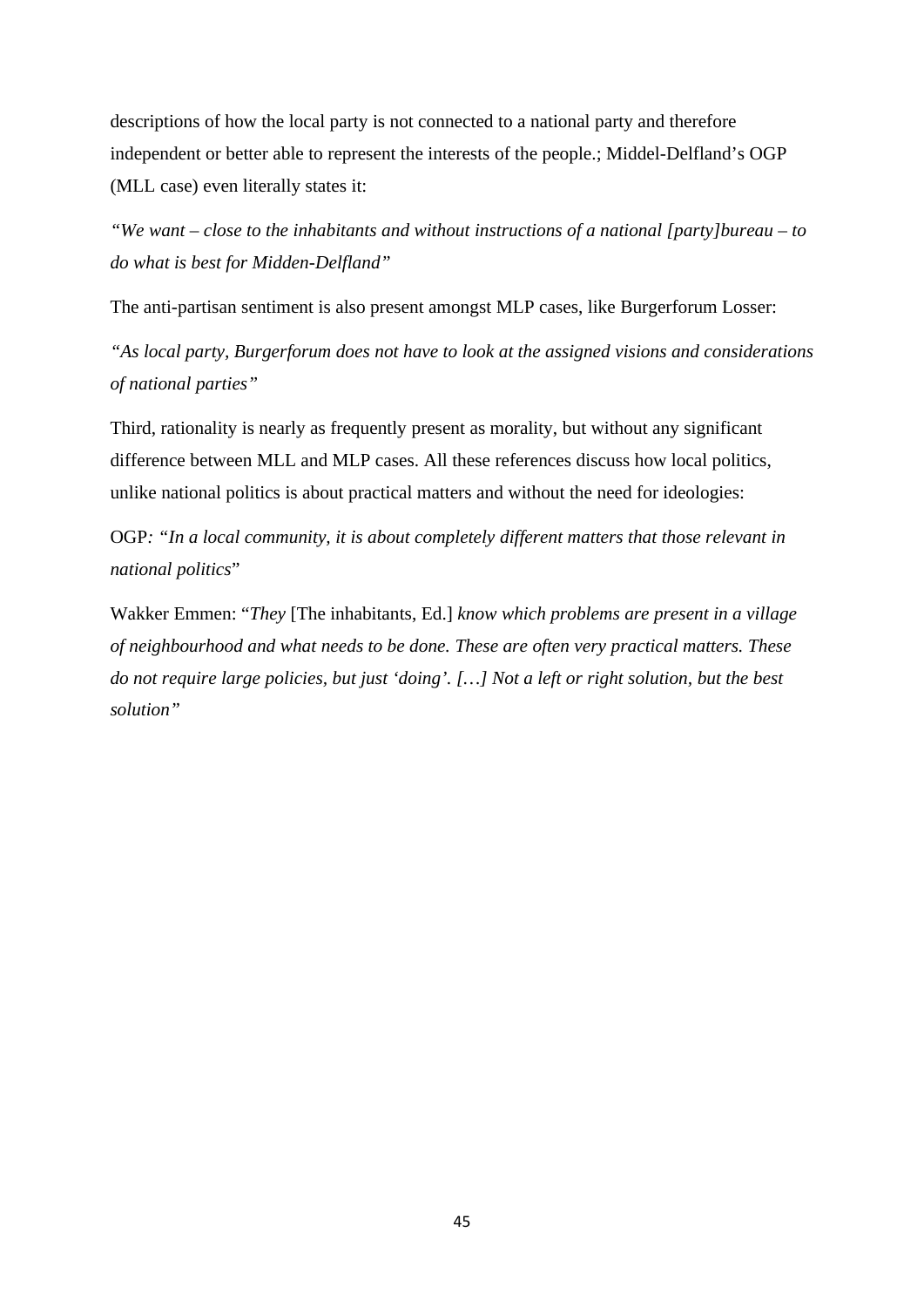#### <span id="page-45-0"></span>**5.3 Interpretations**

As Table 1 shows, not a single paragraph can be considered fully populist, always lacking at least one conceptual part. Of course, a possible explanation is that we are counting false negatives, counting parties which could be considered populist as non-populist due to errors in our method or conceptualization. One argument that could be made is that the different conceptual parts are present, but simply spread over two paragraphs. And at the surface, this seems plausible. Local party program paragraphs are frequently short. But if we were to code the introductions holistically (by simply looking if the three concepts are present at all), it would not create different results: no single party in our selection has all three populist parts present.

One possible explanation is that populism only appears as a 'hybrid'. In our coding system, we looked at every reference to the people and put it either 'community-centrism' (if it connected to a territorial community) or 'people-centrism' (if it did not). Some references were whole sentences that clearly referred to a community or the people in general, but in some cases the distinction was less clear. This could lead to a potential blind spot: separating people-centrism and community-centrism makes populist parties, which could use community-like words with normative and anti-elitist statements, appear not populist while their worldview is still very much based on a moral divide. In our theoretic framework, we discussed how the question whether a reference to the people is populist or not lies in the context in which it is used. When we take this into account, it is possible that populist parties make a division of morality but instead of using people-centric language, use communitycentric references to the people like 'our city' and 'the inhabitants', mixing populist and localist discourse together. Reviewing our cases, we see two MLP cases (Wakker Emmen and Hart-Leers) combining community-centrism with morality and anti-elitism in the same paragraphs. Additionally, one MLL case (Lijst van der Does) does this as well, but not in the same paragraph.

Alternatively, one could criticize the addition of morality, arguing that three conceptual parts is too much. But omitting morality from our method does not create significant changes in the results. Had we only counted paragraphs with people-centric and anti-elite statements, only one out of our 29 cases would have (a single) populist paragraphs. It is, in fact, anti-elitism that is the most lacking conceptual parts. This is surprising, as Rooduijn and Pauwel suggest that anti-elitism is, in fact, the best way to measure populism (2011, p.1275). A good example of this is Leefbaar Rotterdam. While considered a populist party by Boogers et al. (2007), and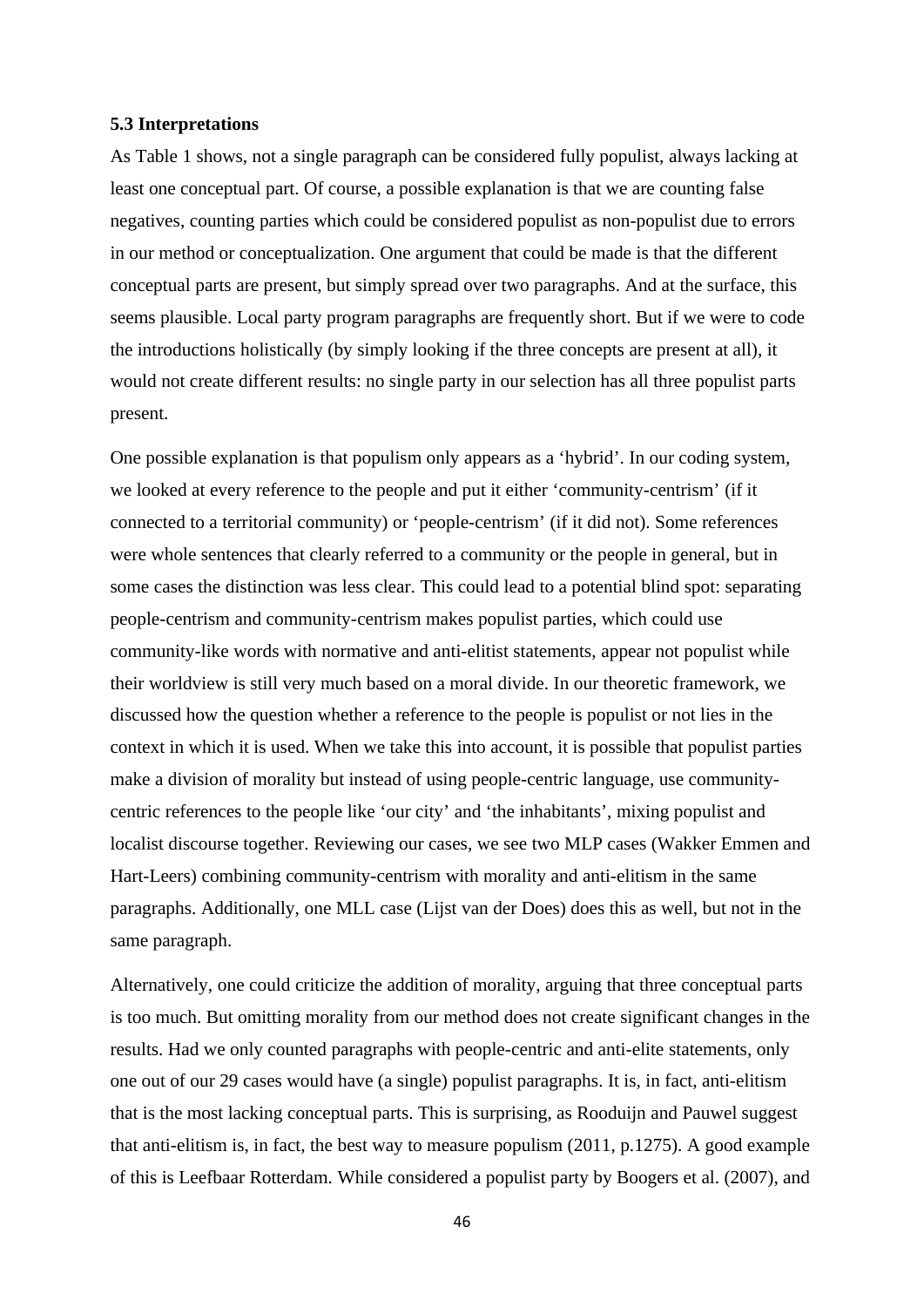showing both people-centrism and morality-references, it lacks any reference to elites in its introduction chapter. One explanation could be the fact Leefbaar Rotterdam was part of the municipal governing coalition during this election, so could not easily criticize elites without appearing hypocritical. Just before they list all their different specific policy achievements, they touch upon the need to be willing to compromise to get into power:

*"If you want to make progress, you must be willing to make dirty hands. We understand that those who want to achieve something for the city, must be willing to combine his fight for his ideals with the bravery to make compromises"*

This sentiment is present with several other local parties. These parties have been or want to be part of the municipal government, stating that staying outside of it means little will be achieved and it is better to 'take responsibility' and compromise than to shout loud and achieve nothing. This could explain the lack of anti-elitism; a strategic reasoning to improve their changes of entering government. Rooduijn et al. (2014) find that national populist parties tone down their populism after initial electoral success, and it is very much possible that the same is true for local populist parties.

But simply arguing that local parties became 'less' populist still implies that they once were and still, to a degree, are. We would argue that remarks about compromise and responsibility show a willingness to work with the 'elite' and stress the importance of specific policies and compromise, which by itself constitute ideas on politics and society. And these ideas are hardly populist, in which the elites are evil and only the struggle between the people and elite are truly relevant. If parties truly drop their anti-elite stance, out of strategic reasons or not, publically accept the legitimacy and need of compromise and show they see other parties as opponents instead of pure enemies, are they simply 'toned-down populists', or are they, in fact, no longer populist. That is, of course assuming that they ever were, a question that can only be answered by using comparing party programs throughout elections.

As for localism, it would seem that anti-partisan and rationality references are present, but not significantly more with one group of local parties then the other. It is possible that local parties regularly compare themselves favorably with national parties for campaign reasons. Alternatively, populist might use the national party as their supposed 'elite', 'hijacking' the localist frame. We would suggest, however, that we might have conceptualized localism with a conceptual part too many, and will touch upon this in the conclusions.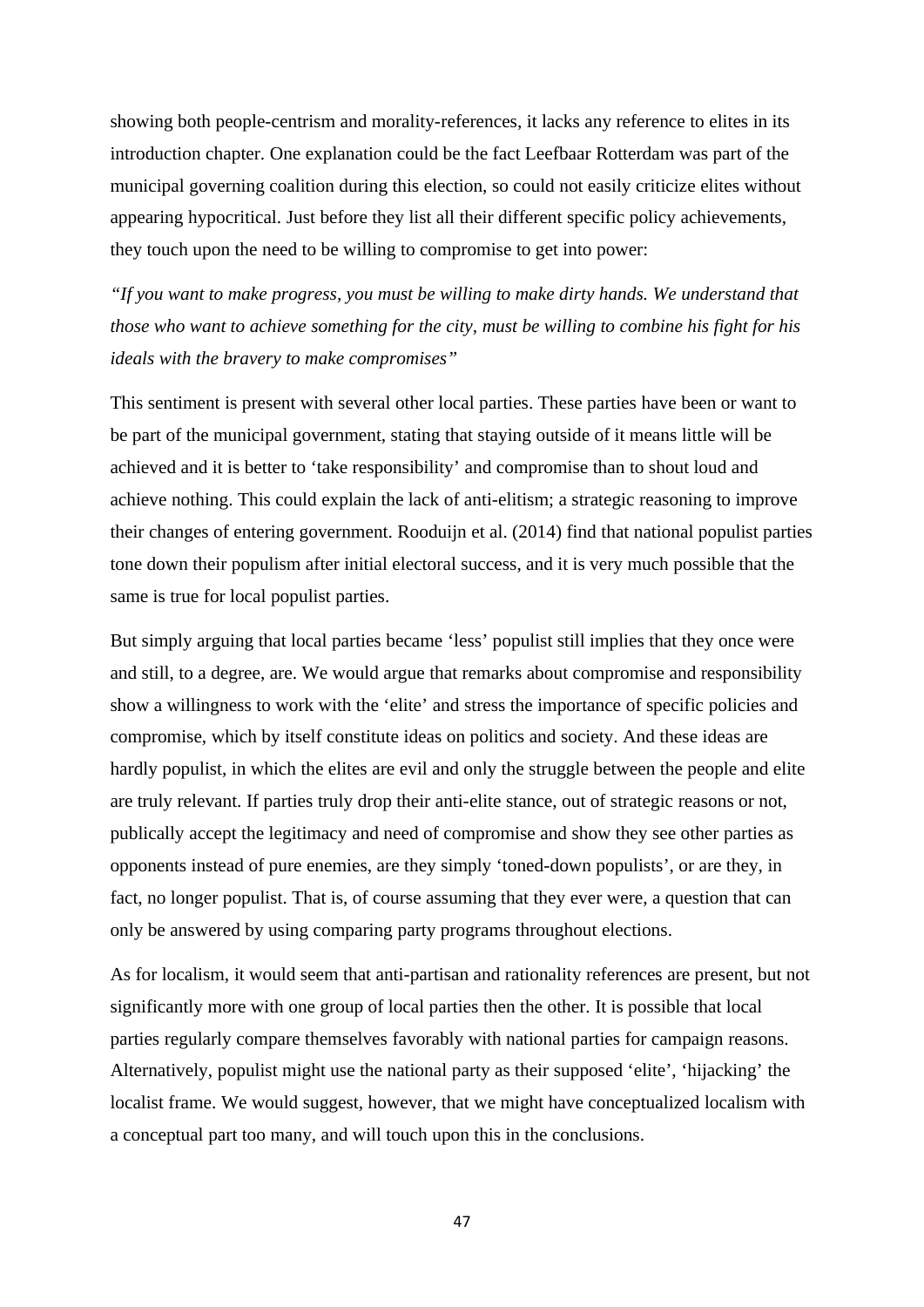Having reviewed the data, we consider our hypothesis supported by our findings. While not wildly present in the shape we conceptualized it as, localism still clearly centers around a connection to the community and involves, to some degree, the idea that local politics is separate in nature from national, ideological politics. Localist parties, at the same time, do not necessarily hold populist attitudes in their party program – in fact, many have no reference to people-centrism, anti-elitism or morality at all, while frequently explicitly showing pluralist convictions. This shows that localism is indeed separate from populism. However, with our original method we find no populist parties at all; only when we accept that populist parties might be community-centric as well, or only look at morality, and thus adapt our model, we find some populist parties. We theorize that perhaps populist parties attach themselves to localism. This way, they find the answers to questions of policy in the same place as localists do: in the local community.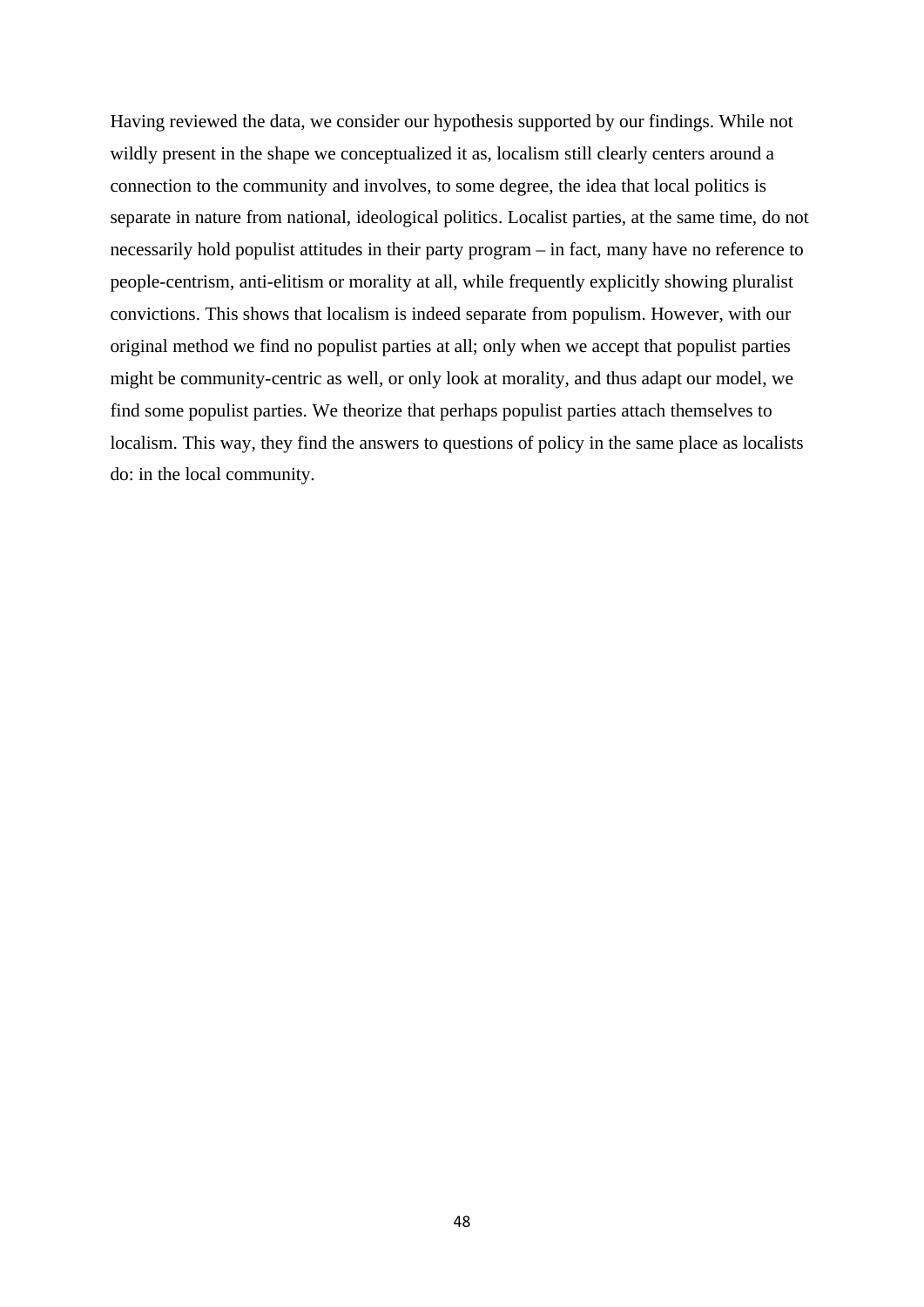## <span id="page-48-0"></span>**6. Conclusion**

This thesis was written with the goal to expand our knowledge on the ideological of local parties, with two major presumptions. One, that localism does, in fact, exist as a coherent set of ideas, and two, that local parties are not as populist as previously established and that ideational localism is a better label for the ideology of many local parties. Having found a theoretical basis for both ideologies to be seen as thin-centered ideologies and having identified their conceptual parts, we performed a context-analysis of a selection of Dutch local parties. Our findings, presented in the previous chapter, allow us to do four separate conclusions; two concerning localism, one concerning populism and a final conclusion with respect to the limitations of dictionary methods.

Our first conclusion is that a localist ideology exists and is held by parties which are not populist at all. It is also clear that community-centrism is at the hearth of the localist ideology. It is the only conceptual part that is is present amongst all local parties, but significantly more amongst those parties we considered most likely to be localist. While references to the community are high in number, it goes beyond mere frequency; these parties present a strong connection to the different towns and villages and to the community the inhabitants form together. As we expected, localists see very little relevant political difference within their community. Because localism is not hostile to other ideologies or higher government levels, it allows municipal inhabitants of various ideological backgrounds to unite into a single, onlylocally-relevant ideology. Localists see local politics as the platform to, as a community, deal with the local issues they face. The answers to what needs to be done in terms of policy is not found in an abstract ideology, but in the preferences of the local community. In the eyes of the localists, the community simply knows what is best.

Our second conclusion is that anti-partisan sentiments and rationality are *relevant* to localism, but perhaps not in the form we suggested. Some local parties criticize national parties and talked about the difference between local and national politics; if we stick with our original operationalization, then we can say that 'full' localism (with all three parts) exists in two of our 29 cases. Without a doubt, references were less frequent and sometimes less implicit than we expected. While national parties look to their ideology to find the answers to questions of policy, local parties look at the community. Localism, unlike populism, is not centered around a relationship between two groups, and in the end we might have put too much emphasis on anti-partisan feelings. Instead of a distinct conceptual part, perhaps we must see critique of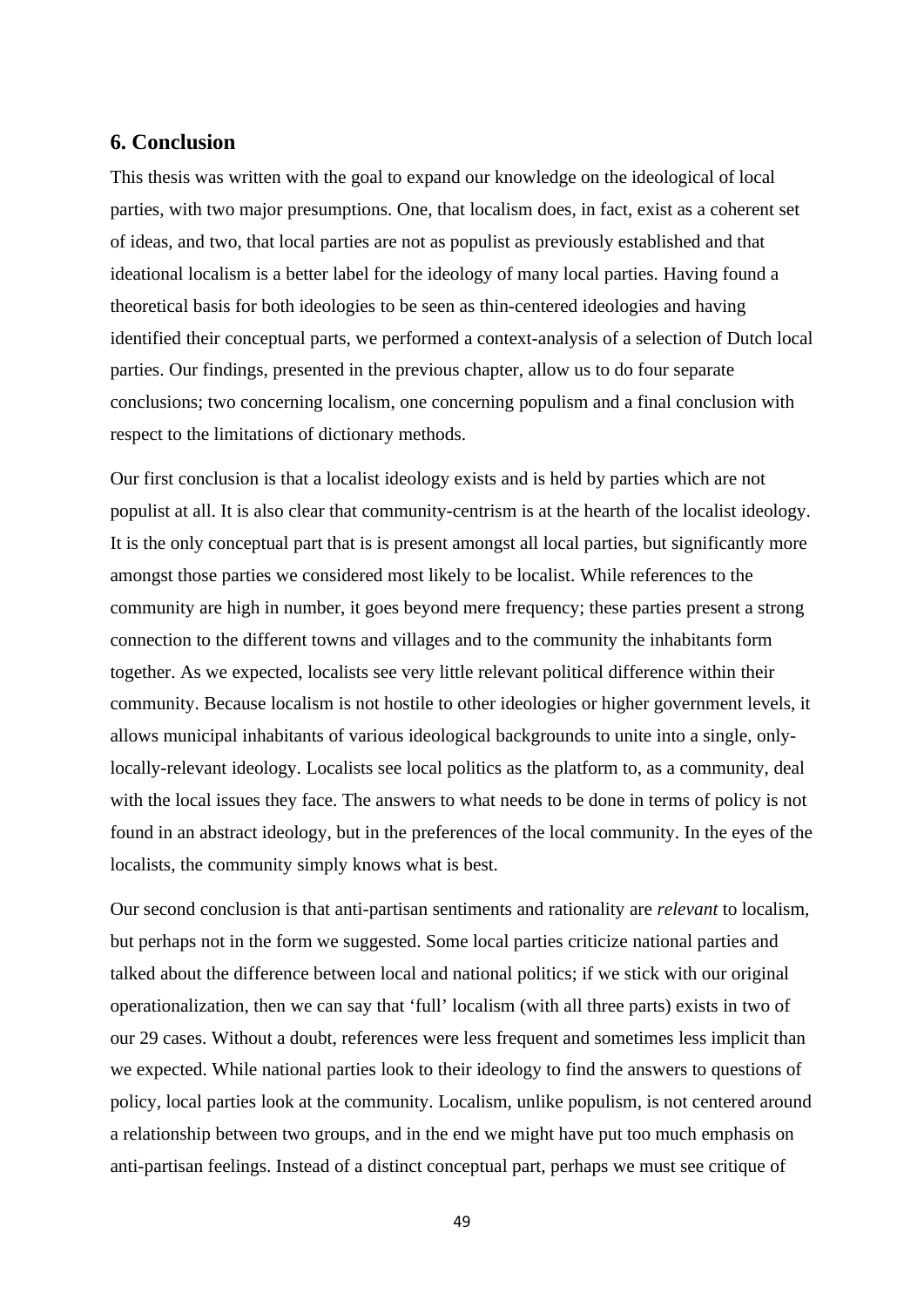national, ideological parties as a direct result of, or even a part of, the difference in rationality localists feel there is between national and local politics.

Our third conclusion is that while some local parties have populist elements and could be labeled as populist, local parties in general are not as populist as previously thought. While it is sometimes hard to differentiate between community and people-centrism, it is actually mostly the lack of anti-elite statements that leads to the absence of populist paragraphs. This is directly contradicting Rooduijn and Pauwels' (2011) idea that anti-elitism is the best way to measure populism. There is no doubt that the frequent mentioning of 'communities', 'inhabitants' and other references to a territorially connected people is what makes local parties appear more populist in dictionary approaches. When drawing distinction between community-centrism and people-centrism however, we can clearly differentiate between the two concepts and even between different categories of local parties in the degree that they are community-centric. Even if one were to say that community-centrism and people-centrism are basically the same concept, closer scrutiny of local parties reveals that parties do not usually combine references to either the people or community with anti-elite statements. For the most part, local parties show a strong focus to not just people, but to the communities that they live in and together form. Indeed, if anything, we found that many parties, because of the value they give to the community, show a respect for pluralism and political compromise.

Our fourth and final conclusion is that we find ourselves in agreement with Hawkins' (2009) original criticism of dictionary methods to content analysis; one cannot grasp latent meaning by simply counting words. Populism, while not a 'full' ideology, is still a complex set of ideas that only form populism *together*. To measure populism by counting these conceptual parts differently would be problematic enough, but becomes even more problematic if the moralistic, Manichean nature of the populist relationship between the people and the elite is simply ignored. For populism, people are the people only because they are *morally good* – excluding this normative element means that instead of seeing people-centrism as a necessary part of populism (together with anti-elitism and morality) it becomes a sufficient one. Dictionary methods found local parties to the populist. Using a different, more in-depth method which lays focus on the morality division, we instead find that local parties are barely populist at all. Morality, unlike people-centrism or anti-elitism, is the only populist conceptual part that is significantly more present with MLP parties. Rather than seeing populism as being about the people and the elite, our data suggests that we must perhaps focus, when testing for populism, on the *relationship* between the two groups, rather than on the groups themselves.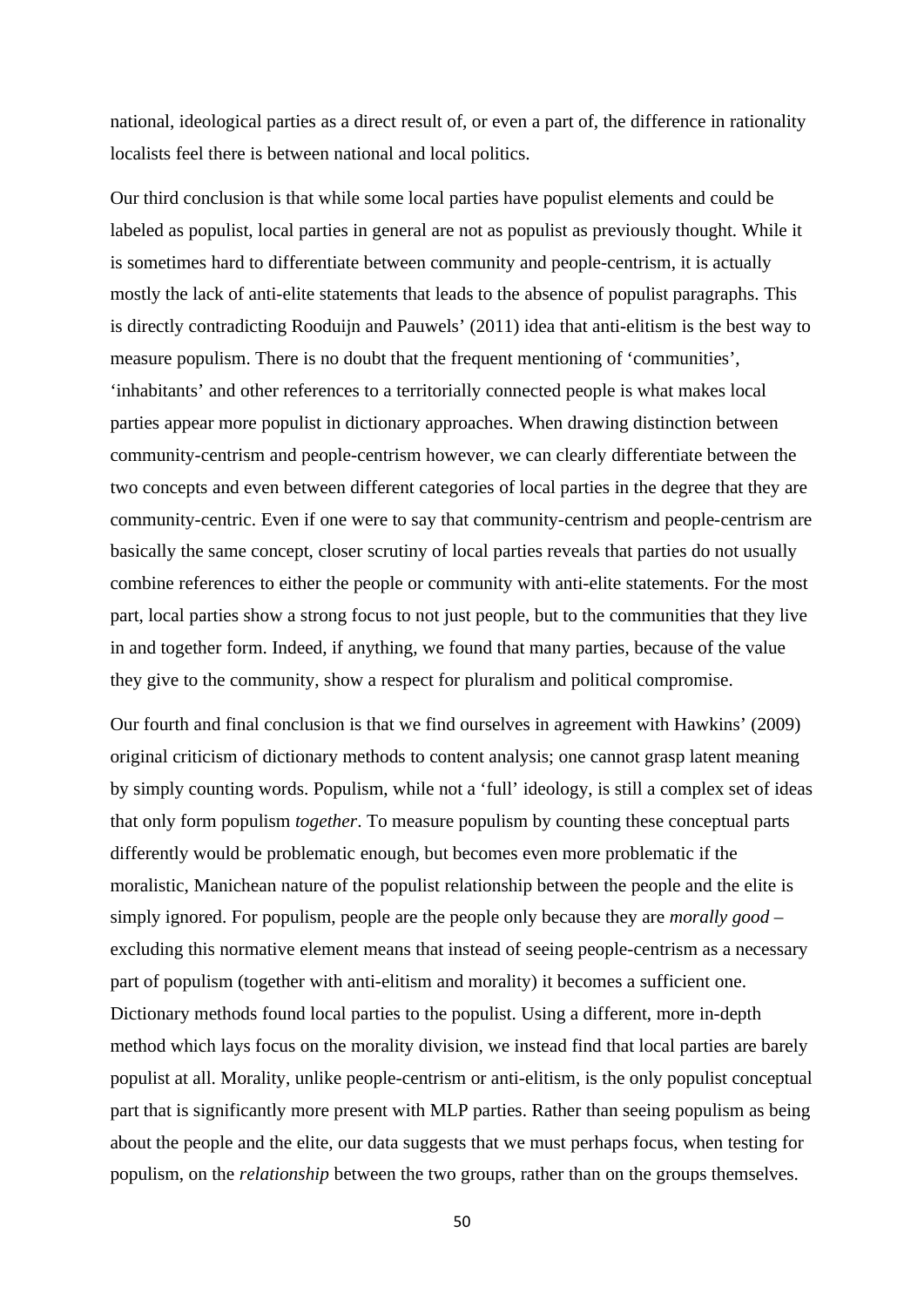## <span id="page-50-0"></span>**7. Reflection and recommendations**

Looking back to the beginning of this thesis, there are some critical reflections to be made. First, we created an ideological definition of localism that might simply over-extend itself. While community-centrism is clearly a feature, anti-partisan and rationality are much less present. Additionally, our conceptualization of these two features made them perhaps too close to one another, muddying a clear distinction. One solution would to create better, more separated conceptualizations, but as we stated in the conclusion, we would recommend instead to combine these two features into one, and see the localist critique of national parties as a direct result of their idea that local politics is different from national politics.

A second reflection we can make is on our decision to use an ideological definition of populism. Originally, we imagined that while national party chapters followed socialdemocratic, liberal or Christian(-Democratic) ideologies, local parties could follow populist or localist ideologies. While the conceptual parts Mudde identified are useful and solid, perhaps the term ideology is not the best fit. Mudde himself finds, after all, that pluralism is an opposite of populism, yet this would make pluralism, as the populist equal, a thin-centered ideology itself. What then, are national party chapters? Pluralist parties that attached themselves to a full ideology? Perhaps it would be better to see populism and localism too not so much as an ideology, but as a discourse in the meaning that Hawkins (2009) used: A meaningful combination of both rhetoric and ideology. This way, national party chapters, part of a larger party, combine their pluralist or populist discourse with a full ideology that provides them with a steady supply of policy specifics, while localist local parties, only focusing on solving local issues that may be far less ideological in nature, stick to only having a discourse. Of course, this steers us back to the debate on what exactly the difference between discourse and a thin-centered ideology is. In the end, while more critical of 'ideology' then when started, we stick to the argument that the difference between terms like 'ideology', 'discourse' and worldview' can be used somewhat interchangeably (Hawkins & Rovira Kaltwasser, 2017, p.514), and insist that at the very least, we must keep understanding both localism and populism as being, above all else, about ideas.

With regards to further research, we recommend that a comparative study should be done comparing national party chapter and local party programs. With this, we can see if localism is something that is truly unique about local parties. Additionally, regarding populism, we ran into the question whether non-populist local parties had gotten rid of their populist character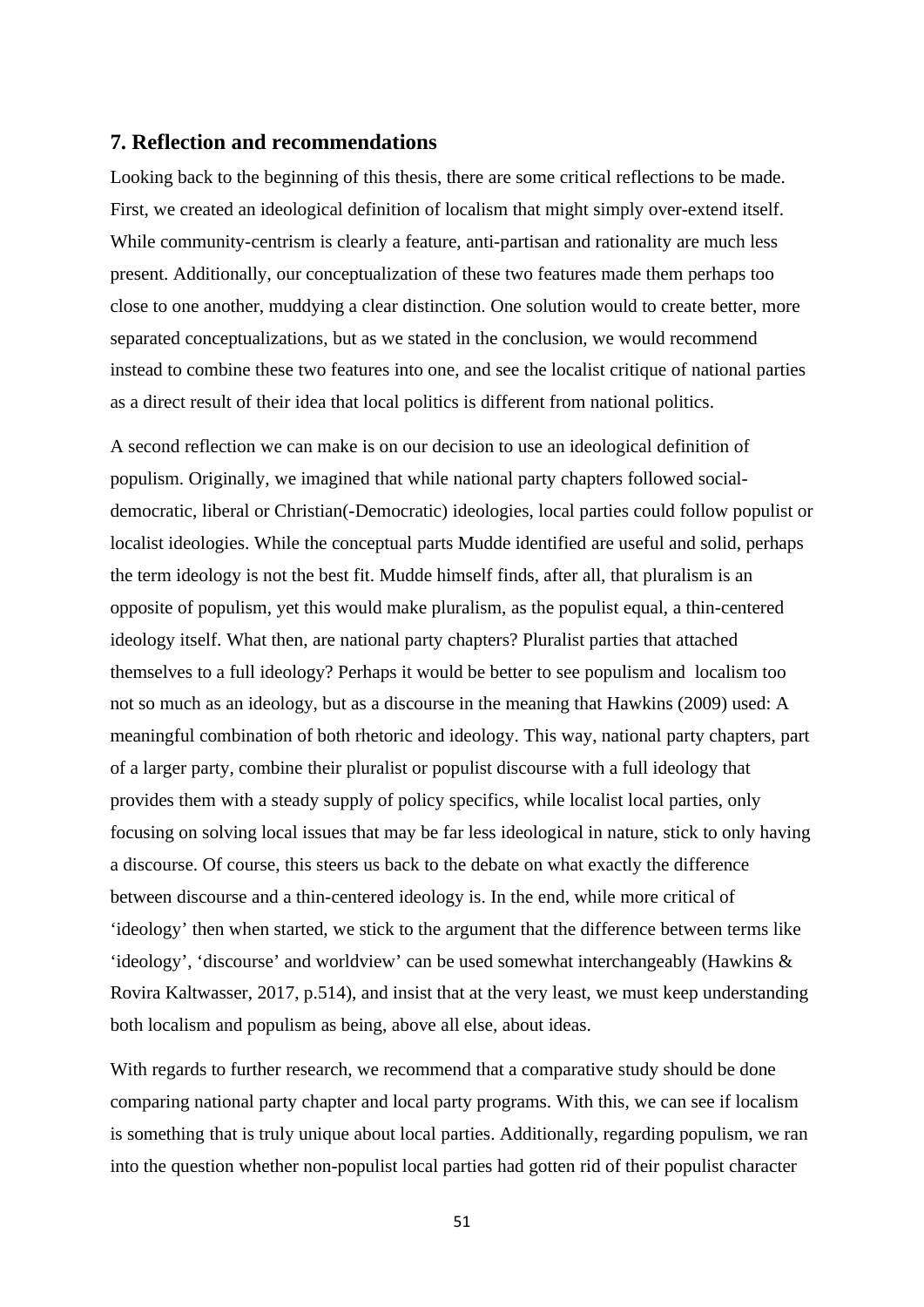or simply never had it. A historical comparison of local parties trough several local elections could help answer this question. Finally, with a(n improved) conceptualization of localism as a thin-centered ideology, both demand-side and supply-side research is possible. With this, our final research recommendation is to test if voters and individual politicians hold localist ideas. Previous surveys like Copus and Wingfield (2014) and the ones Otjes (2019) and Boogers et al. (2007) use show that surveys are a valuable source of information for local parties and local voters alike. Creating a survey that tests how localist voters or politicians are could help create a better idea of what exactly localist ideas entails. They could consist, for example, of specific questions with regards to the 'nature' of local politics and the way local party politicians or voters view national parties. This would also provide the researcher with a considerably higher N then our small data-set. As our findings were only statistically significant at the 0.10 level, additional research on the same questions is certainly necessary.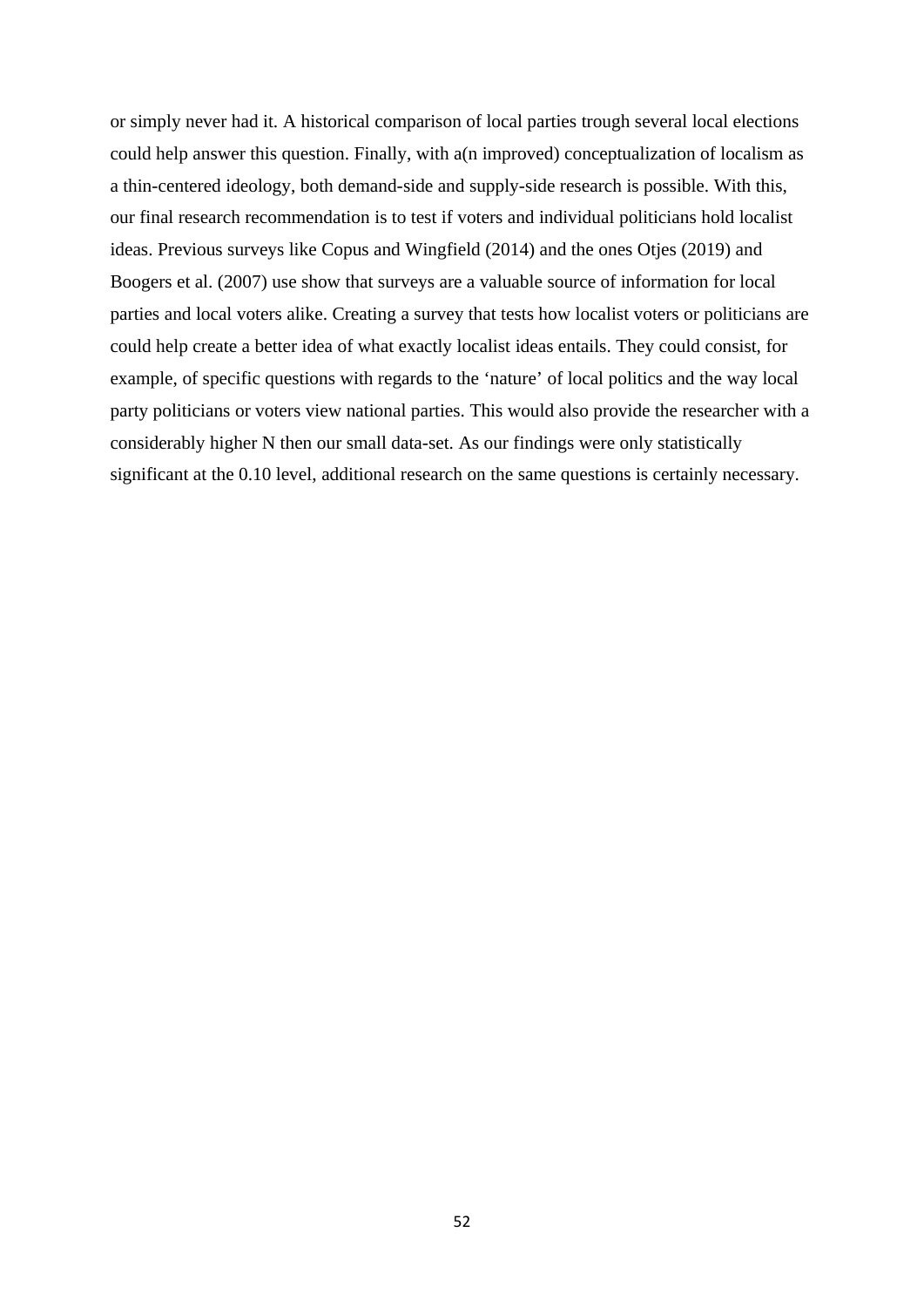# <span id="page-52-0"></span>**Appendix**

Table 6: Most Likely Populist Local Parties

| Party                                       | <b>Name of municipality</b> | <b>Province</b> |
|---------------------------------------------|-----------------------------|-----------------|
| Leefbaar Rotterdam                          | Rotterdam                   | Zuid-Holland    |
| Leefbaar Hilversum                          | Hilversum                   | Utrecht         |
| Arnhem Centraal                             | Arnhem                      | Gelderland      |
| Burgerforum                                 | Losser                      | Overijssel      |
| Wakker Emmen                                | Emmen                       | Drenthe         |
| Politieke groepering GOB                    | Sittard-Geleen              | Limburg         |
| Rucphense Volkspartij                       | Rucphen                     | Noord-Brabant   |
| Hart-Leers                                  | Heerlen                     | Limburg         |
| Gezamenlijk BurgerBelangen                  | Landgraaf                   | Limburg         |
| Landgraaf                                   |                             |                 |
| Ons Kerkrade<br>$\sim$ $\sim$<br>$\sqrt{ }$ | Kerkrade<br>1.0000          | Limburg         |

Source: (Boogers et al., 2007; Kiesraad, 2020).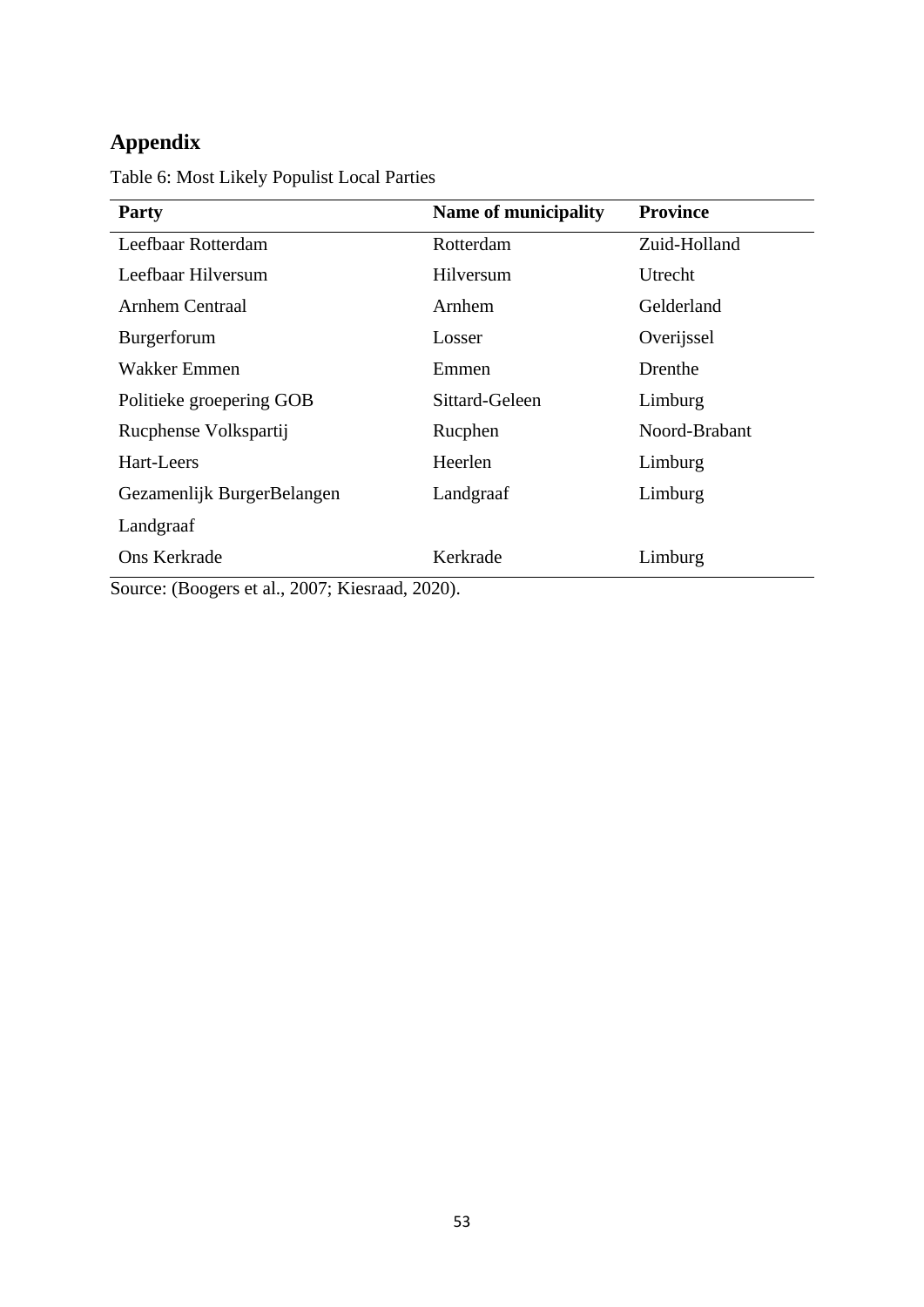| <b>Party</b>                | <b>Name of municipality</b> | <b>Province</b> |
|-----------------------------|-----------------------------|-----------------|
| Gemeentebelangen Westerveld | Westerveld                  | Drenthe         |
| Leefbaar Borger-Odoorn      | Borger-Odoorn               | Drenthe         |
| Gemeentebelang Oldambt      | Oldambt                     | Groningen       |
| <b>KERN</b> Bergen          | Bergen                      | Limburg         |
| Fractie Franssen            | Gulpen-Witten               | Limburg         |
| Heeze-Leend Lokaal          | Heeze-Leend                 | Noord-Brabant   |
| <b>Sint AnthonisNU</b>      | <b>Sint Anthonis</b>        | Noord-Brabant   |
| Dinkelland Lokaal           | Dinkelland                  | Overijssel      |
| BuitenGewoon Leefbaar       | Steenwijkerland             | Overijssel      |
| Senioren Hollands Kroon     | <b>Hollandse Kroon</b>      | Noord-Holland   |
| <b>VSPS</b>                 | Schagen                     | Noord-Holland   |
| Open Groen Progressief      | Midden-Delfland             | Zuid-Holland    |
| Nieuwkoop                   | Samen Beter Nieuwkoop       | Zuid-Holland    |
| Algemeen Belang Groot Hulst | Tholen                      | Zeeland         |
| Leefbaar Schouwen-Duiveland | Schouwen-Duiveland          | Zeeland         |
| Lijst Van Der Does          | Woerden                     | Utrecht         |
| Ronde Vennen Belang         | Ronde Vennen                | Utrecht         |
| Gemeentebelangen Berkelland | <b>Berkelland</b>           | Gelderland      |
| Meedenken met Lochem        | Lochem                      | Gelderland      |

Table 7: Most Likely Localist Local Parties

Source: Centraal Bureau voor de Statistiek (2020).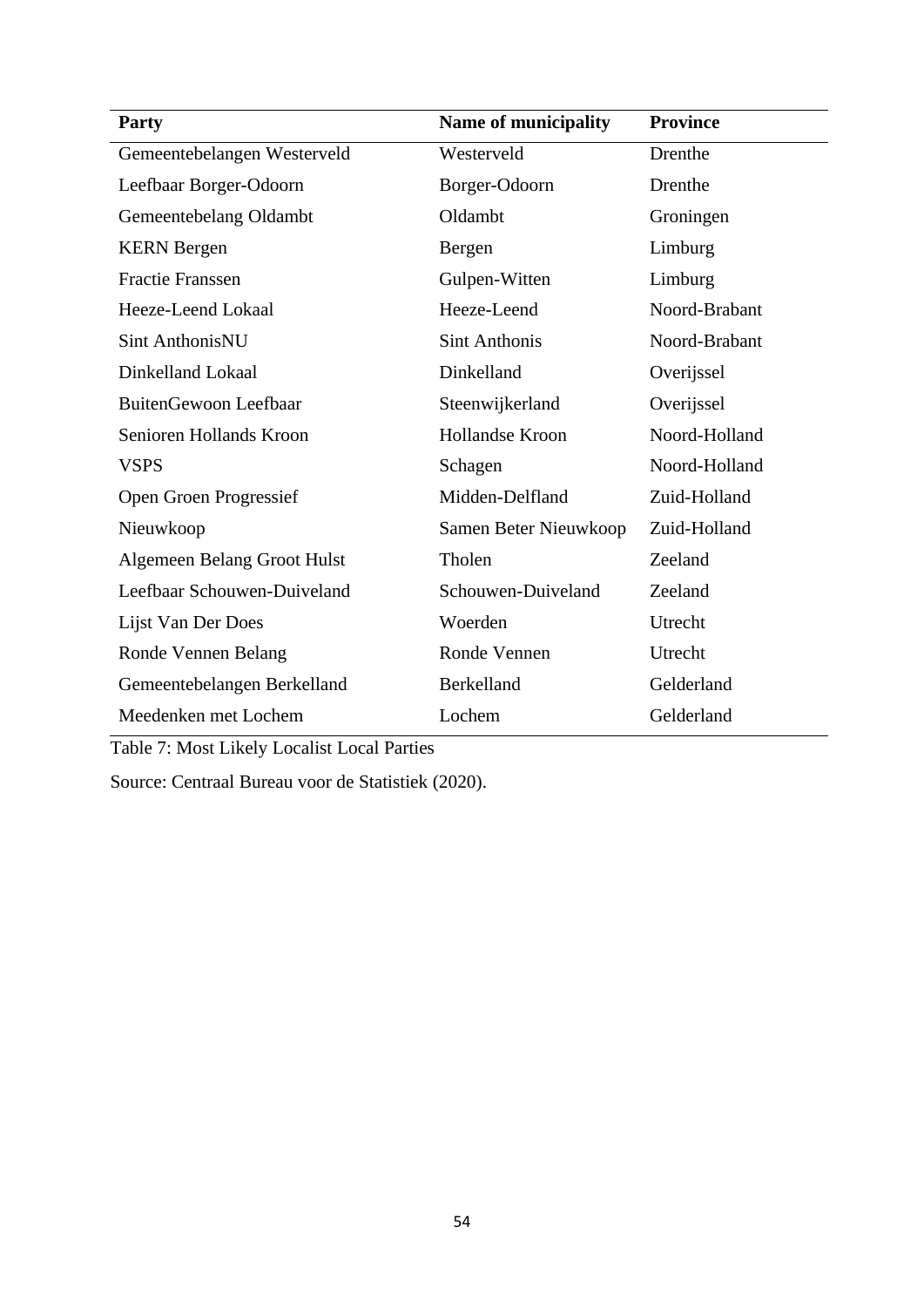## <span id="page-54-0"></span>**Code book:**

#### Populism

People centrism: Is there a reference to 'the people' as a non-territorial, general group?

1. 'The common man', 'the (normal) people'

Anti-elite: Is there a criticism to a general 'elite' (not specific parties or individual politicians).

1. criticism of the national or local government

2. criticism of bureaucrats or unelected officials

Morality; Is there a reference to morality such as corruption, evilness or goodness?

1. Elites are called corrupt or dumb or accused of performing actions that are against the will of the people

2. Common sense-appeal – the people know what is best because they, unlike the elites, have 'common sense' or are 'normal'.

Quote: "*The inhabitants are not crazy*. *They know which problems trouble their town or village."* (Wakker Emmen, 2018, p.2).

#### Localism

Community centrism: Is there a reference to a 'community' that is territorially based?

1. 'The citizens', 'the community', 'the inhabitants', 'of our municipality', 'the village'.

2. References to civil society and citizens organizations as long as they connected to a certain territory like a municipality or village.

Anti-partisan: Is there a reference to national parties and/or ideological politics?

1. Direct statement; the parties or ideological politics are mentioned and rejected

2. In-direct statement; the 'localness' of the local party is mentioned as a distinguishing trait from national parties or national party chapters)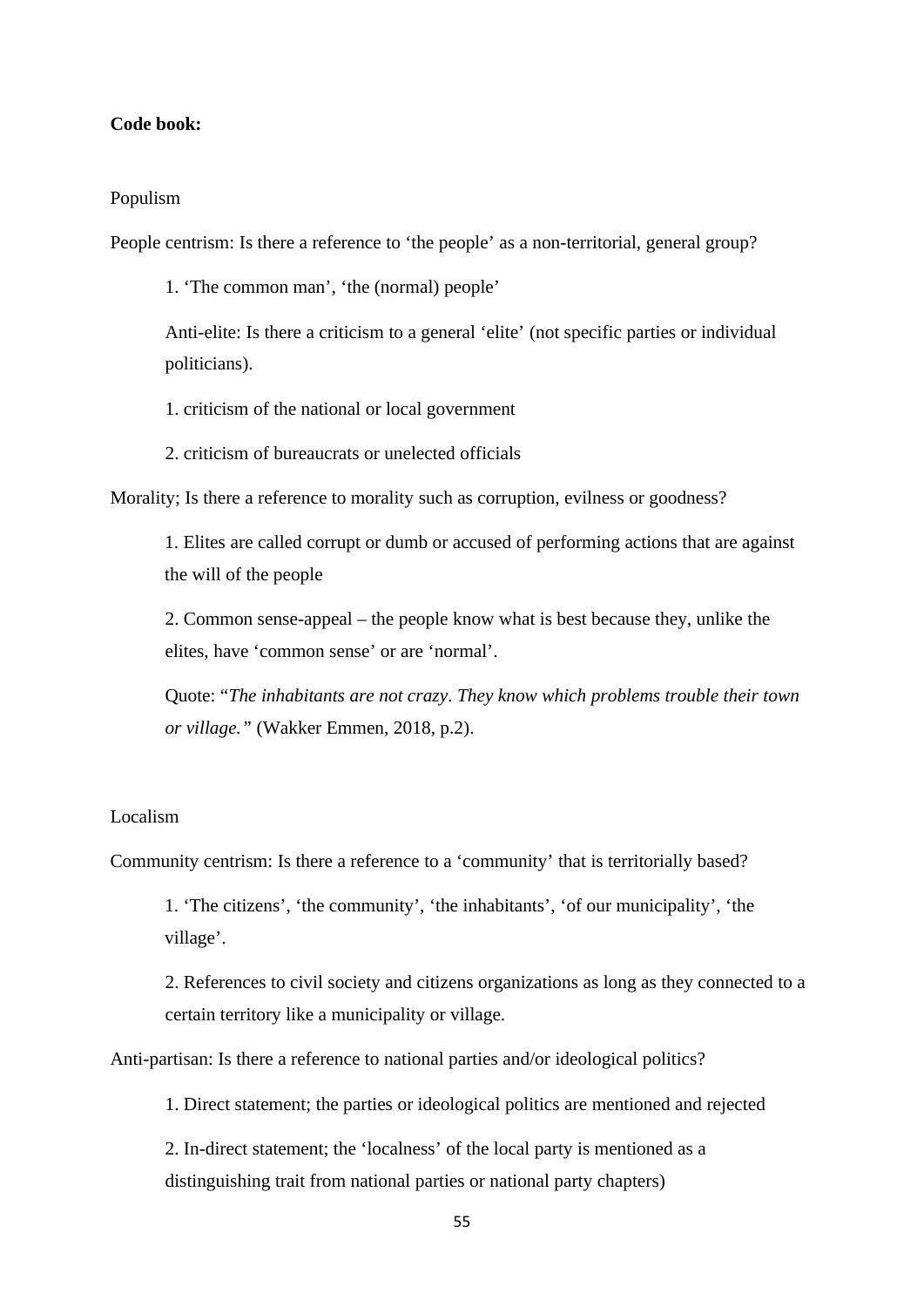*Quote 1: "Wakker Emmen is a practical party […] with as members only and solely citizens who care about the municipality that they and their families are part of."*  (Wakker Emmen, 2018, p.2).

Rationality: Is there reference to the nature of local or national politics being different to each other?

1. A reference a difference between the rationality of national and local politics

*"This means we are not limited or slowed down by national policy-points from a party opinions in the Hague, but can take decisions purely in the interest of the Emmen Municipality and its citizens."*

2. A statement that shows an acceptance of pluralism but denies relevance

3. A reference to the non-ideological, 'practical nature' of local politics or the local party.

"*[the party] is not connected to a religion, national party or specific village. This means [the [party] can look at issues objectively, and review these from all perspectives, without being hindered by such an obstruction*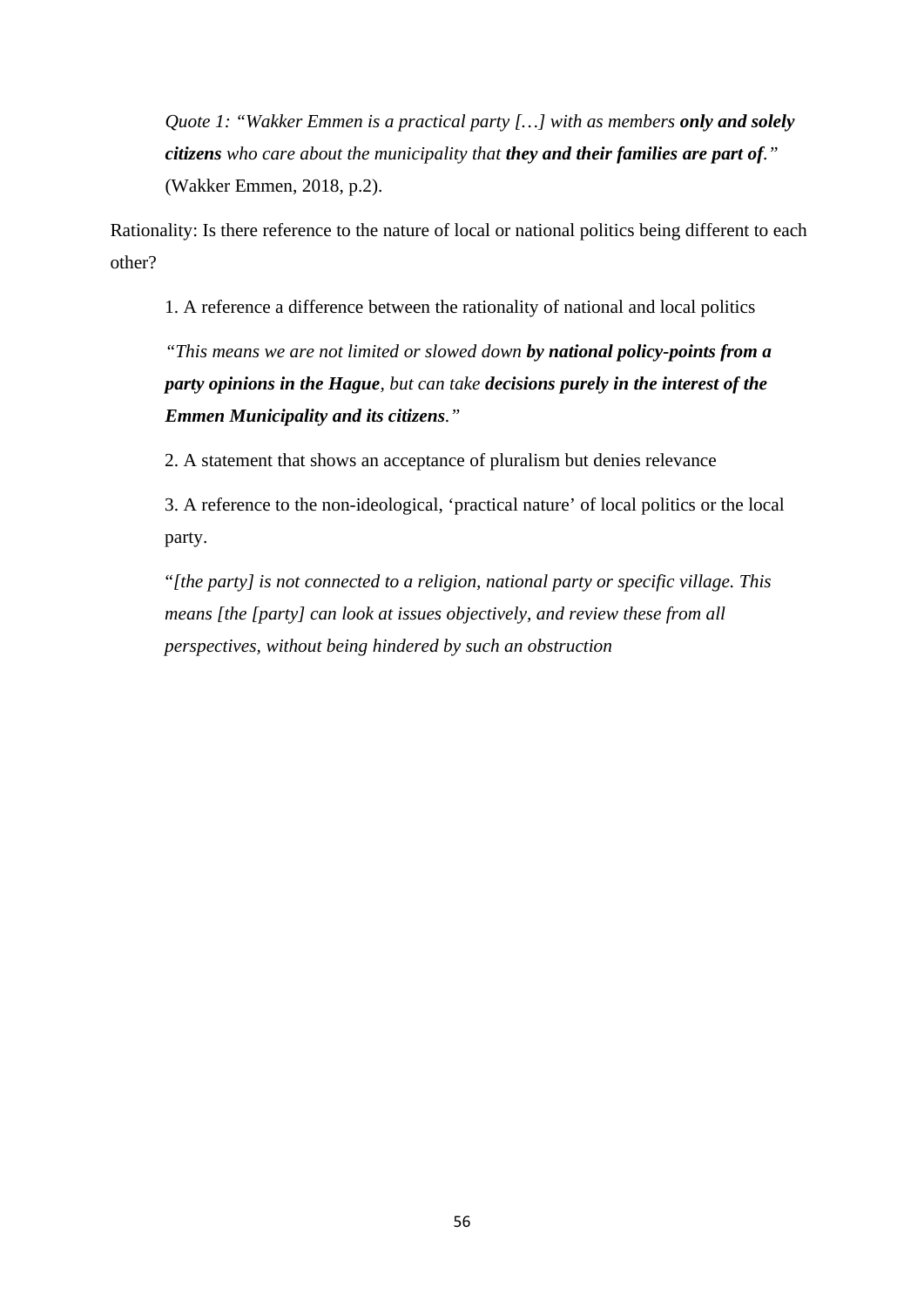## <span id="page-56-0"></span>**Bibliography**

Aars, J., & Rinkjøb, H. (2005). Party Politicisation Reversed? Non-partisan Alternatives in Norwegian Local Politics. *Scandinavian Political Studies, 28*(2), 161-181. <https://doi.org/10.1111/j.0080-6757.2005.00126.x>

Aaberg, M., & Ahlberger, C. (2015). Local Candidate lists: Historical artefacts or a novel phenomenon?. A research note. *Party Politics, 21*(5), 813-820. <https://doi.org/10.1177/1354068813499870>

Akkerman, A., Mudde, C., & Zaslove, A. (2014). How Populist Are the People? Measuring Populist Attitudes in Voters. *Comparative Political Studies, 47*(9), 1324-1353. [https://doi.org/10.1177/0010414013512600](https://doi.org/10.1177%2F0010414013512600)

Aslanidis, P. (2016). Is Populism an Ideology? A Refutation and a New Perspective. *Political Studies, 64*(1), 88-104. [https://doi.org/10.1111/1467-9248.12224](https://doi.org/10.1111%2F1467-9248.12224)

Aslanidis, P. (2018). Measuring populist discourse with semantic text analysis: an application on grassroots populist mobilization. *Qual Quant, 52*(1), 1241-1263. <https://doi.org/10.1007/s11135-017-0517-4>

Bauer, M.W. (2000). Classical content analysis: a review. In M.W. Bauer and G. Gaskell (Eds.), *Qualitative Researching with Text, Image and Sound* (pp. 132–152). London: Sage Publications.

Boogers, M., Lucardie, A., & Voerman, G. (2007). L*okale politieke groeperingen: Belangenbehartiging, protest en lokalisme*. Groningen/Tilburg: Rijksuniversiteit Groningen/Universiteit van Tilburg.

de Bruin, W. (2018, March). De opkomst van lokale partijen. *Historisch Nieuwsblad*. Retrieved from [https://www.historischnieuwsblad.nl/nl/artikel/49218/de-opkomst-van-lokale](https://www.historischnieuwsblad.nl/nl/artikel/49218/de-opkomst-van-lokale-partijen.html)  [partijen.html.](https://www.historischnieuwsblad.nl/nl/artikel/49218/de-opkomst-van-lokale-partijen.html)

Copus, C., & Wingfield, M (2014). Are Independent Councillors Really Conservatives in Disguise?. *Local Government Studies*, *40*(5), 647-669. <https://doi.org/10.1080/03003930.2013.829458>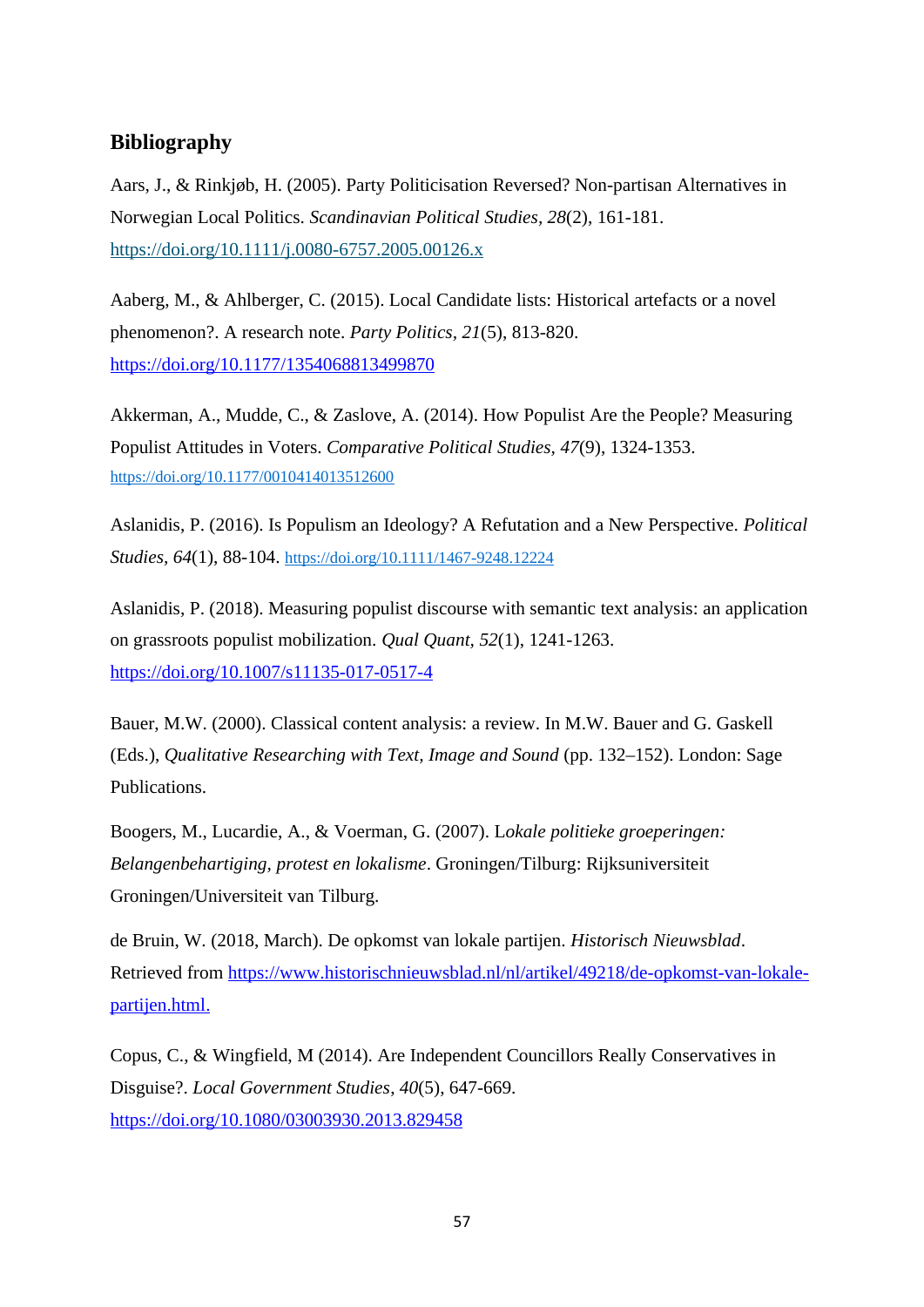Centraal bureau voor de Statistiek (2020). *Gemeentelijke indelingen per jaar.* Retrieved from [https://www.cbs.nl/nl-nl/onze-diensten/methoden/classificaties/overig/gemeentelijke](https://www.cbs.nl/nl-nl/onze-diensten/methoden/classificaties/overig/gemeentelijke-indelingen-per-jaar)[indelingen-per-jaar.](https://www.cbs.nl/nl-nl/onze-diensten/methoden/classificaties/overig/gemeentelijke-indelingen-per-jaar)

Gallahger, M., Laver, M., & Mair, P. (2011). *Representative Government in Modern Europe*. Boston: McGraw-Hill.

Gevers, R. (2016). *Populisme in de lokale politiek: Een kwantitatieve tekstanalyse van het fenomeen populisme binnen lokale politieke partijen uit 2014 en 2006. (*Master's thesis, Tilburg University, Tilburg, The Netherlands). Retrieved from [http://arno.uvt.nl/show.cgi?](http://arno.uvt.nl/show.cgi?fid=142212) [fid=142212](http://arno.uvt.nl/show.cgi?fid=142212)

GroenLinks. *Verkiezingsprogramma 2017-2021*. Retrieved from  [https://groenlinks.nl/sites/groenlinks.nl/files/Verkiezingsprogramma-digitaal-2017-2021.pdf.](https://groenlinks.nl/sites/groenlinks.nl/files/Verkiezingsprogramma-digitaal-2017-2021.pdf)

von Harenberg, A. (2016). *Populisme binnen de lokale politieke partijen: Een kwantitatieve tekstanalyse van het populisme binnen partijprogramma's* (Master's thesis, Tilburg University, Tilburg, The Netherlands). Retrieved from

[https://nanopdf.com/download/populisme-binnen-de-lokale-politieke-partijen\\_pdf](https://nanopdf.com/download/populisme-binnen-de-lokale-politieke-partijen_pdf).

Hawkins, K. A. (2009). Is Chávez Populist?: Measuring Populist Discourse in Comparative Perspective. *Comparative Political Studies, 42*(8), 1040-1067. <https://doi.org/10.1177/0010414009331721>

Hawkins, K. A., & Rovira Kaltwasser, C. (2017). The Ideational Approach to Populism. *Latin American Research Review, 52*(4), 513–528. <https://doi.org/10.25222/larr.85>

Jagers, J., & Walgrave, S. (2007). Populism as Political Communication Style: An Empirical Study of Political Parties' Discourse in Belgium. *European Journal of Political Research*, *46*(3), 319–345. <https://doi.org/10.1111/j.1475-6765.2006.00690.x>

Jansen, R. S. (2011). Populist Mobilization: A New Theoretical Approach to Populism. *Sociological Theory*, *29*(2), 75–96. <https://doi.org/10.1111/j.1467-9558.2011.01388.x>

Kiesraad (2020). *Tweede Kamer 15 maart 2017*. Retrieved from [https://www.verkiezingsuitslagen.nl/verkiezingen/detail/TK20170315.](https://www.verkiezingsuitslagen.nl/verkiezingen/detail/TK20170315)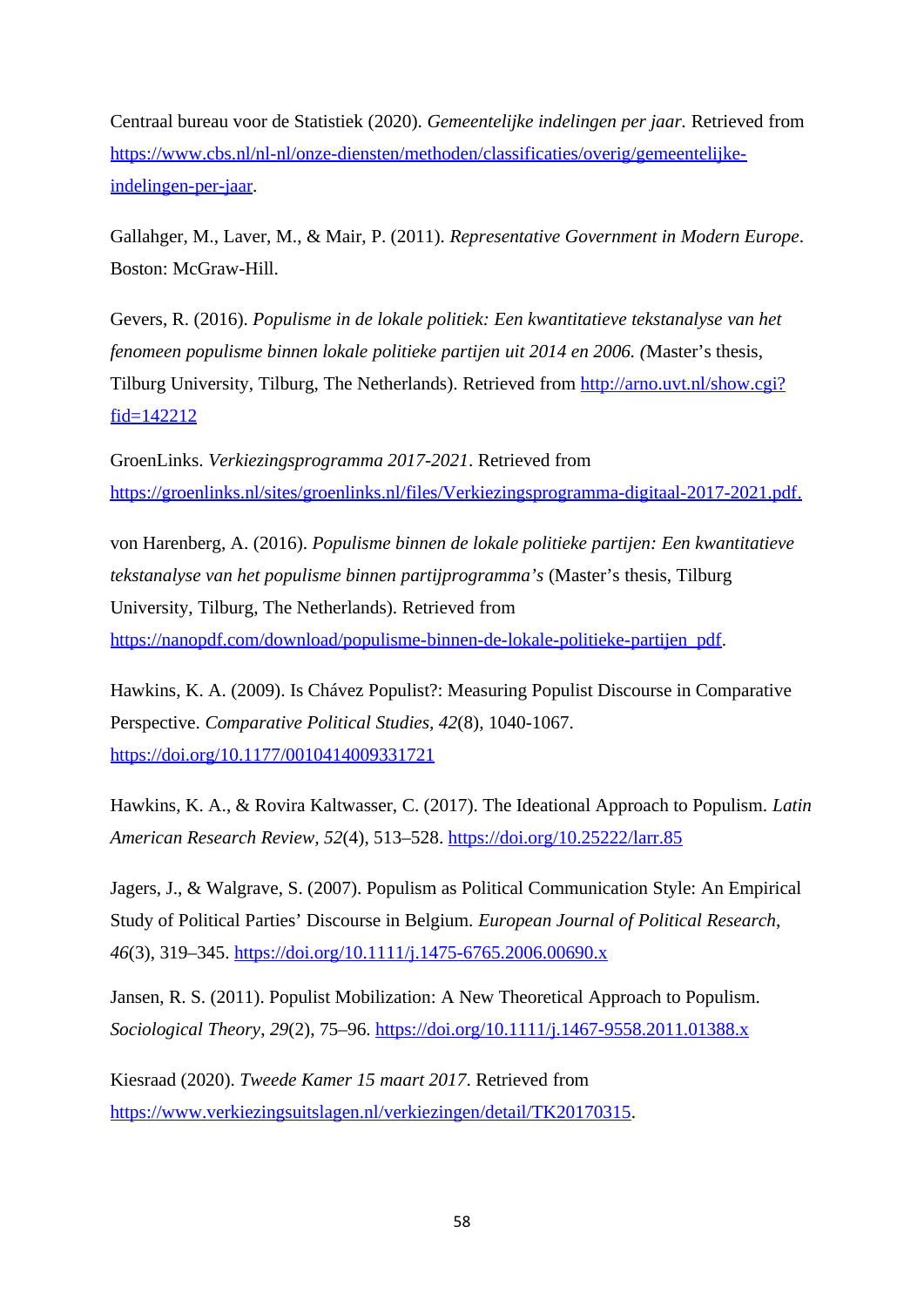Lago, I., & Martínez. F. (2011). Why New Parties?. *Party Politics 17*(1), 3–20. <https://doi.org/10.1177/1354068809346077>.

Mair, P., & Mudde, C. (1998). The Party Family and its Study. *Annual Reviews of Political Science, 1*(1), 211-229.<https://doi.org/10.1146/annurev.polisci.1.1.211>

Mayring, P. (2004). Qualitative Content Analysis. In U. Flick, E von Kardoff & I. Steinke (Eds), *A Companion to Qualitative Research* (pp.266-269). London: Sage Publications.

Moffit, B., & Tormey S. (2014). Rethinking Populism: Politics, Mediatisation and Political Style. *Political Studies, 62*(1), 381-397.<https://doi.org/10.1111/1467-9248.12032>

Mudde, C. (2004). The Populist Zeitgeist. *Government and Opposition, 39*(4), 541-563. <https://doi.org/10.1111/j.1477-7053.2004.00135.x>

Mudde, C. (2007). *Populist Radical Right Parties in Europe.* Cambridge: Cambridge University Press.

Mudde, C. (2017). Populism: An Ideational Approach. In C. Rovira Kaltwasser, P. Taggart, P.O. Espejo, and P. Ostiguy (Eds). *The Oxford Handbook of Populism* (pp.27-47). Oxford: Oxford University.

Mudde, C., & Rovira Kaltwasser, C. (2017). *Populism: A Very Short Introduction*. New York: Oxford University.

van Ostaaijen, J. (2018). *Lokale partijen in Nederland*. Tilburg: Tilburg University.

Otjes, S. (2018). Pushed by national politics or pulled by localism? Voting for independent local parties in the Netherlands. *Local Government Studies, 44*(3), 305-328. <https://doi.org/10.1080/03003930.2018.1427072>

Otjes, S. (2020). Going Local. Voting for independent local Parties in the Netherlands 1986- 2010. *Local Government Studies*, *46*(1), 91-115. <https://doi.org/10.1080/03003930.2019.1619555>

Rokkan, S. & Valen, H. (1962). The Mobilization of the Periphery: Data on Turnout, Party Membership and Candidate Recruitment in Norway. *Acta Sociologica*, 6(1), 111-152. [https://](https://doi.org/10.1177%2F000169936200600108) [doi.org/10.1177/000169936200600108](https://doi.org/10.1177%2F000169936200600108)